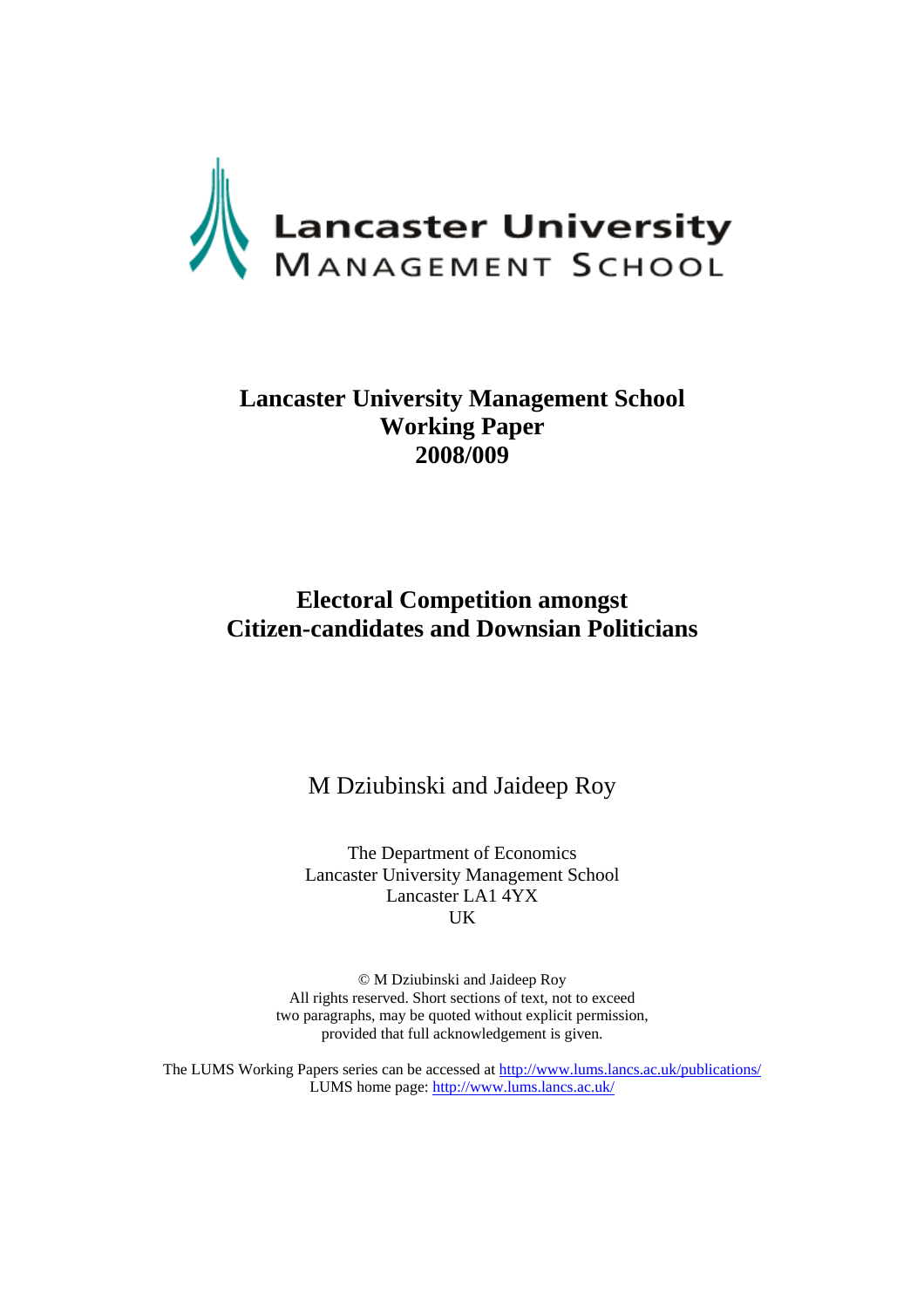# Electoral Competition amongst Citizen-candidates and Downsian Politicians<sup>1</sup>

Marcin Dziubiński<sup>2</sup> Jaideep Roy<sup>3</sup>

July 2008

<sup>1</sup>We are grateful to Sandro Brusco, Abhinay Muthoo and Kunal Sengupta for many useful comments and suggestions. The usual disclaimer applies.

<sup>2</sup>Department of Economics, Lancaster University, Lancaster LA1 4YX, UK Tel.: +44-1524-593178; Email: m.dziubinski@lancaster.ac.uk; Fax: +44-1524-594244.

<sup>3</sup>Corresponding author: Department of Economics, School of Social Science, Brunel University, Uxbridge UB8 3PH, UK. Tel.: +44-18952 65539; Email: jaideep.roy@brunel.ac.uk.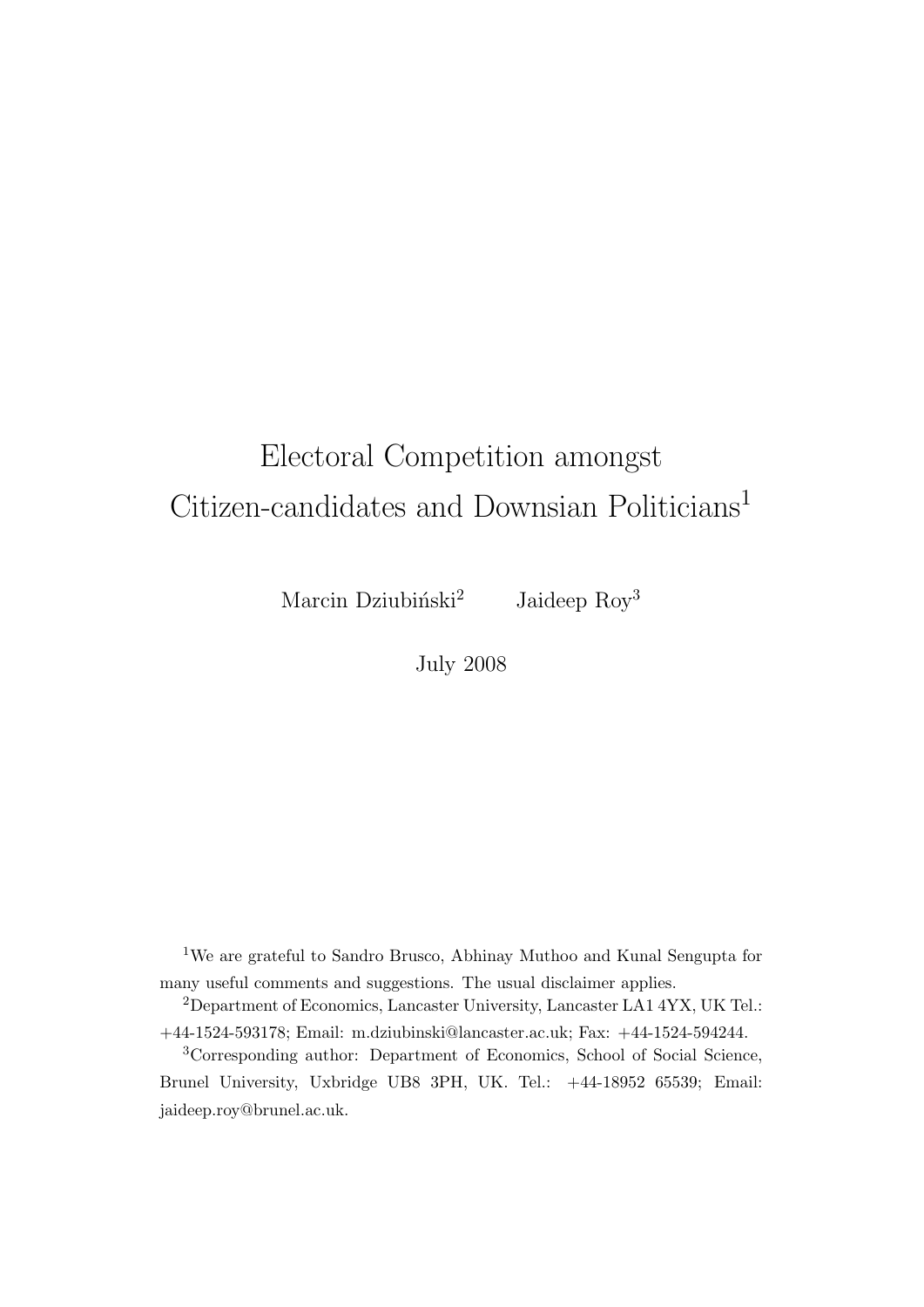#### Abstract

In this paper we study a model of political competition where citizens vote sincerely and candidates may be either citizens or Downsian politicians. The model extends the citizen-candidate model proposed by Osborne and Slivinski [1996] by including Downsian politicians similar to those studied by Osborne [1993]. We give necessary and sufficient conditions for existence, together with complete characterisation, of one party and two party Nash equilibria in our model. An important feature, in view of the Duverger's Law, of the two-party equilibrium is that these equilibria cannot have any Downsian contestant. Moreover, we compare our model with that studied by Osborne and Slivinski [1996], showing that in both cases there exist political configurations that can appear in one of the models only. We show also that in our settings it is possible to have Nash equilibria with Downsian candidates, without requiring to have very restrictive constraints on the distribution function. We also argue that as the number of parties in equilibrium increases, the 'likelihood' of an ideology driven citizen-candidate winning the elections and running the government falls. Finally we argue that in any equilibrium extremist parties proposing their policies uniquely are typically ideology-driven as well.

Keywords: Citizen-candidates, Downsian Politicians, Plurality Rule. JEL classification: C70, D70, D72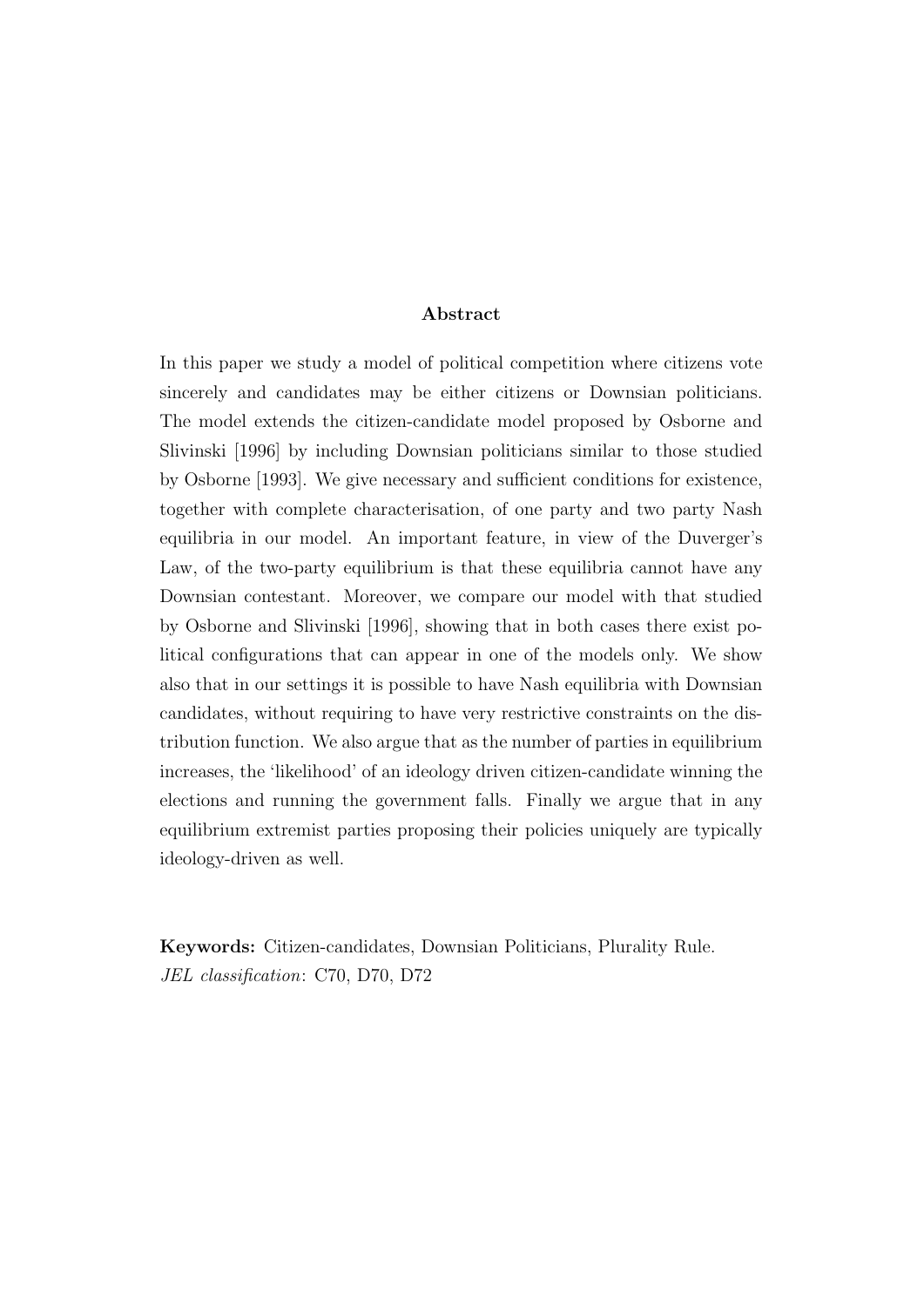### 1 Introduction

The seminal Hotelling-Downs model (Hotelling [1929] and Downs [1957]) of electoral competition and its well known result of policy convergence to the median voter have remained central in the literature on formal political economics.<sup>1</sup> However, in a seminal work by Osborne [1993] it is shown that this result is not robust to the possibility of new entry in a model where politicians care only about winning the elections and voters vote sincerely. In particular it was shown that when there are  $n > 2$  potential candidates, for almost all distributions over the political preferences of voters, a Nash equilibrium in pure strategies fails to exist.<sup>2</sup> The literature then naturally moved towards exploring models of sincere voting where politicians are ideology driven. In this respect, Osborne and Slivinski [1996] have proposed the citizen-candidate model to address the problem of entry. In that model, each voter (a citizen) with an ideal policy can become a candidate and implement his ideal policy upon winning the election.<sup>3</sup> The citizen-candidate model has become central to many on-going research today as it has been successful in overcoming the equilibrium existence problem with free entry.

In any large and matured democracy it is natural to have both Downsian politicians who are professionals and care only about winning elections along with ideology-driven citizen-candidates who care also about the policy that is finally implemented. Hence it is natural to study a model that incorporates both these features to be able to address issues relating to the nature of equilibrium policies and the likely profile of candidates who compete.

We study a model of political competition where citizen-candidates and Downsian players compete side-by-side to win the election. The model en-

<sup>3</sup>Besley and Coate [1997] studies a similar model but assumes strategic voting.

<sup>1</sup>Osborne [1995] presses on the fact that the convergence result is strongly robust as long as there are only 2 competing politicians.

<sup>2</sup>Osborne [1995] also suggests that no easy extension of the basic Hotelling-Downs model exists that resolves this equilibrium non-existence problem. However in a beautiful recent work by Sengupta and Sengupta [2008], this problem is partially overcome by allowing Downsian politicians the choice of a cost-saving withdrawal option.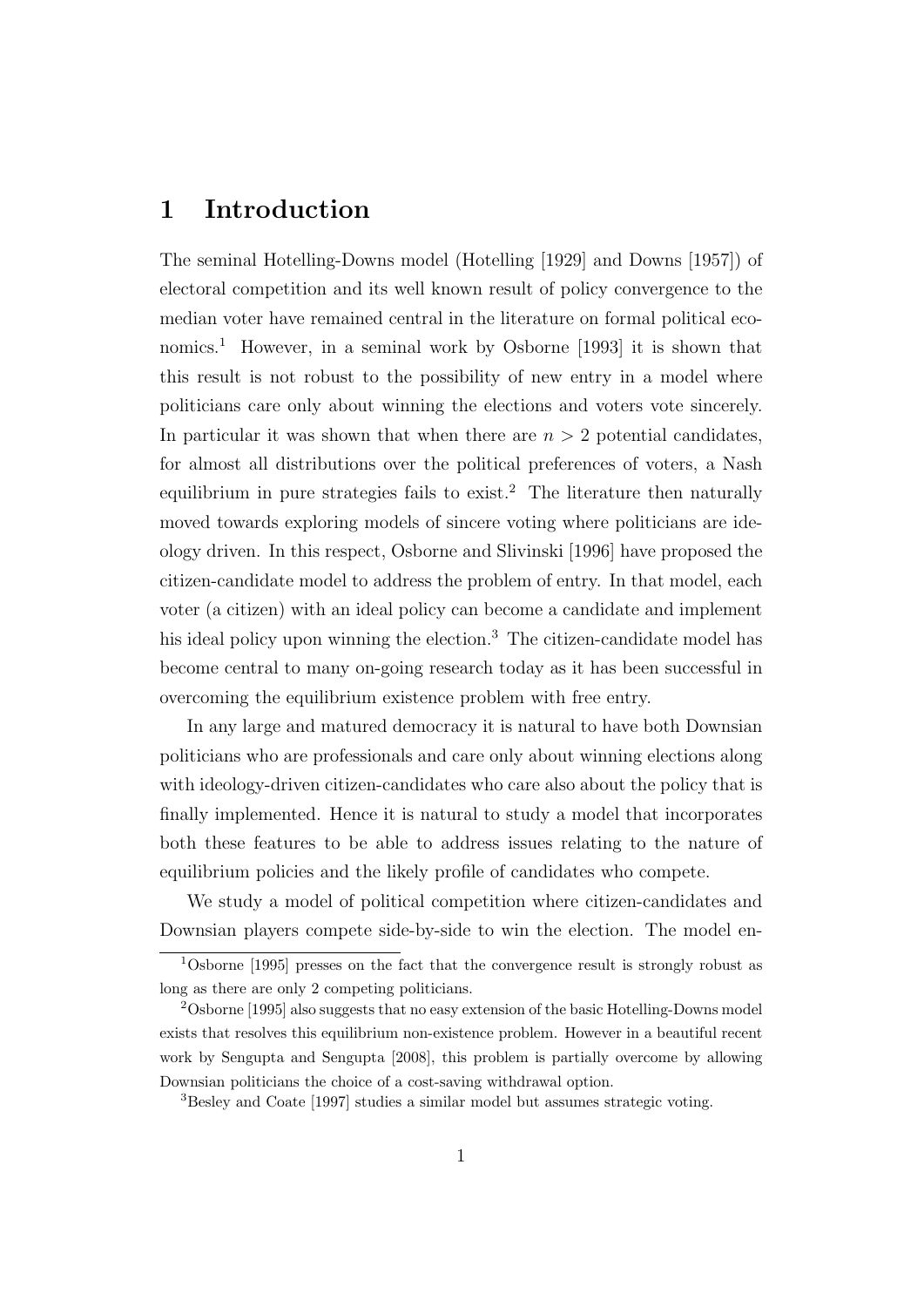riches the one studied in Osborne and Slivinski [1996] with Downsian players similar to those studied in Osborne [1993]. In our environment, there is a continuum of citizens with single peaked preferences over a one-dimensional ideology space. In addition, there are also a countably infinite number of Downsian politicians. The identity of each agent is common knowledge. Any agent can enter the electoral competition (governed by the plurality rule) that comes with an entry fee that is common to all. These costs reflect the expenses associated with mobilizing and administering a campaign.<sup>4</sup> An eventual winner also receives a personal benefit from holding the office. We assume that these benefits are larger for Downsian politicians, since we see them as seasoned office-users who are, therefore, more efficient in extracting the benefits.<sup>5</sup> Citizens in our model vote sincerely while votes of the Downsian politicians do not affect the outcome as they are countably many.

We focus on pure strategy Nash equilibrium and provide a set of necessary and sufficient conditions for one and two party equilibria. An interesting feature, central to Duverger's law, is that for that law to hold (that is for equilibria with exactly two parties) we show that no Downsian politician enters the competition. Since existence of equilibria with more than two parties is established in Osborne and Slivinski [1996], we address the issue of such equilibria by comparing across those in Osborne and Slivinski [1996] and ours. In that sense, we give complete characterizations on costs and benefits such that an equilibrium in Osborne and Slivinski [1996] can be supported as an equilibrium in our general framework, and vice versa. In doing so, we provide several examples to address some impossibility results in this respect. We also provide some other comparisons with respect to costs and benefits. We also argue that as the number of parties in equilibrium increases, the 'likelihood' of an ideology driven citizen-candidate winning the elections and running the government falls. Moreover we show that in any equilibrium,

<sup>4</sup>Our results go through even if we assume that costs vary between citizens and Downsians, though the proofs get more lengthy.

<sup>&</sup>lt;sup>5</sup>This is an assumption we make as a first step towards studying this general framework. Some of our results depend on it.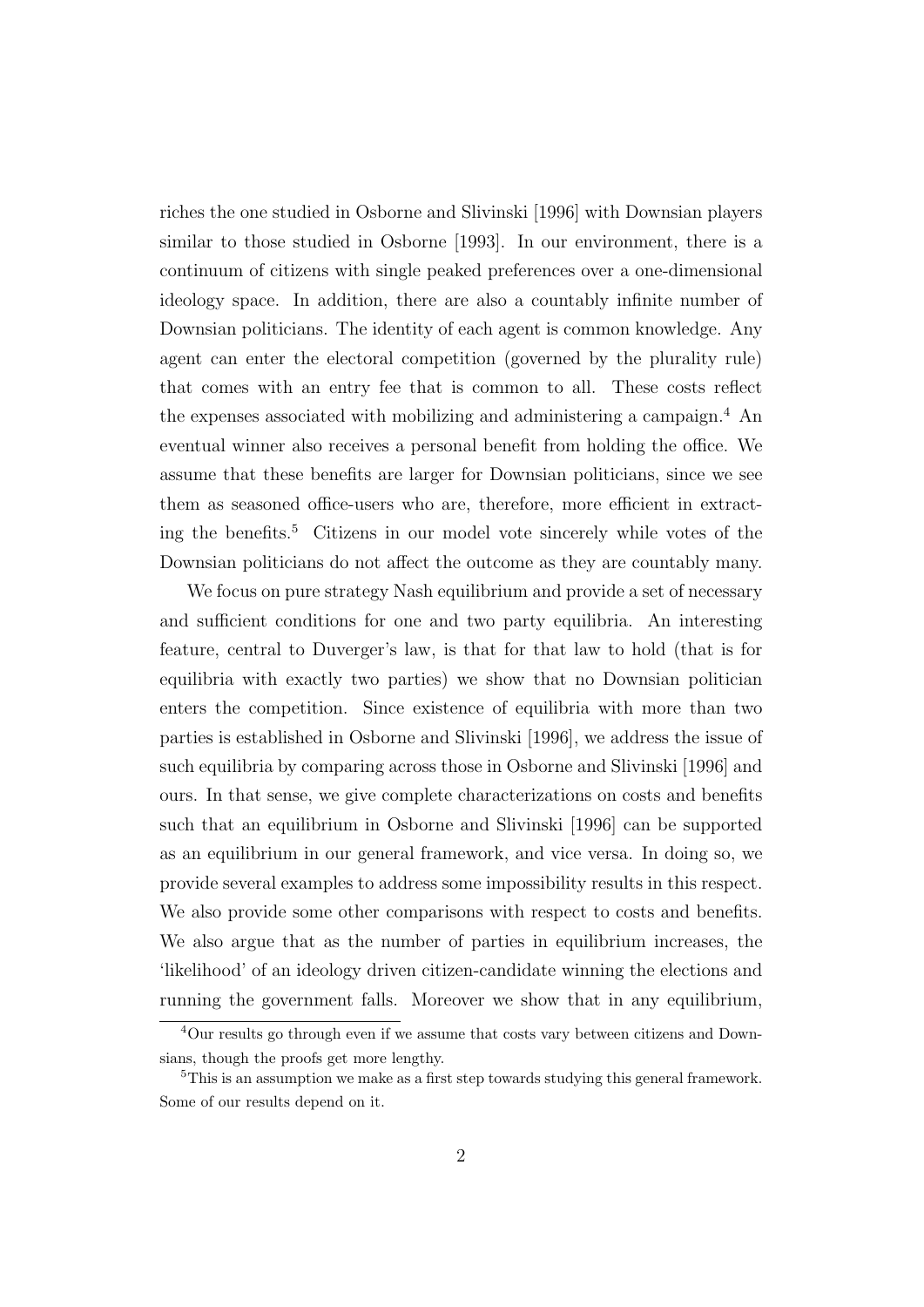unique (that is those who do not share their electoral platforms) extremist parties are ideology-driven as well.

#### 1.1 Related Literature

The central theme of our work is competition amongst politicians with heterogeneous motivations. This has been raised as early as in Calvert [1985] where the author had informally concluded that competition amongst politicians with heterogeneous motivations, but with full post-election commitment to announced policies, should not affect equilibria in spatial models of elections. Heterogeneity within a political party is formally modelled in Roemer [1999] to analyse how this affects the ability of parties to compete in a model with full policy commitment. A recent work by Callander [2008] studies a model of electoral competition amongst two parties who can either be policy or office motivated with these types being private information. The paper shows that although office motivated parties are favoured in two-party elections, policy motivated ones do win quite often. It also shows that the very existence of this heterogeneity does affect the announced equilibrium policies. These results are driven by a novel aspect called 'policy development': policy motivated candidates care more about the actual implementation of the policy and hence they exert more effort once they win the elections. This fact is liked by the voters and hence even if the policy announced by a policy motivated party otherwise should earn less votes than that announced by an office motivated party (since such parties more carefully do the vote-bank calculations to announce their policies), such motivated parties are endogenously rewarded by the voters and so it is no longer the case that voters necessarily support a candidate closest to them in the ideology space. The paper then addresses the issue of 'free-entry' but restricting attention to the existence of the same two parties to show that a unique equilibrium always exists where both types of citizens enter the candidate pool. However, we learn little about equilibria with more than two parties or about robustness of two-party equilibria to entry at other policy positions. In this sense our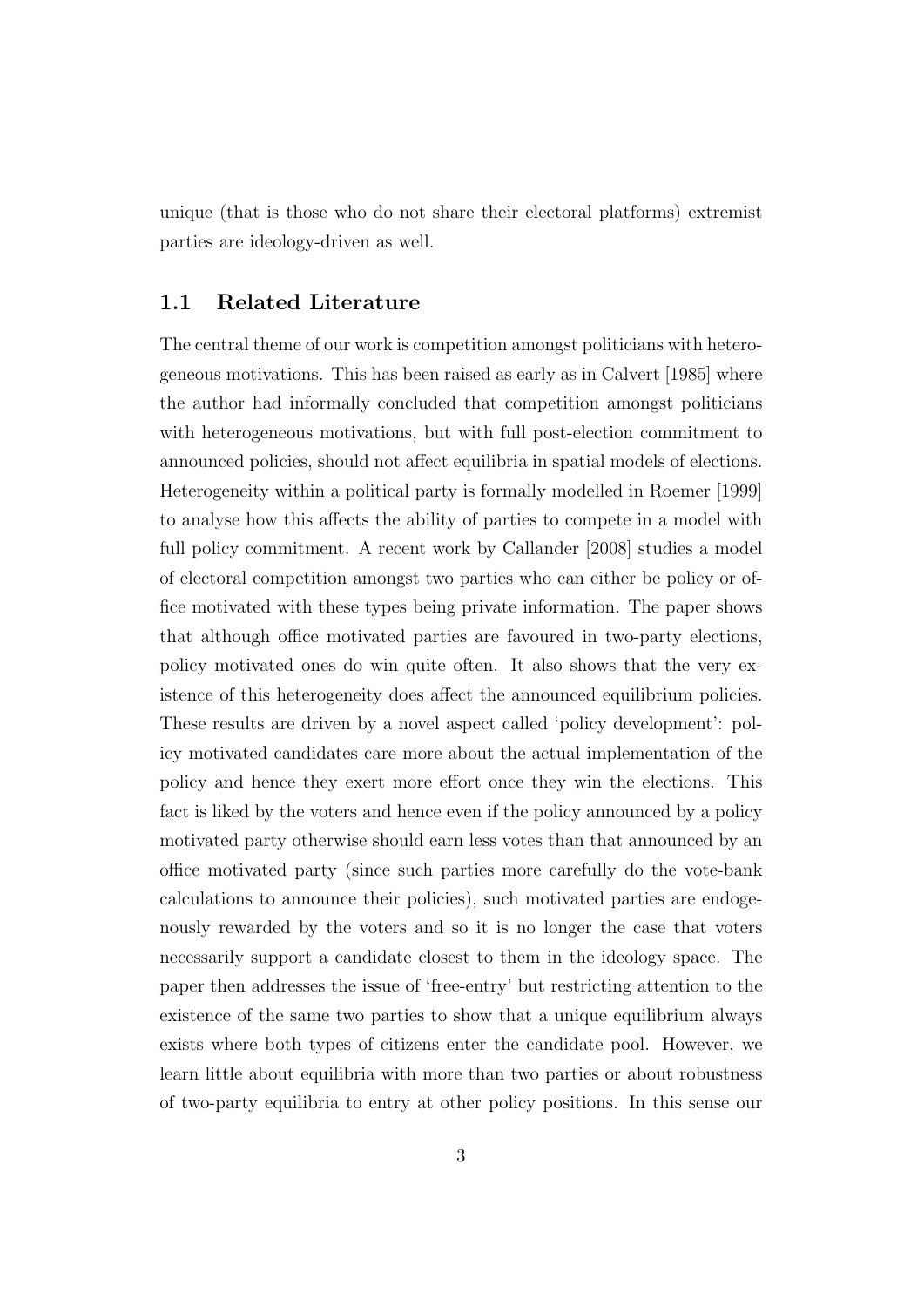work here is more general as it addresses the issue of free-entry more seriously. Of course we do not address here the otherwise important aspect of policy development (and the nice feature of incomplete information) that is both crucial and novel in Callander [2008]. The possibility that types of politicians is private information is an extension that we wish to address in the future.

The rest of the paper is structured as follows. In Section 2 the model is described formally. Section 3 studies Nash equilibrium with one and two parties. Section 4 deals with equilibria with more than two parties in general and makes formal comparisons of the sets of equilibria with and without Downsian politicians. This section also discuses issues concerning which type of politicians are more likely to contest plurality elections. The paper draws its conclusions in Section 5. Some proofs are collected in an Appendix at the end.

### 2 The Model

There are two sets of players: set  $\mathcal C$  consists of a continuum of *citizens* and an infinite countable set  $\mathcal D$  consists of *Downsian politicians*. These identities are common knowledge amongst all players.<sup>6</sup>

Each citizen from  $\mathcal C$  has a single-peaked preference over the set of *policy* positions, which is assumed to be the real line R. The ideal policies of the citizens are distributed on  $\mathbb R$  with a distribution function F and density f. We assume that  $F$  is non atomic, that is the support of  $f$  is an interval or the whole line. Notice that this implies in particular that  $F$  is continuous and has unique median  $m<sup>7</sup>$ . Throughout the paper we will need to refer to points at which  $F$  attains particular values. Hence to facilitate our presentation we

 ${}^{6}$ Relaxing this assumption leads to a much more involved game of incomplete information, and we reserve this for future research.

<sup>&</sup>lt;sup>7</sup>The same assumption about distribution function is made in Osborne [1993], while in Osborne and Slivinski [1996] a weaker assumption is made, requiring  $F$  to be continuous and to have unique median.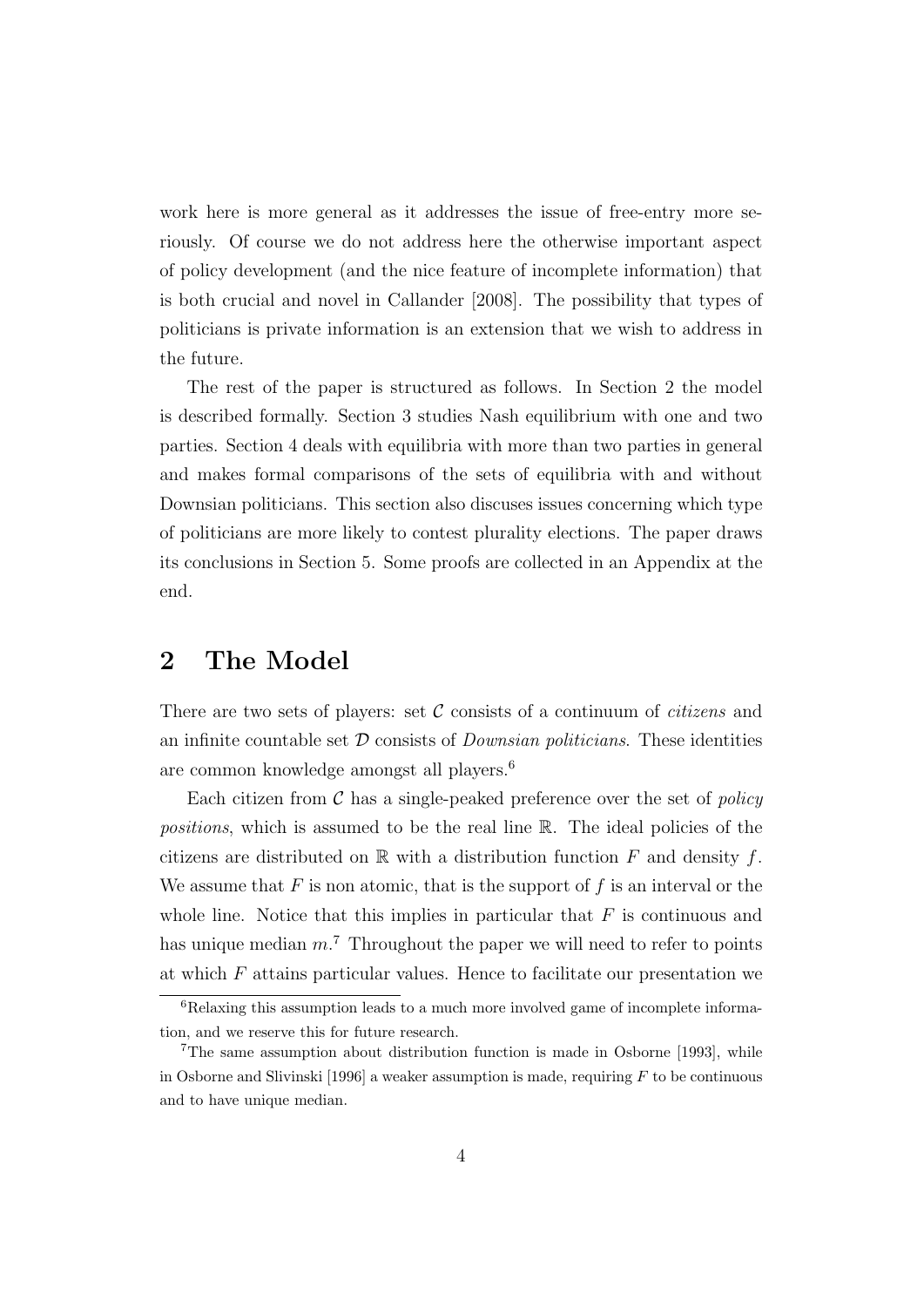will use  $a_x$  to denote  $F^{-1}(x)$ .

Each player (i. e. a citizen or a Downsian politician) chooses (simultaneously and independently) whether to enter an electoral competition or to stay out. If a citizen  $i \in \mathcal{C}$  enters, he proposes his ideal position  $x_i$ . Since it is common knowledge that every  $i \in \mathcal{C}$  is ideology driven, so any other proposal is not credible. On the other hand, if a Downsian player  $i$  enters, he has to announce any policy  $x_i \in \mathbb{R}$  as his platform. A player who decides to enter the electoral competition is called a candidate. After all players have decided on whether to enter or not, they cast their votes. In case of citizens, voting is sincere, that is each citizen votes (with equal probability) for one of candidates proposing the policy closest to his own ideal positions.<sup>8</sup> In case of Downsian players, we assume that they either vote for their own proposed policy (if they are candidates) or they do not vote at all (or cast their vote randomly). In any case, votes of players from  $\mathcal D$  do not affect the final outcome of elections. This is because the set  $\mathcal D$  is countable and their support towards any policy cannot affect the frequency of voters supporting that policy as defined by  $f$ .

We study elections governed by the *plurality rule*, so that the potential winner of the elections is one of the candidates who receives the maximum mass of votes (from the citizens). As usual, the unique winner is selected from the set of such potential winners with equal probability.

Each citizen's payoff depends on the distance between his ideal position and the policy proposed by the winner of the election, as well as on the benefits from winning the election and the costs of entering them, in case the citizen chooses to be a candidate. Payoff of Downsian players is either 0 if they do not enter the election, or it depends on similar benefits and costs if they enter as a candidate. Thus, citizens are ideology driven, while Downsian politicians are not.

<sup>8</sup>Notice that this approach means that voters vote for policies rather than candidates, which is consistent with the fact that their preferences are over the set of policies rather then preferences over the set of pairs (policy, player).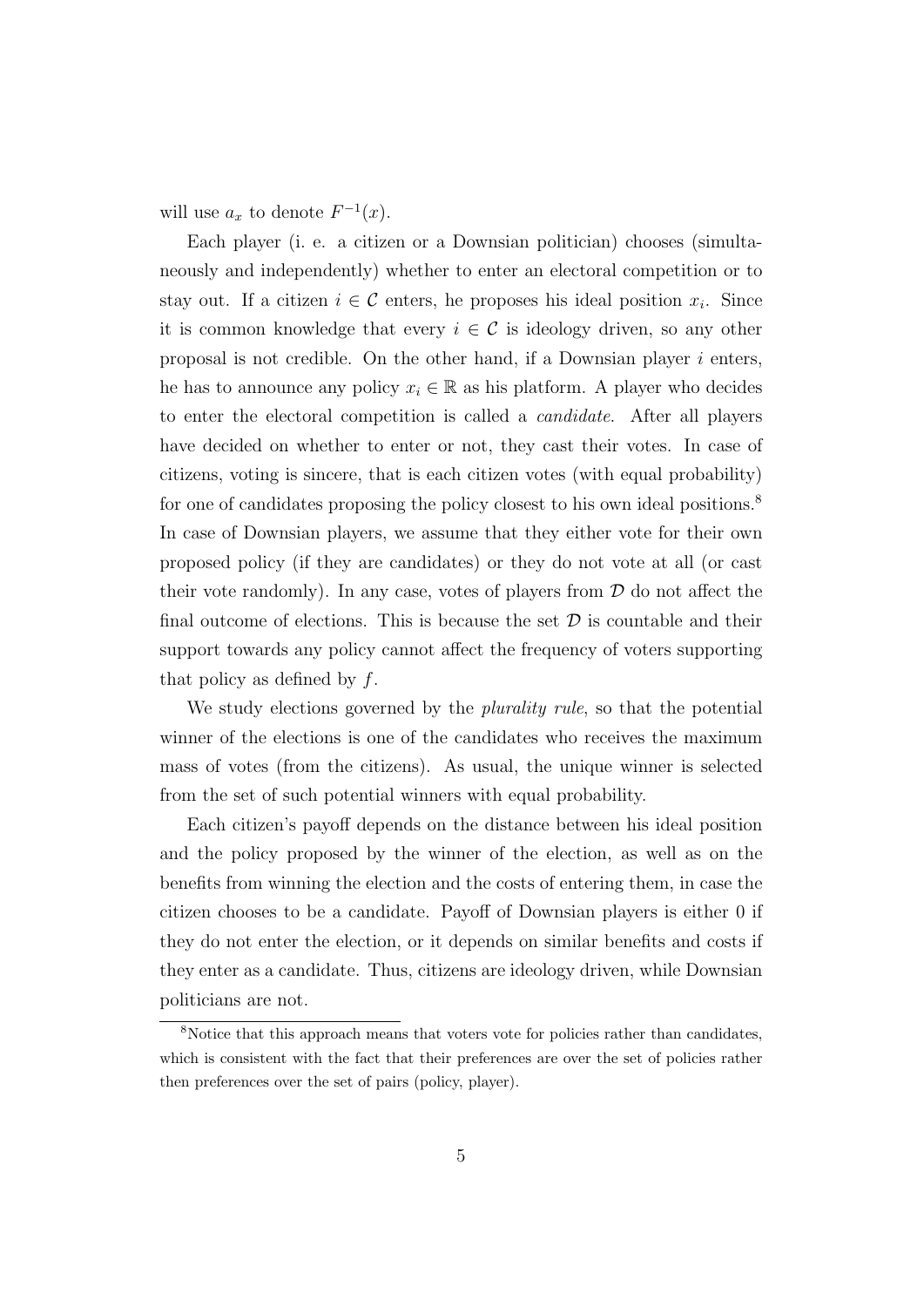Costs of entering the election are the same for both types of players and are represented by real number  $c > 0$ . Benefits from winning the election may vary between types of players and are represented by real numbers  $b_c > 0$ (for citizens) and  $b_{\mathcal{D}} \geq b_{\mathcal{C}}$  (for Downsian politicians). As highlighted in the introduction, the motivation behind varying benefits between types of players is that Downsian players are presumed in this paper to be "professionals" who are at least as efficient as the citizens in appropriating personal (and nonideological) gains from winning the elections. To keep the model interesting, we make the usual assumption that  $b_{\mathcal{D}} > c$  so that Downsian players have the motivation to become candidates.

Let  $y \in \mathbb{R}$  be the policy that is implemented. Then the payoff of a citizen  $i \in \mathcal{C}$  with ideal position  $x_i$  is

$$
\begin{cases}\n b_{\mathcal{C}} - c & \text{if } i \text{ enters and wins,} \\
 -|x_i - y| - c & \text{if } i \text{ enters and loses,} \\
 -|x_i - y| & \text{if } i \text{ does not enter.} \n\end{cases}
$$

We assume that if no candidate contests the elections (so that no policy is implemented), each citizen  $i \in \mathcal{C}$  gets  $-\infty$ .

Independent of the value of the implemented policy (including the case where no policy is implemented), the payoff of any Downsian player  $i \in \mathcal{D}$  is

$$
\begin{cases}\n b_D - c & \text{if he enters and wins,} \\
 -c & \text{if he enters and loses,} \\
 0 & \text{if he does not enter.} \n\end{cases}
$$

In summary, a strategic game, denoted  $\Gamma_{CD}$ , is studied in which the set of players is  $\mathcal{C} \cup \mathcal{D}$ . For each player  $i \in \mathcal{C}$ , the set of pure strategies is  $\{E, N\}$ , where  $E$  stays for "entering the competition" and  $N$  stays for "not entering the competition". For each player  $i \in \mathcal{D}$ , the set of pure strategies is  $\mathbb{R}\cup\{N\}$ , where  $x_i \in \mathbb{R}$  stays for "entering the competition and proposing policy  $x_i$ " and  $N$  stays for "not entering the competition".<sup>9</sup>

<sup>9</sup>Every player (that is a citizen-candidate or a Downsian politician) has some preferences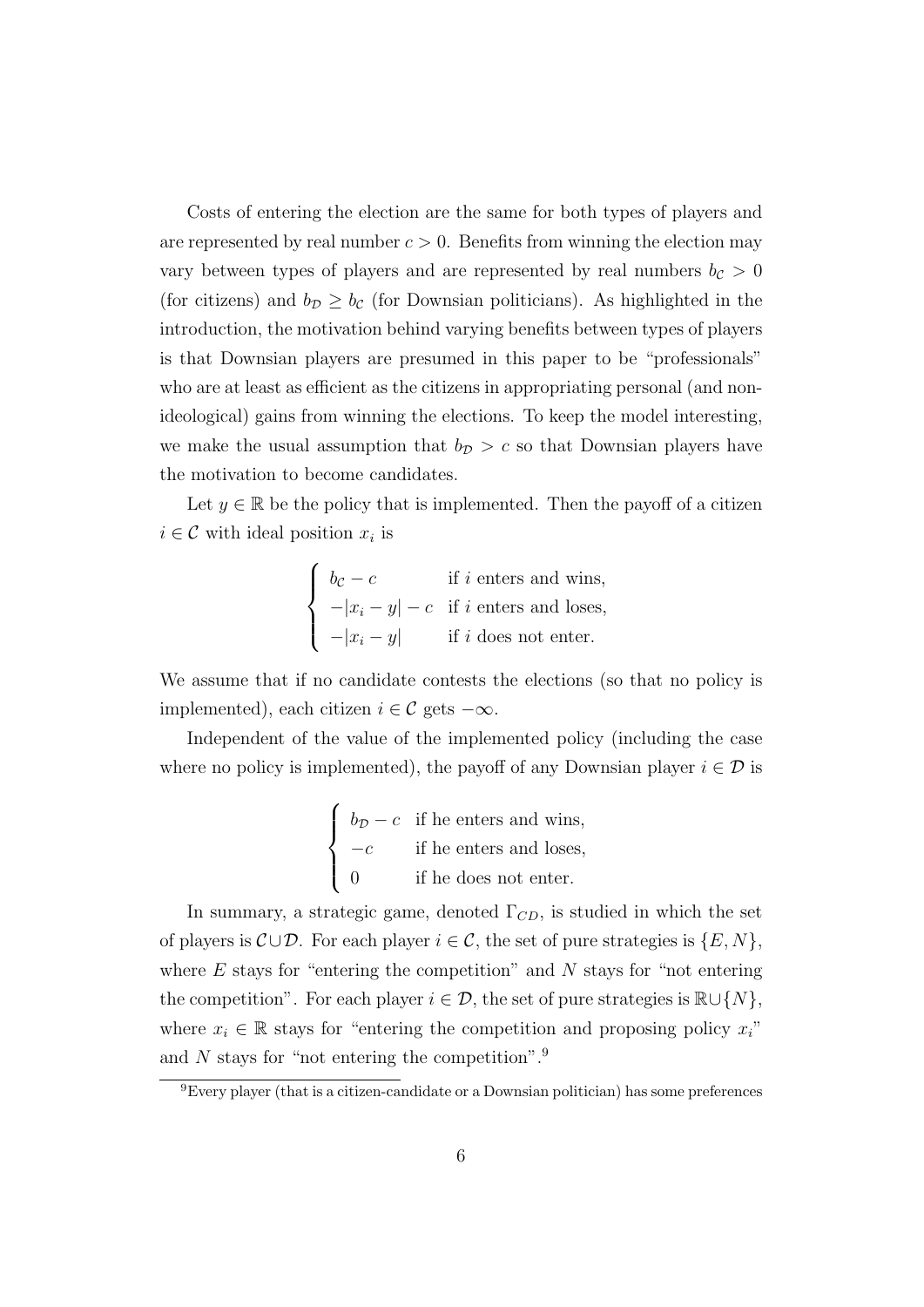Given a strategy profile s of the game  $\Gamma_{CD}$ , we use  $K(\mathbf{s})$  to denote the set of players who enter the competition under s (i. e. the set of candidates in s),  $W(s)$  to denote the set of candidates from  $K(s)$  who gain maximum mass of votes (i. e. the set of candidates tying for the first place) and  $L(s)$  =  $K(\mathbf{s})\backslash W(\mathbf{s})$  to denote the set of candidates from  $K(\mathbf{s})$  who lose with certainty. We will also use  $X(\mathbf{s}) \subset \mathbb{R}$  to denote the set of policies proposed by candidates from  $K(\mathbf{s})$ .

All players are risk neutral so that  $u_i(\mathbf{s})$ , the expected payoff of player i with respect to strategy profile s, is given as follows. If  $i \in \mathcal{D}$  then

$$
u_i(\mathbf{s}) = \begin{cases} -c & \text{if } i \in L(\mathbf{s}), \\ \frac{b_{\mathcal{D}}}{|W(\mathbf{s})|} - c & \text{if } i \in W(\mathbf{s}), \\ 0 & \text{otherwise}, \end{cases}
$$

while if  $i \in \mathcal{C}$  then

$$
u_i(\mathbf{s}) = \begin{cases}\n-\infty & \text{if } K(\mathbf{s}) = \varnothing, \\
-c - \hat{u}_i(\mathbf{s}) & \text{if } i \in L(\mathbf{s}), \\
\frac{b_c}{|W(\mathbf{s})|} - c - \hat{u}_i(\mathbf{s}) & \text{if } i \in W(\mathbf{s}), \\
-\hat{u}_i(\mathbf{s}) & \text{otherwise,} \n\end{cases}
$$

where

$$
\hat{u}_i(\mathbf{s}) = \frac{\sum_{j \in W(\mathbf{s})} |x_i - x_j|}{|W(\mathbf{s})|}
$$

In addition, we assume that if indifferent, then each player prefers to stay out of the competition than to enter, that is for any two strategy profiles s and s' and for any  $i \in \mathcal{C} \cup \mathcal{D}$ , we have:

$$
\mathbf{s} \preceq_i \mathbf{s}' \text{ iff } u_i(\mathbf{s}) < u_i(\mathbf{s}') \text{ or } u_i(\mathbf{s}) = u_i(\mathbf{s}') \text{ and either } s'_i = s_i \text{ or } s_i \neq N.
$$

over the policy space; being indifferent to all policies is just a special case. But to call that preference ordering Downsian may look somewhat odd. In principle what is central is that while those we call Downsian are able to commit to any policy announcement, those who are citizens have their unique ideal policy as the only credible pre-election platform. We thank Kunal Sengupta for pointing this out.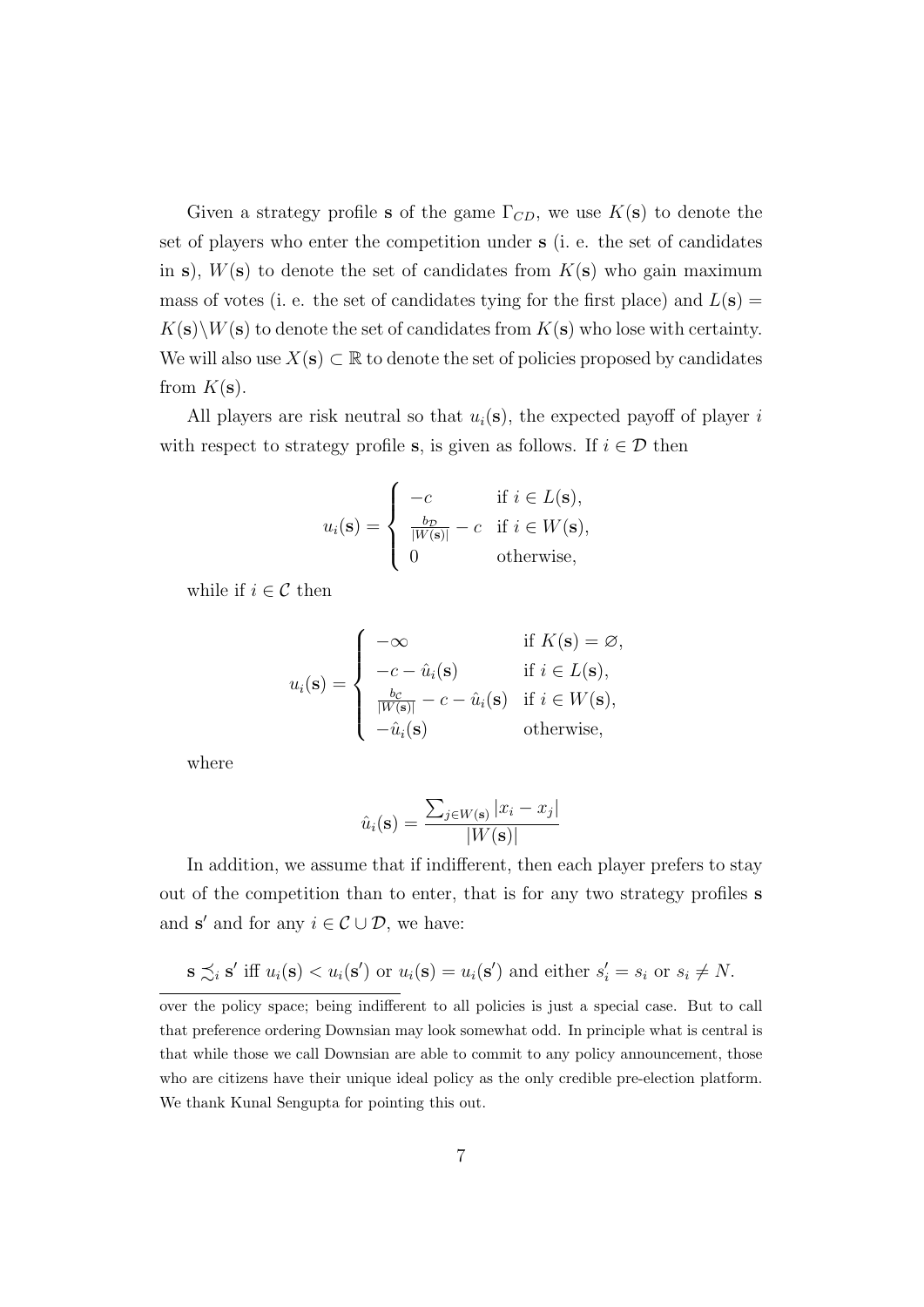The game  $\Gamma_{CD}$  is an extension of the citizen-candidate model studied in Osborne and Slivinski [1996] (the case where  $\mathcal{D} = \varnothing$ ) and we shall refer to it as the game  $\Gamma_C$ .

In what follows we shall focus our attention on issues concerning existence and characteristics of pure strategy Nash equilibria of the game  $\Gamma_{CD}$ . But before we begin our analysis, we provide a discussion on the nature of the Downsian politicians that we study in relation to those studied in Osborne [1993].

#### 2.1 A discussion on Downsian players

Downsian politicians studied in our model are similar to those studied in Osborne [1993]. However, there are some differences which we would like to point out here. Firstly, we assume that there are infinitely many Downsian politicians, while Osborne [1993] has a fixed number of Downsian politicians. Secondly, we define the preferences of players over strategy profiles on the basis of costs and benefits associated with the elections, while Osborne [1993] abstracts from costs and benefits and defines these preferences directly. The properties of our preferences and those from Osborne [1993] are in most cases the same: each Downsian player prefers to win outright than to tie, each Downsian player prefers to tie for the first place than to lose, each Downsian player prefers to stay out of the competition than to enter and lose and each Downsian player is indifferent between any two outcomes in which he wins outright. The difference is that in Osborne [1993] it is assumed that each Downsian player prefers to tie for the first place than to stay out from the competition, while in our model this preference depends on  $b<sub>D</sub>$  and c. However, in our model, each Downsian player always prefers to enter the competition and win outright (that is win with probability 1) than to stay out. This is due to the assumption that  $b_{\mathcal{D}} > c$ <sup>10</sup> We will refer to the model with  $n$  Downsian players with preferences as studied in Osborne [1993] as

 $10$ In Osborne [1993] one more variant of preferences is studied, where Downsian politicians always prefer to enter the competition. This variant is not relevant to our studies.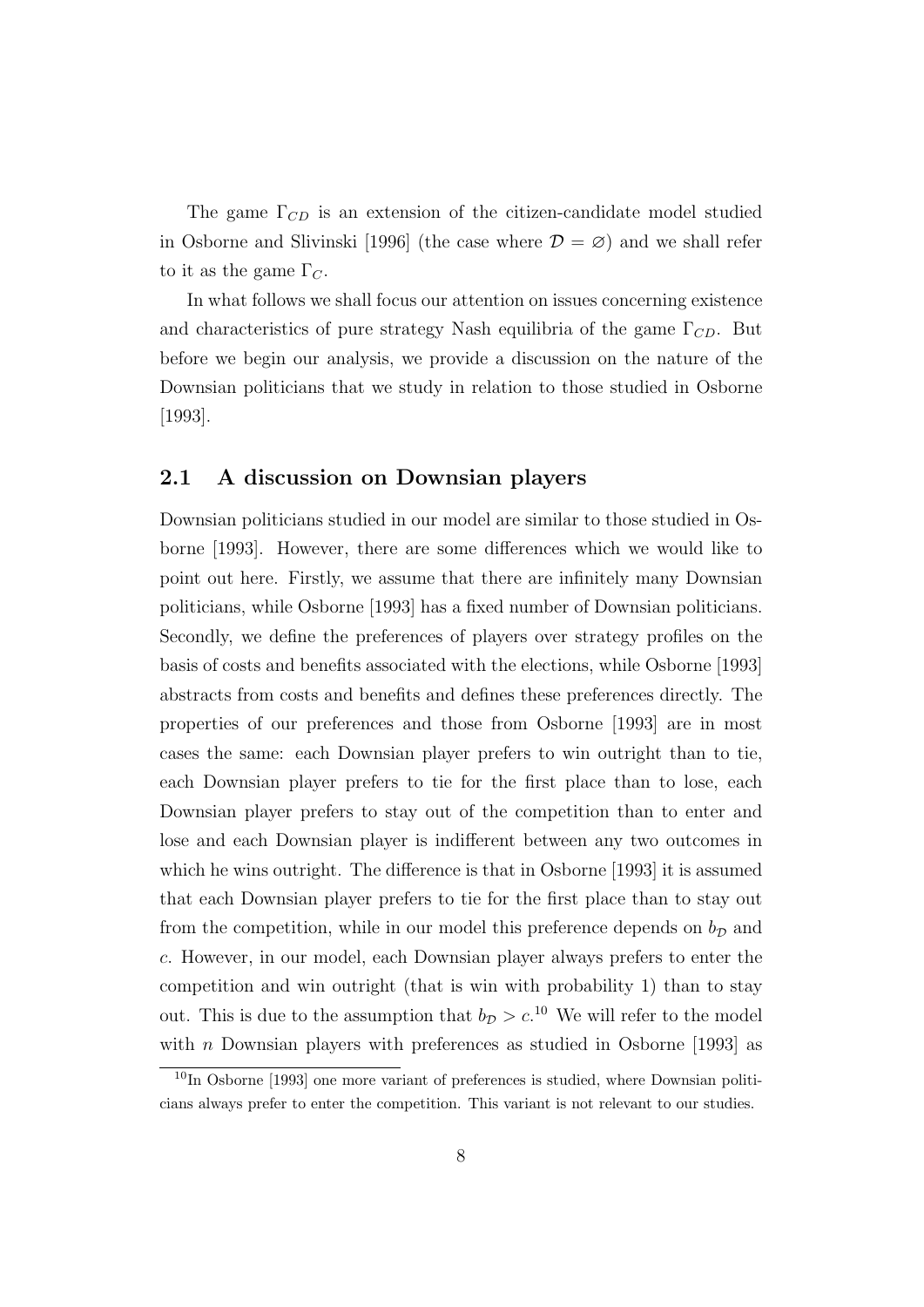the game  $\Gamma_{D_n}$ .

### 3 Equilibria of  $\Gamma_{CD}$

Before proving results concerning existence of Nash equilibria in pure strategies in the game  $\Gamma_{CD}$ , it will be helpful to first identify some characteristics of such equilibria. For this we will need the following notions.

Let s be a strategy profile in  $\Gamma_{CD}$  with  $K(s)$  being finite and non empty. We will use  $l(s)$  to denote a candidate proposing the *extreme left policy* under s, that is a candidate such that  $x_{l(s)} = \min X(s)$ . Similarly we will use  $r(s)$  to denote a candidate proposing *extreme right policy*, that is a candidate such that  $x_{r(s)} = \max X(s)$ .

Also, given a candidate  $i \in K(\mathbf{s})$ , we define a *left neighbour*  $l(\mathbf{s}, i)$  and a right neighbour  $r(\mathbf{s}, i)$  of i w. r. t. s as follows:

$$
l(\mathbf{s}, i) = \begin{cases} -\infty & \text{if } i = l(\mathbf{s}), \\ j, \text{ such that } x_j = \max\{x \in X(\mathbf{s}) : x < x_i\} & \text{otherwise,} \end{cases}
$$

and

$$
r(\mathbf{s}, i) = \begin{cases} -\infty & \text{if } i = r(\mathbf{s}), \\ j, \text{ such that } x_j = \min\{x \in X(\mathbf{s}) : x > x_i\} & \text{otherwise.} \end{cases}
$$

Notice that player  $i$  may have several neighbours proposing the same policy, in which case  $l(\mathbf{s}, i)$  (or  $r(\mathbf{s}, i)$ ) refers to any one such neighbour.

As in Osborne [1993], the *constituency* of  $x_i$  is the fraction of the population that votes for one of the candidates proposing  $x_i$ , that is it is equal to  $F((x_i + x_{r(s,i)})/2) - F((x_i + x_{l(s,i)})/2)$ . A constituency consists of two semiconstituencies, the left constituency, which is the fraction of the population that votes for a candidate proposing  $x_i$  and has an ideal point  $\langle x_i, \text{ that is} \rangle$ it is equal to  $F(x_i) - F((x_i + x_{l(s,i)})/2)$ , and the *right constituency*, which is the fraction of the population that votes for a candidate proposing  $x_i$  and has an ideal point >  $x_i$ , that is it is equal to  $F((x_i + x_{r(s,i)})/2) - F(x_i)$ .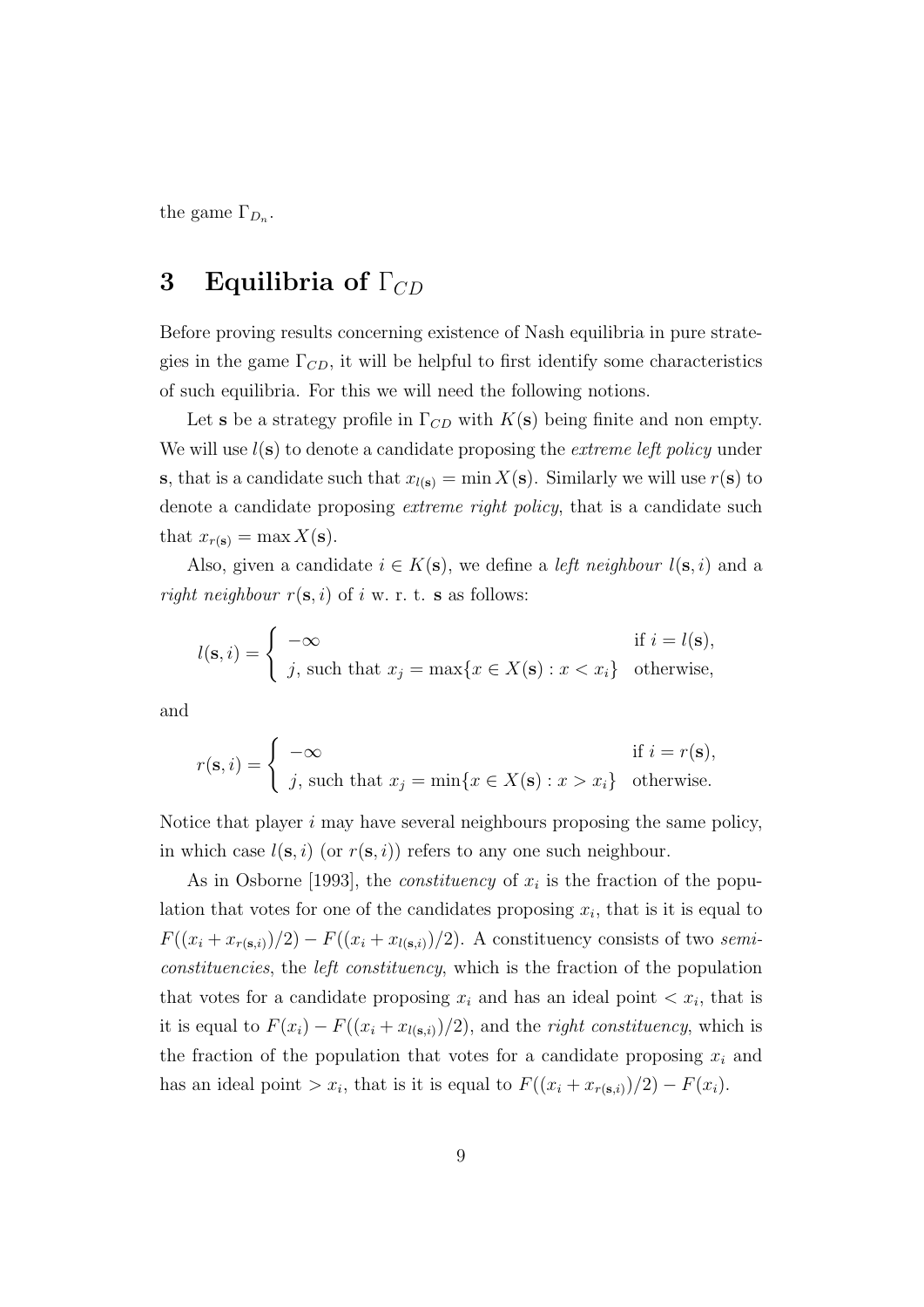The following lemma is an extension of [Osborne, 1993, Lemma 1] that studied a model with only Downsian politicians. Point (i) of the lemma was shown in [Osborne and Slivinski, 1996, Lemma 2] while points (v) and (vi) were shown in [Osborne and Slivinski, 1996, Lemma 1] that studied the game  $\Gamma_{\mathcal{C}}$ . The proof of the lemma can be found in the Appendix.

**Lemma 1.** Let  $s^*$  be a Nash equilibrium in  $\Gamma_{CD}$ . Then the following hold

- (i). every policy  $x \in X(\mathbf{s}^*)$  is proposed by at most two candidates,
- (ii). for any  $i \in \mathcal{D}$ , if  $|K(\mathbf{s}^*)| \geq 2$  and  $i = l(\mathbf{s}^*)$  or  $i = r(\mathbf{s}^*)$  (that is i is a Downsian candidate proposing an extreme policy), then  $x_i$  is proposed by more than one candidates,
- (iii). for any  $x \in X(\mathbf{s}^*)$  proposed by more than one candidates, the left and right constituencies of x are equal,
- (iv).  $L(s^*) \cap \mathcal{D} = \emptyset$ , that is no Downsian candidate loses with certainty,
- (v). no candidate sharing his proposed policy with another candidate loses with certainty, and
- (vi).  $\{l(\mathbf{s}^*), r(\mathbf{s}^*)\} \subseteq W(\mathbf{s}^*)$ , that is no candidate proposing extreme policy loses with certainty,

**Remark 1.** Notice that points (iv), (v) and (vi) do not require any assumptions on the distribution function F.

The next question we ask is as follows: suppose in the game  $\Gamma_{CD}$  there is an equilibrium where a Downsian politician (amongst other candidates) proposes a policy alone. What can we say about the announced policies which are his immediate neighbours? It turns out that it is impossible to have an equilibrium configuration with a Downsian candidate proposing his policy alone while his two neighbouring policies are both proposed by more than one candidate. The lemma is not vacuous as Example 2 (provided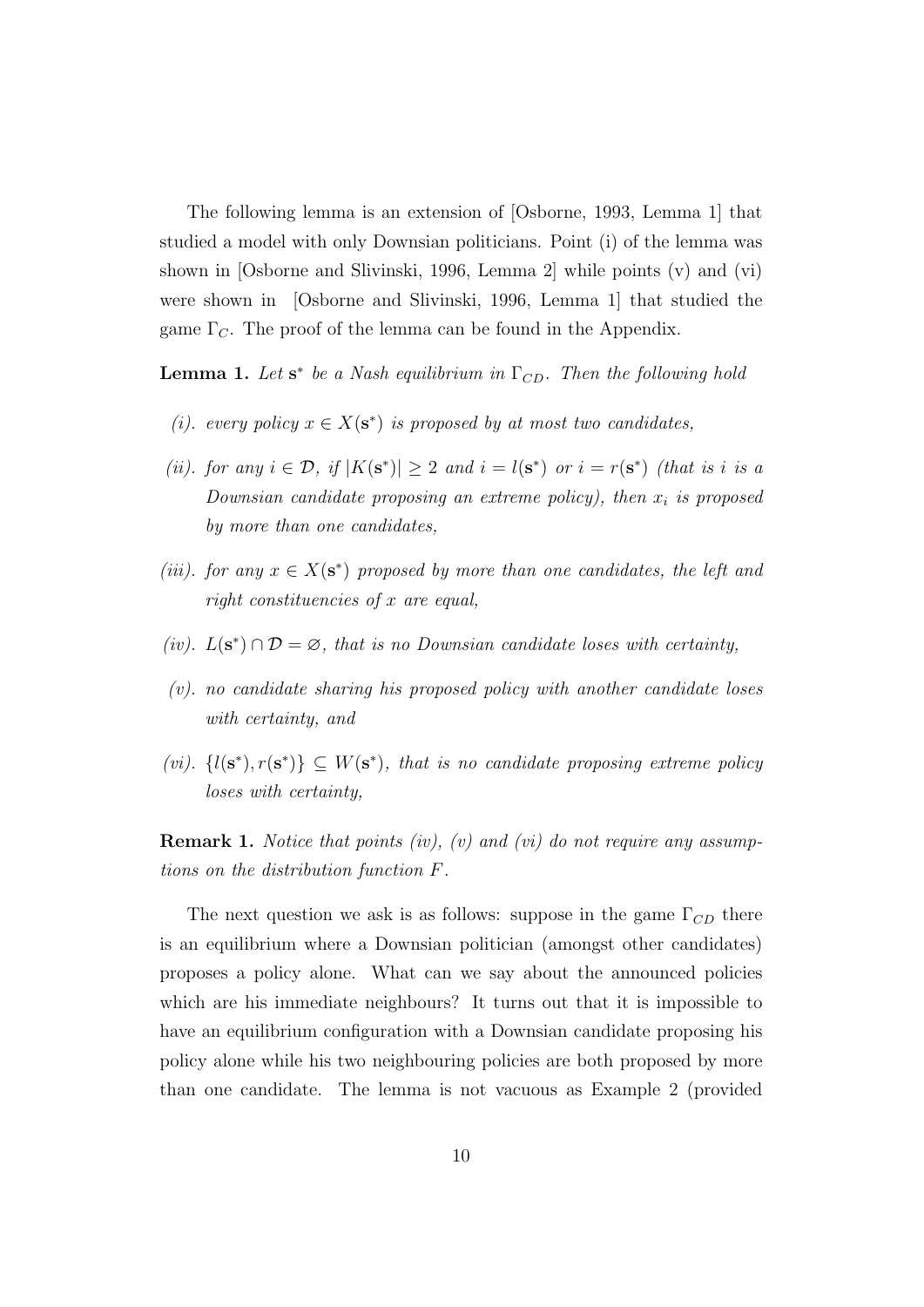in Section 4) suggests. Moreover, this lemma is useful in proving some nonexistence results in the game  $\Gamma_{D_n}$  studied by Osborne [1993] with only Downsian politicians.

**Lemma 2.** Let  $s^*$  be a Nash equilibrium of  $\Gamma_{CD}$  with the distribution function F being non atomic. If  $i \in K(\mathbf{s}^*) \cap \mathcal{D}$  is a Downsian candidate and  $x_i$  is proposed by exactly one candidate, then either  $x_{l(s^*,i)}$  or  $x_{r(s^*,i)}$  is proposed by exactly one candidate.

*Proof.* Let  $[a, b]$  be the support of f and let S be the mass of support that each player who does not lose with certainty gets (obviously  $S > 0$ ). By point (ii) of Lemma 1 we know that  $l(\mathbf{s}^*, i) > -\infty$  and  $r(\mathbf{s}^*, i) < +\infty$ . Suppose that  $x_{l(s^*,i)}$  and  $x_{r(s^*,i)}$  are proposed by more than one candidate, each. By point (i) of Lemma 1 each of these policies is proposed by two candidates if  $s^*$  is a Nash equilibrium. Moreover, by point (iii) of Lemma 1 it holds that  $[x_{l(\mathbf{s}^*,i)}, x_{r(\mathbf{s}^*,i)}] \subseteq [a, b].$ 

Also, by point (iii) of Lemma 1 it holds that  $F(x_{r(s^*,i)}) - F(x_{l(s^*,i)}) = 3S$ . Hence either

$$
F((x_{l(s^*,i)} + x_{r(s^*,i)})/2) - F(x_{l(s^*,i)}) \ge 3S/2
$$

or

$$
F(x_{r(s^*,i)}) - F((x_{l(s^*,i)} + x_{r(s^*,i)})/2) \ge 3S/2.
$$

Without loss of generality suppose that the first case holds.

Since F is non atomic and  $[x_{l(s^*,i)}, x_{r(s^*,i)}] \subseteq [a, b]$  and

$$
F((x_{l(s^*,i)}+x_i)/2) - F(x_{l(s^*,i)}) = S,
$$

so there must exist  $t \in (x_{l(s^*,i)}, x_i)$ , such that

$$
F((x_{l(s^*,i)}+x_i)/2) - F((x_{l(s^*,i)}+t)/2) > 3S/4.
$$

We will show that if player i proposed  $t$  instead of  $x_i$ , he would win outright, so  $s^*$  cannot be a Nash equilibrium.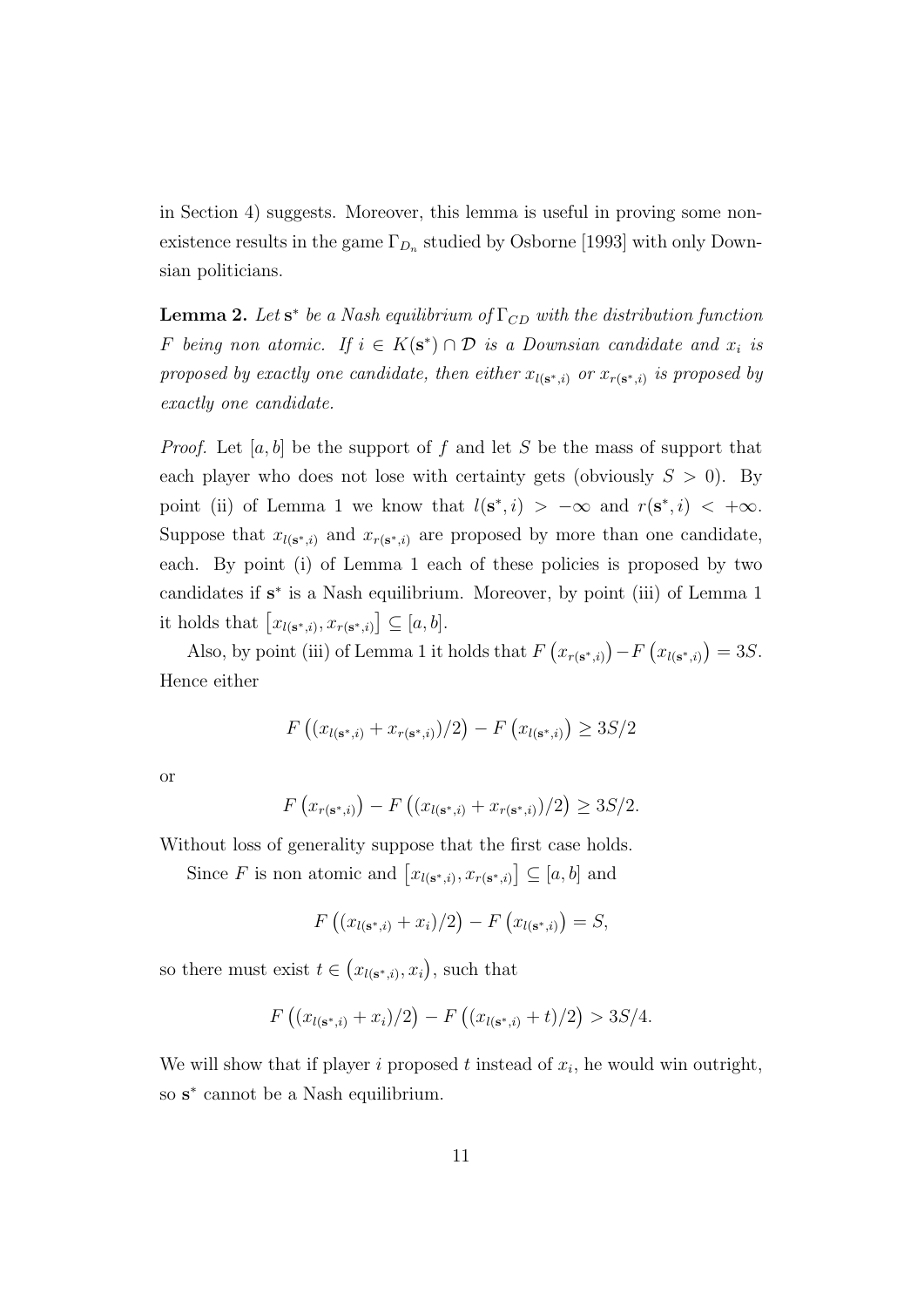Take any t satisfying conditions above and suppose that player i proposed t instead of  $x_i$ . Let

$$
S_1 = F((x_i + x_{r(s^*,i)})/2) - F((t + x_{r(s^*,i)})/2)
$$

and

$$
S_2 = F ((x_{l(s^*,i)} + t)/2) - F ((x_{l(s^*,i)} + x_i)/2).
$$

By the construction above it holds that  $S_2 > 3S/4$ . Moreover, since

$$
(x_{l(s^*,i)} + x_{r(s^*,i)})/2 < (t + x_{r(s^*,i)})/2 < (x_i + x_{r(s^*,i)})/2,
$$

so

$$
F(x_{r(s^*,i)}) - F((x_{l(s^*,i)} + x_{r(s^*,i)})/2) \le 3S/2
$$

and

$$
F(x_{r(s^*,i)}) - F((x_i + x_{r(s^*,i)})/2) = S,
$$

thus  $S_1 < S/2$ .

The mass of support player i gets after repositioning himself to t is  $S S_1 + S_2 > 5S/4$ , while the mass of support candidates proposing  $x_{r(s^*,i)}$  get is  $(2S + S_1)/2 < 5S/4$ . Also, the mass of support candidates proposing  $x_{l(s^*,i)}$ get is  $\lt S$ . Hence player *i* wins outright after repositioning himself to  $t.\Box$ 

The following corollary is immediate from the above proof.

Corollary 1 (Non-existence of Nash equilibria in Downsian Competition). Consider the game  $\Gamma_{D_n}$  as in Osborne [1993]. If the distribution function F is non atomic then the game  $\Gamma_{D_5}$  has no Nash equilibrium. Moreover for any game  $\Gamma_{D_{2n}}$ , a Nash equilibrium where  $n+1$  policies are proposed does not exist and for any game  $\Gamma_{D_{2n+1}}$  a Nash equilibrium with  $\leq n+1$  policies does not exist. $11$ 

<sup>&</sup>lt;sup>11</sup>As was shown in Osborne [1993], existence of Nash equilibria of game  $\Gamma_{D_n}$  with  $n > 2$ puts very restrictive constraints on the distribution function  $F$ , so such equilibria hardly ever exist.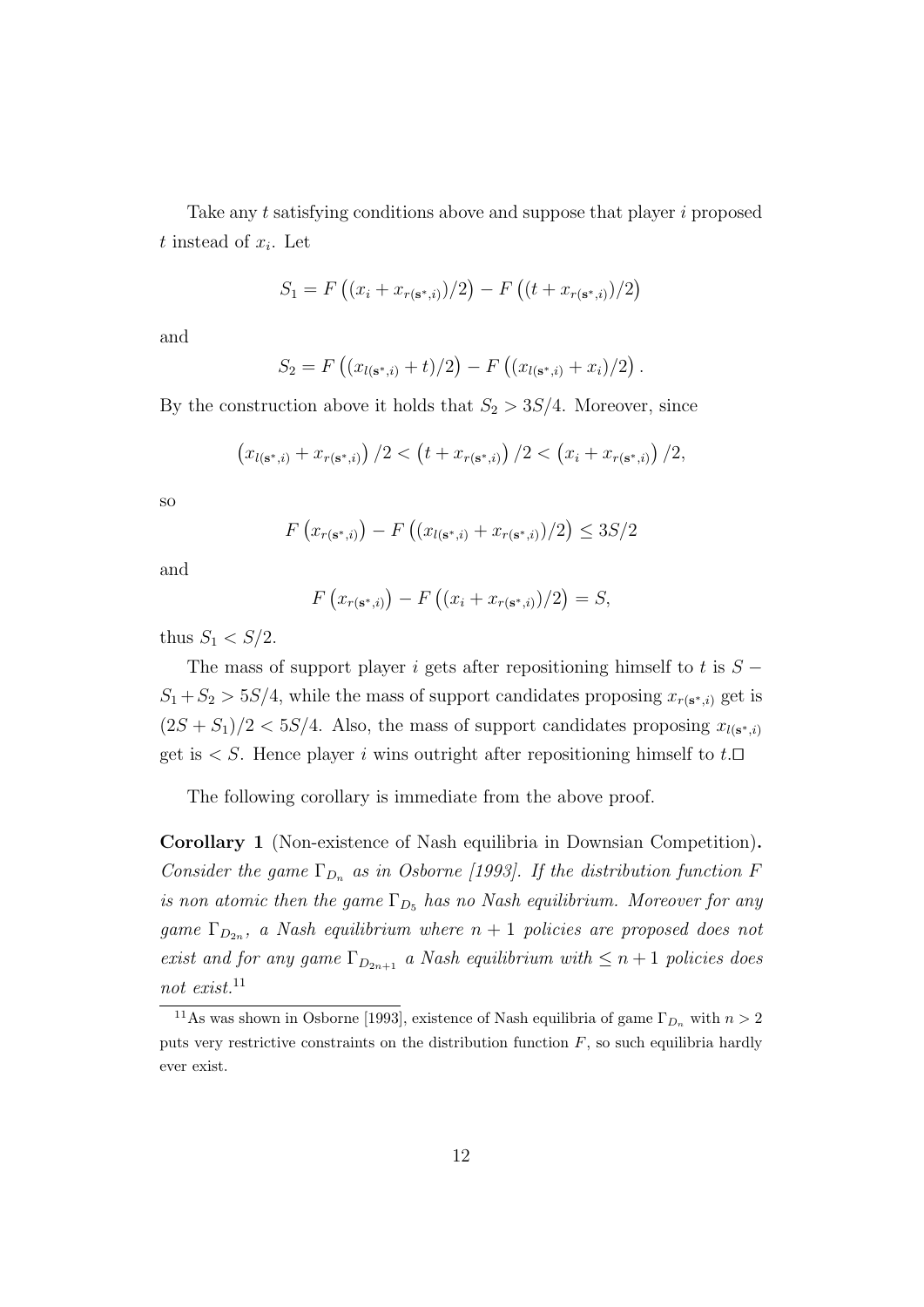**Remark 2.** It is of course possible to have a Nash equilibrium of  $\Gamma_{CD}$  where a Downsian candidate neighbours two candidates proposing the same policy on one side and another candidate proposing his policy alone on the other side, as illustrated by Example 3.

Having established some properties of the Nash equilibria of  $\Gamma_{CD}$ , we can look closer at existence of equilibria with different numbers of candidates, in particular, with Downsian candidates.

#### 3.1 One-party equilibrium

We start with equilibria where exactly one candidate stands for the election. The following proposition corresponds to [Osborne and Slivinski, 1996, Proposition 1, where conditions of one candidate Nash equilibria of  $\Gamma_C$  were characterized. Properties of such Nash equilibria in  $\Gamma_{CD}$  are slightly different, as explained in the remarks following the proposition. Most importantly, no one-party equilibrium with the party announcing a policy different from the median policy can exist in our settings. This is in contrast to  $\Gamma_C$ , where there are costs and benefits such that a non-median one-party equilibrium exists.

**Proposition 1.** Let  $s^*$  be a Nash equilibrium of  $\Gamma_{CD}$ . Then  $|K(s^*)|=1$  if  $b_{\mathcal{D}} \leq 2c$ . Moreover, if  $K(\mathbf{s}^*) = \{i\}$ , then  $x_i = m$ .

Proof. The proof is analogical to the proof of Proposition 1 from Osborne and Slivinski [1996]. So suppose that  $s^*$  is a Nash equilibrium and that  $K(\mathbf{s}^*) = \{i\}.$  If  $b_{\mathcal{D}} > 2c$ , then a Downsian player would enter and propose  $x_i$ , hence it must be that  $b_{\mathcal{D}} \leq 2c$ . Moreover, if  $x_i \neq m$ , then at least a Downsian player would enter proposing  $m$  and would win outright. Hence it must be  $x_i = m$ .

On the other hand, suppose that  $b_{\mathcal{D}} \leq 2c$ . Than it also holds that  $b_{\mathcal{C}} \leq 2c$ . Then a strategy profile  $s^*$  with  $K(s^*) = \{i\}$  and  $x_i = m$  is a Nash equilibrium. This is because no player  $i$  can enter and get a support larger than  $i$ , and if j gets the same support as i, then her expected payoff is not positive since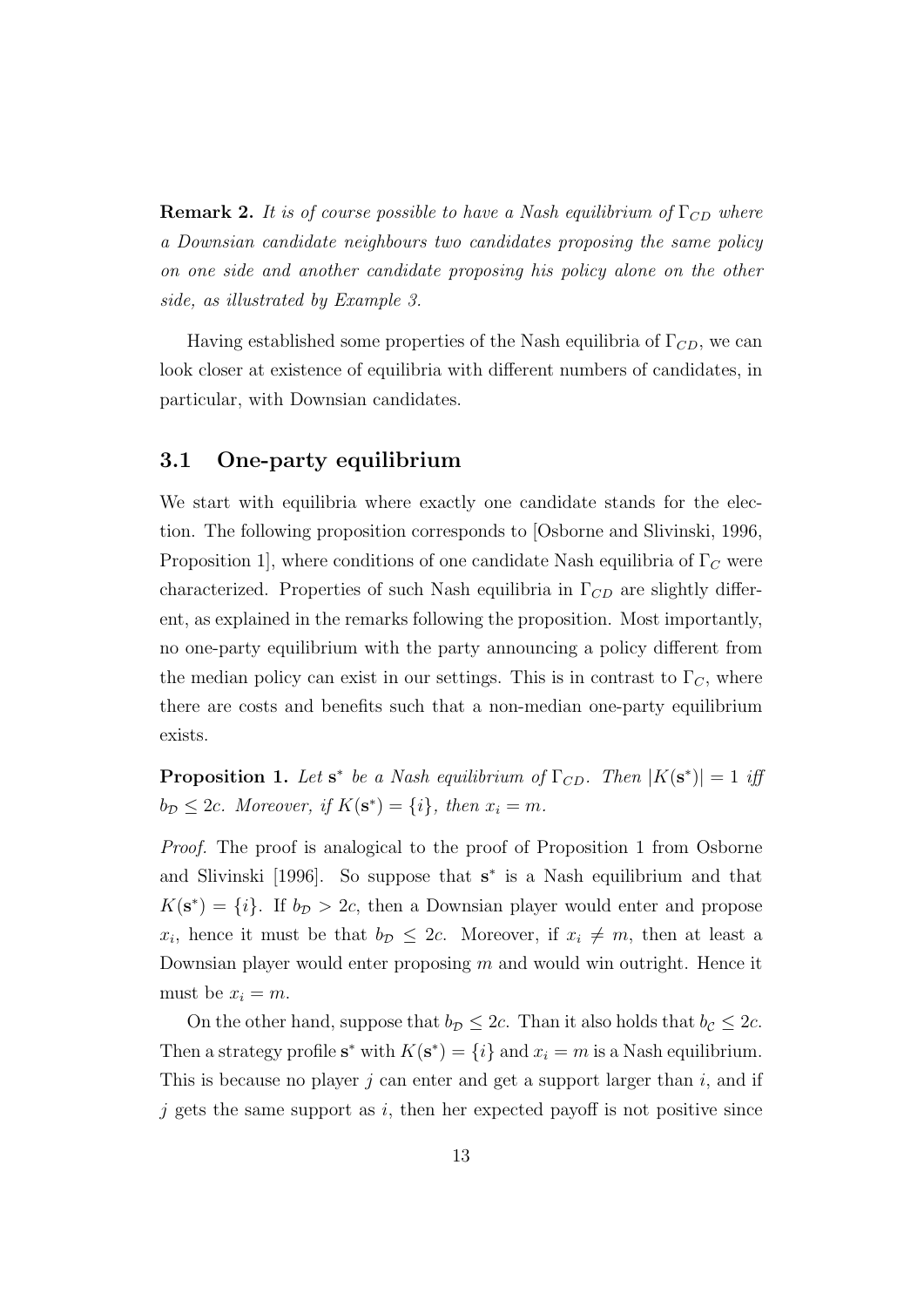$b_{\mathcal{D}} \leq 2c$ . Thus if  $j \in \mathcal{D}$ , then he prefers to stay out and if  $j \in \mathcal{C}$ , then he also prefers to stay out, as  $\hat{u}_i(\mathbf{s}^*) = \hat{u}_i(\mathbf{s}^*_{-i}, E)$  and  $u_i(\mathbf{s}^*_{-i}, E) - u_i(\mathbf{s}^*) = b_c/2 - c \leq$ 0.

It is also not profitable for i to stay out, as either  $i \in \mathcal{D}$  and he prefers to enter and win outright than to stay out, or  $i \in \mathcal{C}$ , in which case he would  $get -\infty$  if he stayed out instead of entering and would be worse off.

Notice that it is possible to have a one candidate Nash equilibrium with  $i \in \mathcal{C}$  and  $b_{\mathcal{C}} < c$ .  $\Box$ 

**Remark 3.** Notice that Proposition 1 holds for a game  $\Gamma_{D_n}$  studied in Osborne (1993), if and only if  $n = 1$ . This is because it is assumed there that each Downsian player prefers to tie for the first place than to stay out of the competition, while in the model we study this is not the case when  $b_{\mathcal{D}} \leq 2c$ .

**Remark 4.** As the above proposition suggests, it is impossible to have a one candidate Nash equilibrium in  $\Gamma_{CD}$  with the candidate i proposing  $x_i \neq m$ , which is possible in  $\Gamma_C$ , when  $b_c < c$ . This is due to the existence of Downsian players with the fact that they always prefer to enter the competition and win outright than to stay out (i. e. due to assumption that  $b_{\mathcal{D}} > c$ ).

#### 3.2 Two-party equilibrium

Since our policy space is 1-dimensional, the classical conjecture of Duverger implies that in such scenarios two-party equilibria become important. We now look at Nash equilibria where exactly two candidates stand for the election. Again, the following proposition corresponds to [Osborne and Slivinski, 1996, Proposition 2, where Nash equilibria of  $\Gamma_C$  with two candidates are characterized.

We adopt the following notation from Osborne and Slivinski [1996]. Let  $\varepsilon > 0$  and consider a configuration where there are exactly two candidates standing for the election, one of them proposing  $m-\varepsilon$  and the other proposing  $m + \varepsilon$ . Let  $s(\varepsilon, F) \in (m - \varepsilon, m + \varepsilon)$  be a point such that

$$
F((m - \varepsilon + s(\varepsilon, F))/2) = 1 - F((m + \varepsilon - s(\varepsilon, F))/2),
$$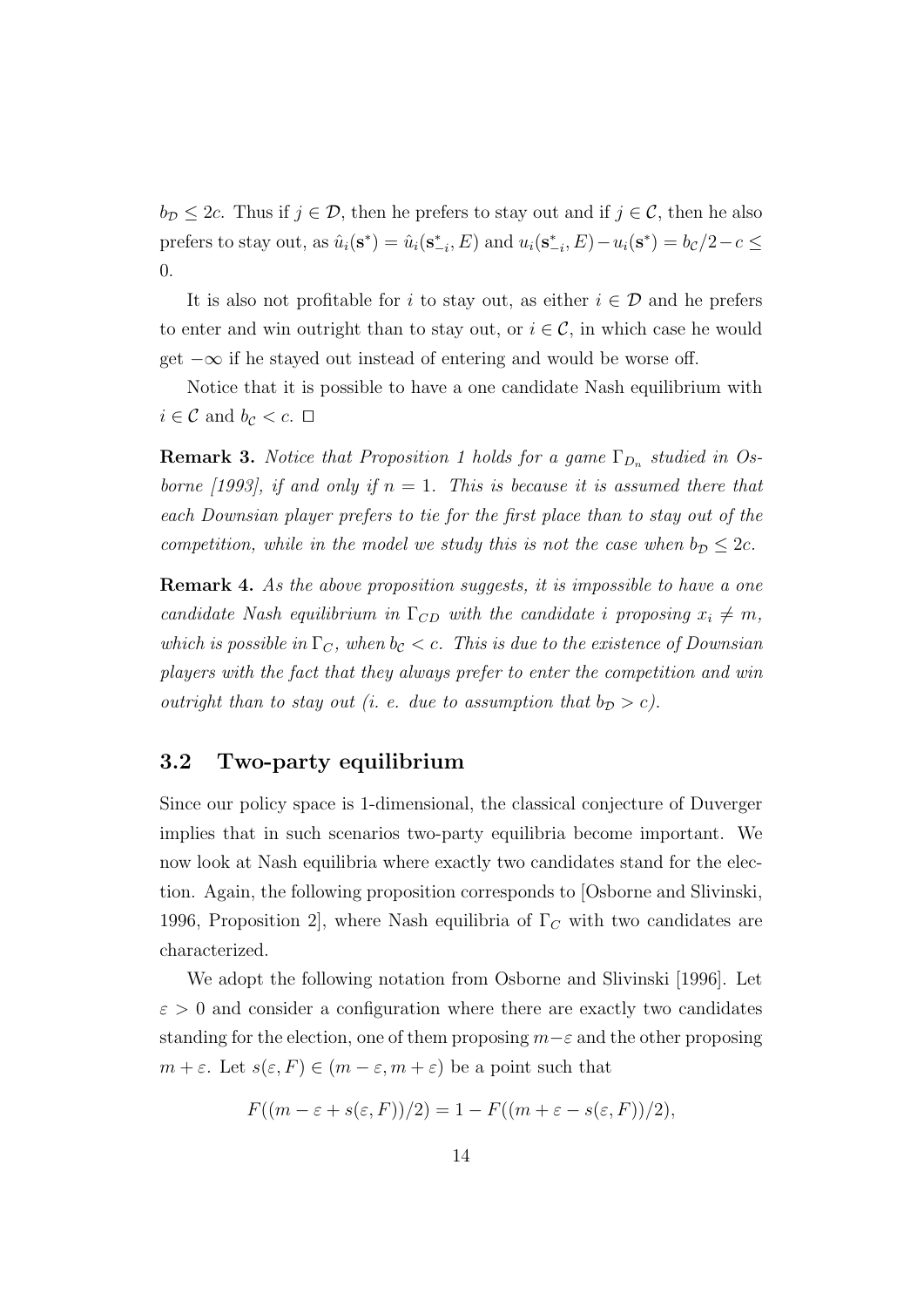that is if a player enters proposing  $s(\epsilon, F)$ , then constituencies of candidates proposing  $m - \varepsilon$  and  $m + \varepsilon$  will be equal.

Also, let  $e_p(F)$  be the critical value of  $\varepsilon$ , such that if  $\varepsilon < e_p(F)$ , then any entry by a third player gives him a mass of votes  $\langle 1/3 \rangle$  and if  $\varepsilon > e_p(F)$ , then there exists an entry by a third player that gives him a mass of votes  $> 1/3$ .

The following proposition gives a set of necessary and sufficient conditions for the existence of a 2-party equilibrium in the game  $\Gamma_{CD}$ . The most important feature of any such equilibrium is that both candidates must be citizens, that is no two-party equilibrium can have a Downsian contestant.

**Proposition 2.** A Nash equilibrium of  $\Gamma_{CD}$  with two candidates standing for the election exists iff  $b_c > 2(c - e_p(F))$ . Moreover,  $s^*$  is a Nash equilibrium of  $\Gamma_{CD}$  with  $K(\mathbf{s}^*) = \{i, j\}$  such that  $x_i \leq x_j$  iff

(i).  $\{i, j\} \subseteq \mathcal{C}$ ,

$$
(ii). \ \ m - x_i = x_j - m = \varepsilon,
$$

- (iii).  $0 < \varepsilon \leq e_p(F)$ ,
- (iv).  $|m s(\varepsilon, F)| \leq c < \varepsilon + b/2$ ,
- (v).  $\varepsilon = e_n(F)$  implies  $b_n \leq 3c$ ,

Proof. The proof is analogical to the proof of Proposition 2 from Osborne and Slivinski [1996], where conditions for existence of two candidate Nash equilibria of  $\Gamma_C$  and their properties were characterized.

We start by showing that conditions  $(i) - (v)$  are necessary for a strategy profile  $s^*$  with  $K(s^*) = \{i, j\}$  and  $x_i \leq x_j$  to be a Nash equilibrium. So suppose that  $s^*$  is a Nash equilibrium. Point (ii) follows from the fact that the constituencies of i and j must be equal, so m must be equidistant from  $x_i$ and  $x_j$ . For point (iii) notice that by definition of  $e_p(F)$  it must be  $\varepsilon < e_p(F)$ . It must be also that  $\varepsilon > 0$ , as otherwise entry by a Downsian player at  $t \in (a_{1/3}, m)$  provides the entrant with mass of support > 1/3, while i and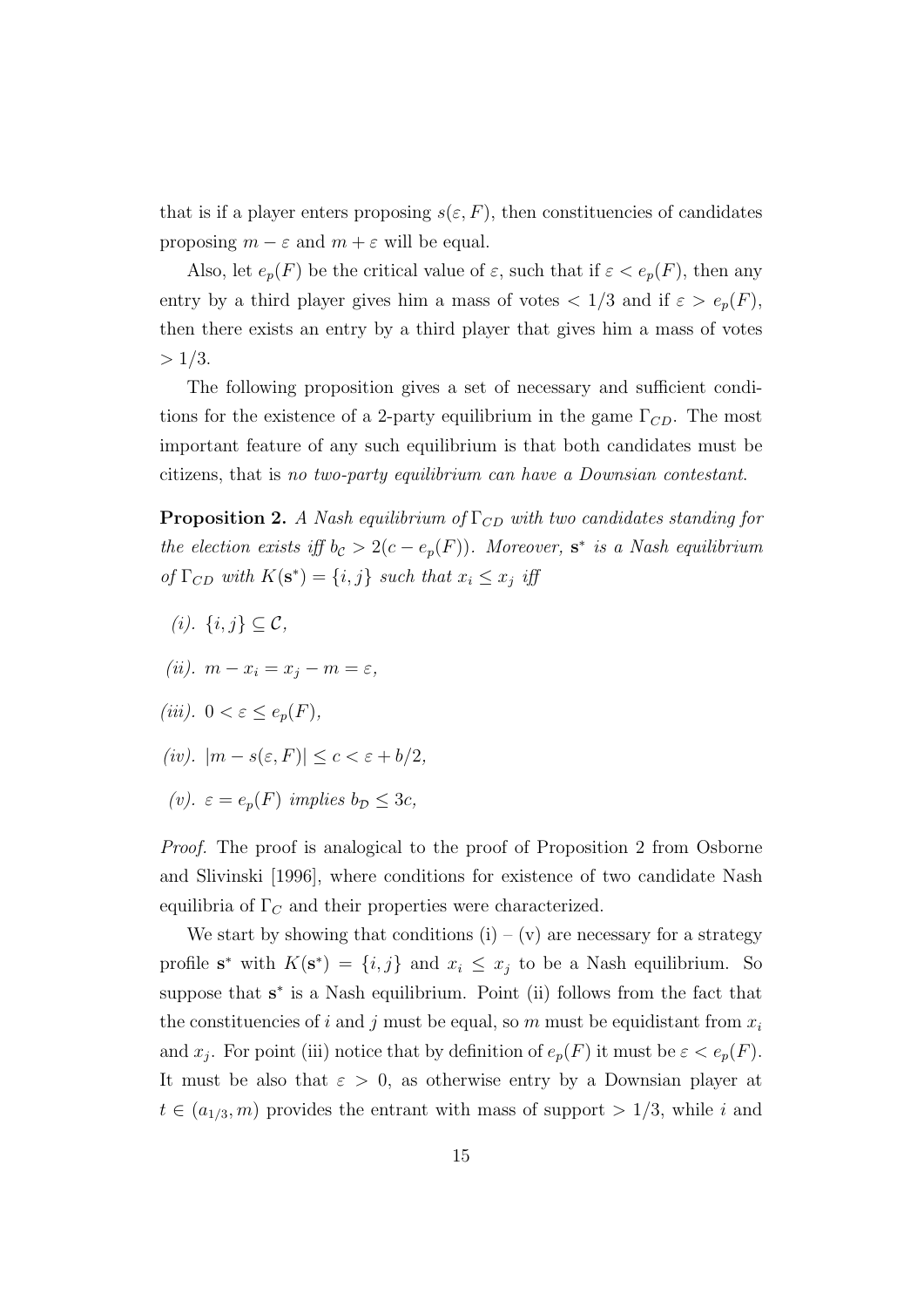j would both have the mass of support  $\langle 1/3, \text{ so the entrant would win} \rangle$ outright. Also, if  $\varepsilon = e_p(F)$ , then it must be that  $b_p \leq 3c$ , as otherwise there exists an entry so that the entrant would not be losing with certainty, and so a Downsian player would enter as the entry would result in at most three candidates who do not lose with certainty and  $b_{\mathcal{D}}/3 - c > 0$ .

Point (i) follows immediately from points (ii) and (iii) shown above and point (ii) of Lemma 1.

For point (iv), as we have shown already, it must be that  $c < \varepsilon + b/2$ . For the second part of this point assume that  $c < |m - s(\varepsilon, F)|$  and suppose that  $s(\varepsilon, F) < m$  (arguments in case of  $s(\varepsilon, F) < m$  are analogical and it is impossible to have  $s(\varepsilon, F) = m$  under the assumption  $c < |m - s(\varepsilon, F)|$ , as  $c > 0$ ). Then for any  $t \in (s(\varepsilon, F), m)$  a citizen k whose ideal position is  $x_k = t$  could enter and lose, making i (the proponent of  $m - \varepsilon$ ) the unique winner. The expected payoff of k when he enters is  $-c-t+m-\varepsilon$  and when he does not enter is  $-\varepsilon$ , so k would prefer to enter if  $c < m - t$ . Taking  $t \in (s(\varepsilon, F), m - c)$  would make any citizen k enter, contradicting the fact that  $s^*$  is a Nash equilibrium. Thus it must be that  $c \geq |m - s(\varepsilon, F)|$ .

It follows from the discussion above, that  $b_c > 2(c-e_p(F))$  is a necessary condition for existence of two party Nash equilibrium in  $\Gamma_{CD}$ . For assume that  $b_{\mathcal{C}} \leq 2(c - e_p(F))$  and suppose that  $s^*$  is a Nash equilibrium of  $\Gamma_{CD}$ . Then  $b_{\mathcal{C}}/2 - c \leq -e_p(F)$  and so, by point (iii),  $b_{\mathcal{C}}/2 - c \leq -\varepsilon$ . Hence any of the players from  $K(\mathbf{s}^*)$ , being a citizen candidate, would prefer to stay out of the competition than to enter.

Next we show that if  $b_{\mathcal{C}} > 2(c-e_p(F))$  is satisfied, then a strategy profile  $\mathbf{s}^*$  with  $K(\mathbf{s}^*) = \{i, j\}$  and  $x_i \leq x_j$  and such, that conditions (i) – (v) are satisfied for it is a Nash equilibrium of  $\Gamma_{CD}$ . By point (ii) both players get the same mass of supporter, so i and j tie for the first place. Moreover, by point (i), they are both citizens, so we only need two consider them staying out of the competition instead of entering. This is prevented by point (iv). Also, no other player can enter and not lose with certainty, as guaranteed by points (ii), (iii) and (v). The possibility of entry by a player who loses with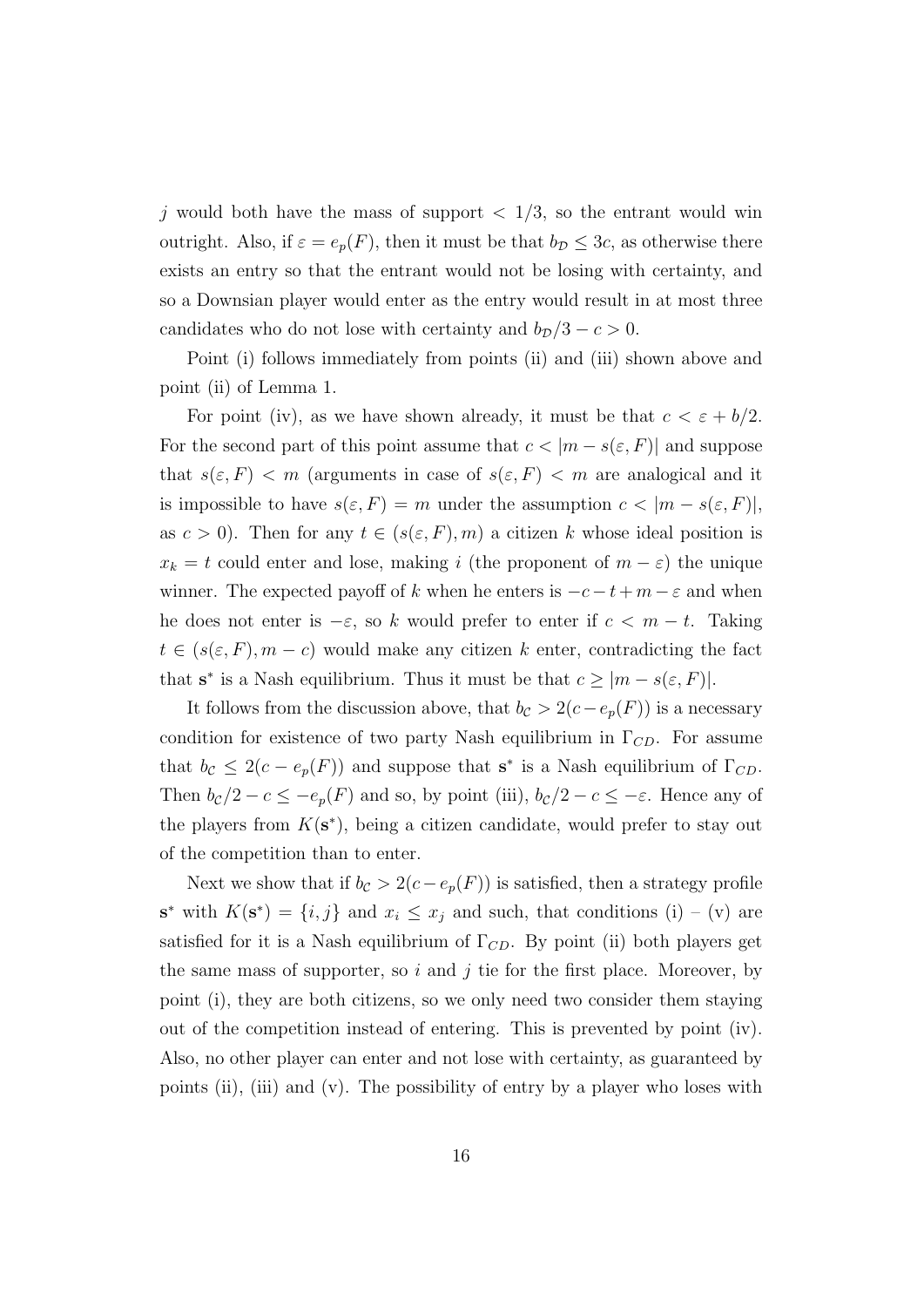certainty but prefers to enter is ruled out by point (iv). Thus  $s^*$  is a Nash equilibrium and  $b_c > 2(c - e_p(F))$  is a sufficient condition for existence of such equilibrium.  $\square$ 

**Remark 5.** The only difference between the sets of conditions for the existence of two candidate Nash equilibria in  $\Gamma_{CD}$  and  $\Gamma_C$  is in point (v). In case of  $\Gamma_C$  if  $\varepsilon = e_p(F)$ , then it is enough that  $b_c \leq 3c - \varepsilon$  (c. f. [Osborne and Slivinski, 1996, Proposition 2. In case of  $\Gamma_{CD}$ , where there is the possibility of entry by a Downsian player, the condition has to be stronger to prevent such an entry.

The following remark follows directly from the above proposition.

Remark 6 (Sufficient conditions for non-existence of 2-party equilibria). Notice that if  $b_c \leq 2(c - e_p(F))$  and  $2c < b_p \leq 3c$ , then a Nash equilibrium of  $\Gamma_{CD}$  does not exist. Notice also that if  $2c < b_c \le b_D \le 3c$ , then a Nash equilibrium of  $\Gamma_{CD}$  with Downsian candidates does not exist.

We do not give any direct propositions on Nash equilibria of  $\Gamma_{CD}$  with more than two candidates standing for the election. Instead, we take the following strategy is addressing multi-party equilibria: since existence of multiparty equilibria is well established for the game  $\Gamma_C$  in Osborne and Slivinski [1996], in the next section we study the relation between Nash equilibria in  $\Gamma_{CD}$  and Nash equilibria in  $\Gamma_{C}$ . The results we establish allow us to give some examples of Nash equilibria with larger sets of candidates, including Downsian players.

## 4 Relation between equilibrium configurations of  $\Gamma_{CD}$  and  $\Gamma_C$

Since  $\Gamma_{CD}$  is an extension of  $\Gamma_C$ , it is natural to ask how equilibria in one game relate to those in another. In this section we show that it is possible to "transfer" Nash equilibria of  $\Gamma_{CD}$  to Nash equilibria of  $\Gamma_C$  and vice versa,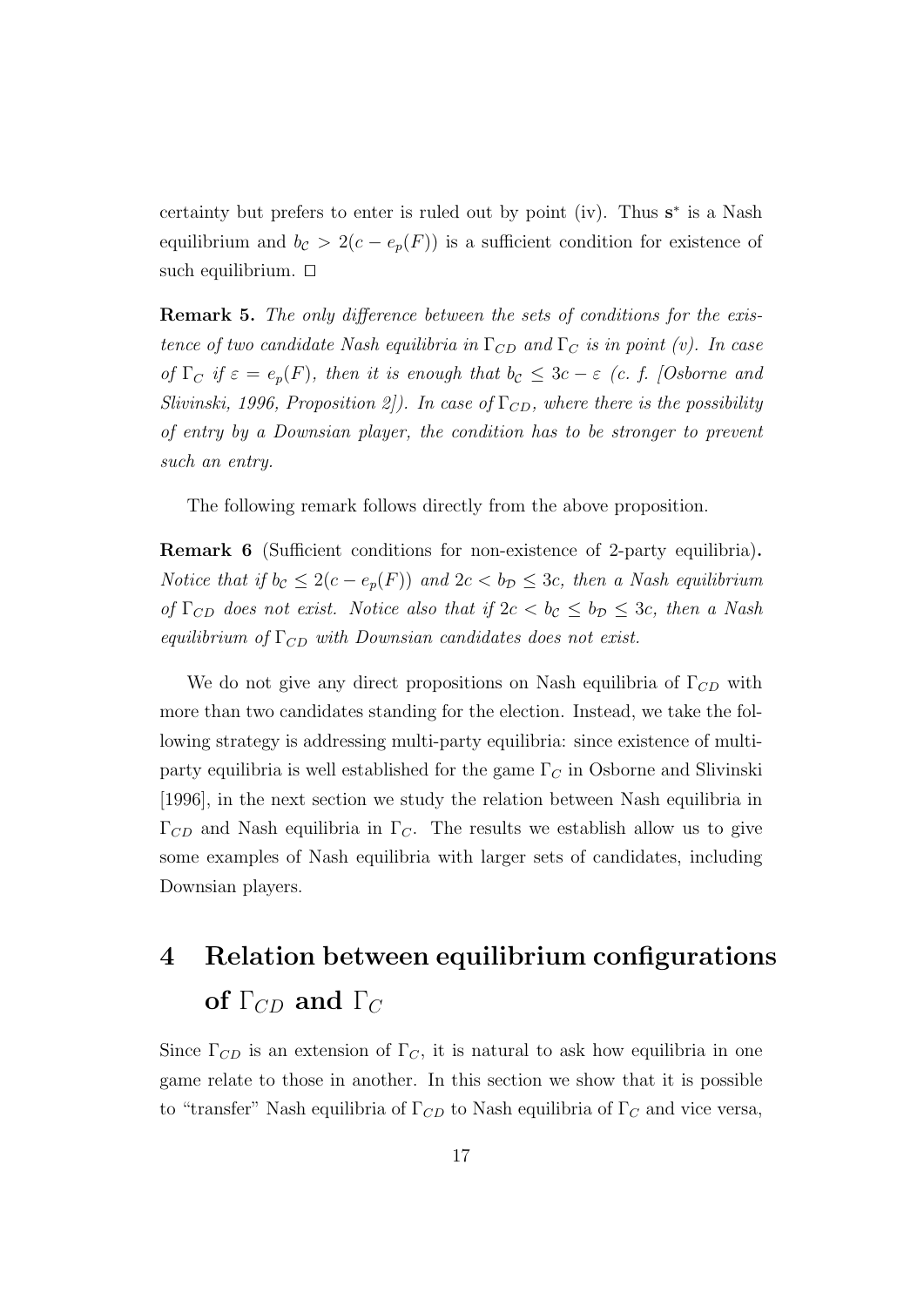under certain conditions. The transfer is made by replacing Downsian candidates by citizen candidates, or the other way around and then modifying, if necessary, costs and benefits characterising the models, so that the obtained strategy profile is a Nash equilibrium of the new model. We also have an interesting impossibility result, showing that there are configurations for which such transfers are impossible.

#### 4.1 From  $\Gamma_{CD}$  to  $\Gamma_C$

We start by studying possible transfers from  $\Gamma_{CD}$  to  $\Gamma_{C}$ . Let us define what we mean by saying that a Nash equilibrium  $s^*$  can be transferred to  $\Gamma_C$ . For this definition, we will need the following notion of correspondence:

**Definition 1.** Given a strategy profile s of the game  $\Gamma_M$ , we say that a strategy profile s' of the game  $\Gamma_{\mathcal{M}'}$  corresponds to s if  $X(\mathbf{s}) = X(\mathbf{s}')$  and each policy in  $x \in X(\mathbf{s})$  is proposed by the same number of candidates under both  $\mathbf{s}$  and  $\mathbf{s}'$ .

**Definition 2** (Nash equilibrium transferable from  $\Gamma_{CD}$  to  $\Gamma_{C}$ ). Let s<sup>\*</sup> be a Nash equilibrium in  $\Gamma_{CD}$  with non atomic distribution F, benefits b<sub>c</sub>, b<sub>D</sub> and costs c. We say that  $s^*$  is transferable to  $\Gamma_C$  iff there exists benefits  $b'(b_{\mathcal{C}}, b_{\mathcal{D}}, c, \mathbf{s}^*)$  and costs  $c'(b_{\mathcal{C}}, b_{\mathcal{D}}, c, \mathbf{s}^*)$ , such that every strategy profile  $\mathbf{s}'$  that corresponds to  $\mathbf{s}^*$  is a Nash equilibrium in  $\Gamma_C$  with benefits  $b'(b_{\mathcal{C}}, b_{\mathcal{D}}, c, \mathbf{s}^*)$  and  $cost\ c'(b_{\mathcal{C}}, b_{\mathcal{D}}, c, \mathbf{s}^*)$ .

The following example gives an impossibility results as it proves that there are configurations which are not transferable.

**Example 1.** Let **s** be a strategy profile in  $\Gamma_{CD}$ , such that  $K(\mathbf{s}) = \{i_1, i_2, j_1, j_2, l, r\}$ , where  $\{i_1, i_2, j_1, j_2\} \subseteq \mathcal{D}$  and  $\{l, r\} \subseteq \mathcal{C}$ . Moreover, let  $x_{i_1} = x_{i_2} = a_{11/60}$ ,  $x_{j1} = x_{j2} = a_{49/60}, x_l = 2a_{22/60} - a_{11/60}$  and  $x_r = 2a_{38/60} - a_{49/60}$ . Let F such that  $(x_l + x_r)/2 = m$ ,  $b_{ir} = (a_{11/60} + x_r)/2 = a_{101/240}$ ,  $b_{lj} = (x_l +$  $a_{49/60})/2 = a_{139/240}, b_{lm} = (x_l + m)/2 = a_{49/120}, b_{mr} = (x_r + m)/2 = a_{71/120},$  $x_l - a_{11/60} = a_{49/60} - x_r$ ,  $x_r - x_l > 2(x_l - a_{11/60})$ . Such a distribution exists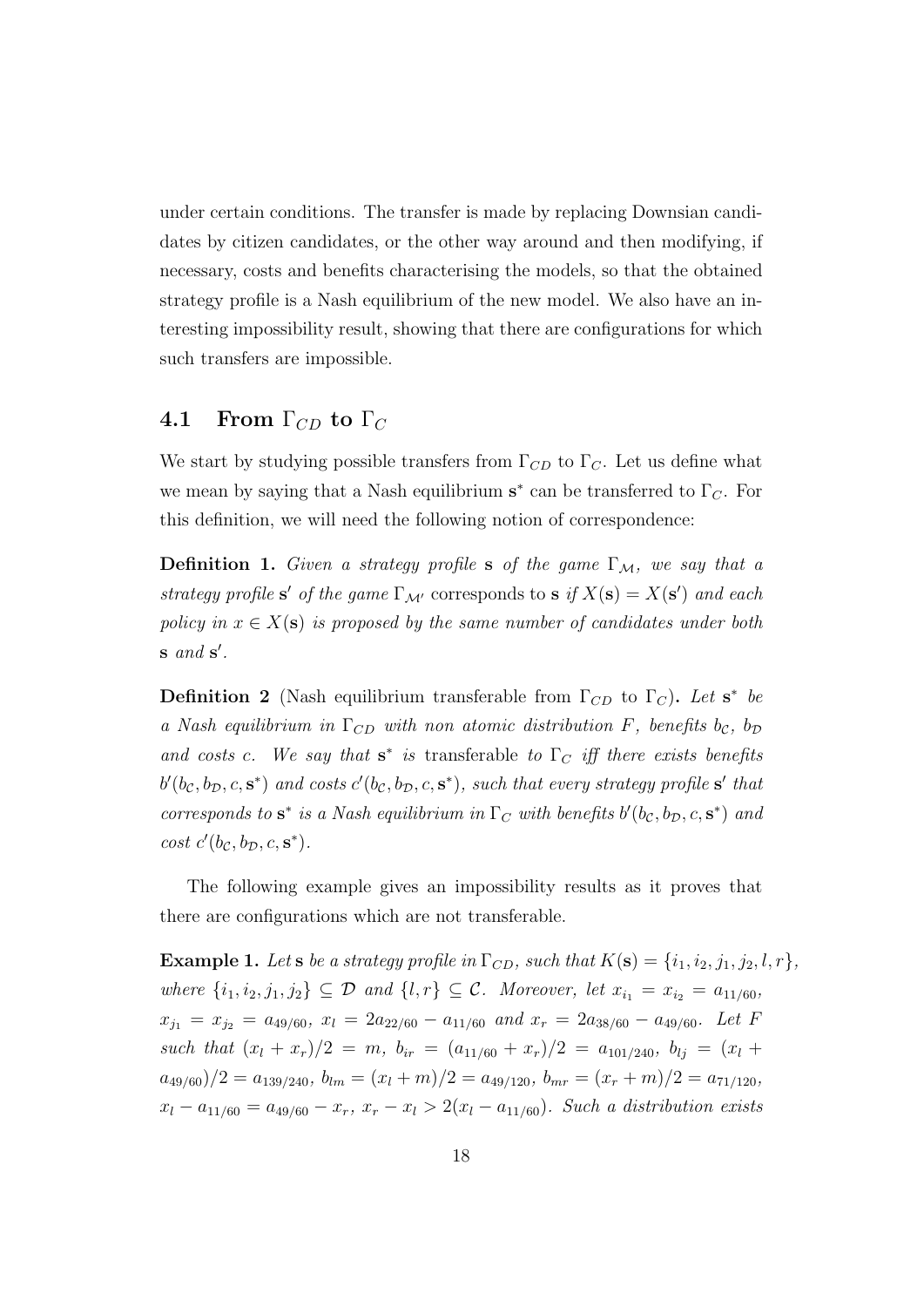

Figure 1: Configuration in  $\Gamma_{CD}$  that cannot be transferred to  $\Gamma_{C}$ .

and an example is presented in Figure 1, together with positions of players. Also, let costs be such that  $0 < c < x_r + a_{11/60} - 3x_l$  and benefits be such, that  $4c < b_{\mathcal{D}} \le 5c, c \le b_{\mathcal{C}} \le b_{\mathcal{D}}$  and  $b_{\mathcal{C}} \le 5c - (a_{49/60} - a_{11/60})/4$ .

We now show that **s** is a Nash equilibrium of  $\Gamma_{CD}$  but is not transferable to  $\Gamma_C$ .

It is easy to check that under the distribution  $F$  and strategy profile  $s$ the set of candidates that do not lose with certainty  $W(s) = \{i_1, i_2, j_1, j_2\}.$ Moreover candidates l and r lose with certainty, and each of them stands for the election to block another one from winning outright, that is l is the only winner under strategy profile  $(s_{-r}, N)$  and r is the only winner under strategy  $profile$  (s<sub>−l</sub>, N).

Strategy profile s is a Nash equilibrium of  $\Gamma_{CD}$ . It is easy to check that none of the candidates is better off by withdrawing. Moreover it is not possible for any player to enter and win outright. There is a possibility of entering at m and joining the set of players that do not lose with certainty, but both citizen and Downsian players prefer to stay out than to join the set of winners.

Consider a strategy profile s' of  $\Gamma_C$  that corresponds to s. There do not exist  $c' > 0$  and  $b' \geq 0$  such, that strategy profile s' is a Nash equilibrium of  $\Gamma_C$  with costs c' and benefits b'. This is because if entering the competition is to be preferred to staying out by citizen candidates taking external positions, then it must hold that  $b' > 4c' + 2(a_{49/60} - a_{11/60})$ . Moreover, if staying out is to be preferred to entering the competition by a citizen with ideal position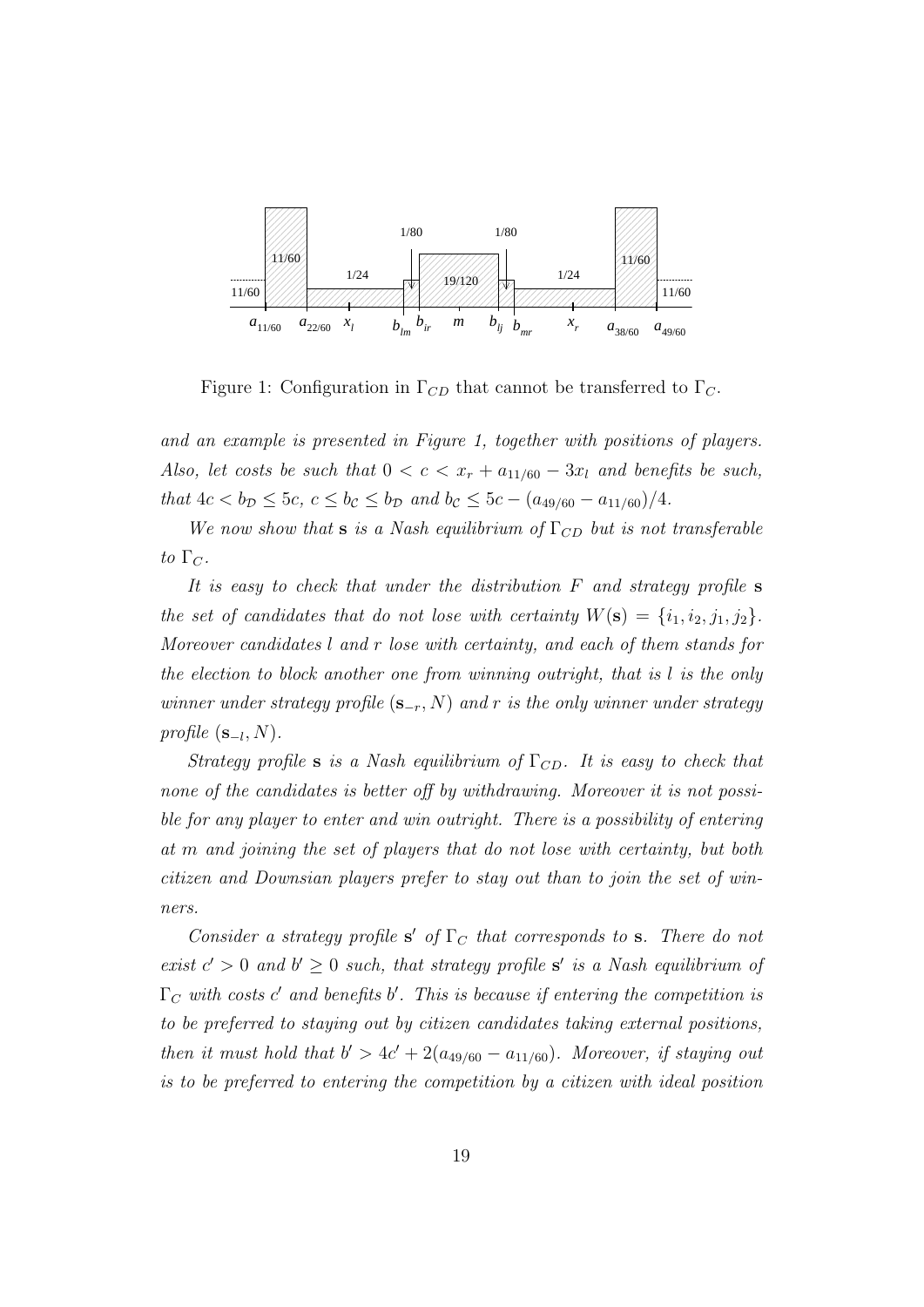m it must be that  $b' \le 5c' - (a_{49/60} - a_{11/60})/4$ . This implies that it must be that  $c' > 7(a_{49/60} - a_{11/60})/4$ . But then we know that  $c' > x_r + a_{11/60} - 3x_l$ and so candidates l and r prefer to stay out of the competition. Hence it is not possible to have  $c' > 0$  and  $b' \geq 0$  such, that  $s'$  is a Nash equilibrium.

As Example 1 suggests, transferring a Nash equilibrium from  $\Gamma_{CD}$  to  $\Gamma_c$  may require changing costs and benefits. Before giving a proposition providing a complete characterization of Nash equilibria transferable from  $\Gamma_{CD}$  to  $\Gamma_C$  we will need the following two notions.

Let  $s^*$  be a Nash equilibrium of  $\Gamma_{CD}$ . Given a candidate  $i \in K(s^*)$ , define

$$
D_i(\mathbf{s}^*) = \hat{u}_i(\mathbf{s}^*) - \hat{u}_i((\mathbf{s}^*_{-i}, N)).
$$

Moreover, let  $\bar{c}(s^*)$  denote the upper limit for the maximal costs level for which there exist  $b'_{\mathcal{C}}$  and  $b'_{\mathcal{D}}$ , such that  $s^*$  is a Nash equilibrium of  $\Gamma_{CD}$  with costs  $c' < \bar{c}(s^*)$  and benefits  $b'_c$  and  $b'_c$ . Notice that  $\bar{c}(s^*)$  exists if and only if there are candidates losing with certainty under  $s^*$ . If there are no such candidates under s<sup>\*</sup>, then for any costs there are benefits under which s<sup>\*</sup> is a Nash equilibrium. On the other hand, if any candidates  $i$  losing with certainty it must be that  $c < D_i(\mathbf{s}^*)$ . Hence it must be true that

$$
\bar{c}(\mathbf{s}^*) = \min_{i \in L(\mathbf{s}^*)} D_i(\mathbf{s}^*).
$$

Also, let  $Z(\mathbf{s}^*)$  denote the set of all citizen players that are not candidates under  $s^*$  and such that  $W((s^*_{-i}, E)) = W(s^*) \cup \{i\}$  for all  $i \in Z(s^*)$ . That is,  $Z(\mathbf{s}^*)$  is a set of citizens that could enter and join the set of winners under s<sup>\*</sup>. Observe that either each citizens from  $Z(s^*)$  have its ideal positions placed between some two candidates from  $s^*$  that lose with certainty, there are exactly two policies proposed under s ∗ , all candidates tie for the first place and  $|Z(\mathbf{s}^*)|=1$ . Let

$$
\bar{u}(\mathbf{s}^*) = \max_{i \in Z(\mathbf{s}^*)} \hat{u}_i(\mathbf{s}^*).
$$

Now we are ready to give a complete characterization of Nash equilibria transferable from  $\Gamma_{CD}$  to  $\Gamma_{C}$ .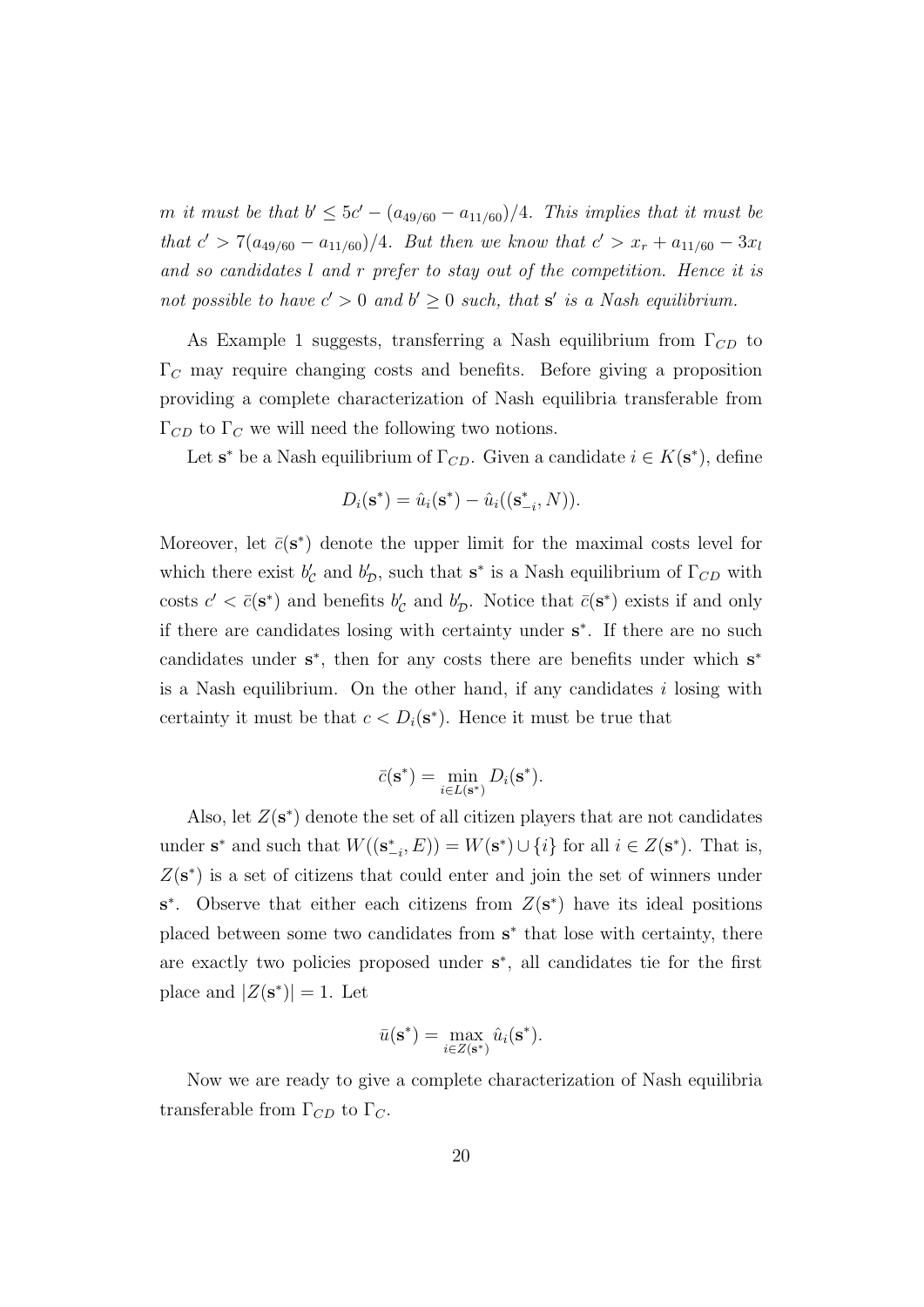**Proposition 3.** Let  $s^*$  be a Nash equilibrium in  $\Gamma_{CD}$  with non atomic distribution F, benefits b<sub>c</sub>, b<sub>D</sub> and costs c. Then  $s^*$  is transferable to  $\Gamma_C$  iff

- (1). there is no pair of neighbouring candidates l and r, such that  $\{l, r\} \subseteq$  $L(\mathbf{s}^*)$  for which there exists  $x_i \in (x_l, x_r)$ , such that  $W((\mathbf{s}_{-i}^*, E))$  =  $W(\mathbf{s}^*) \cup \{i\},\$ or
- (2). there exists such a pair and for any Downsian candidate  $j \in K(\mathbf{s}^*) \cap \mathcal{D}$ it holds that  $|W(\mathbf{s}^*)|D_j(\mathbf{s}^*) + \bar{u}(s^*) < \bar{c}(\mathbf{s}^*)$ .

*Proof.* Suppose that  $s^*$  is a Nash equilibrium in  $\Gamma_{CD}$ .

For the left to right implication, suppose that  $s^*$  is transferable to  $CC$ and let s' be a strategy profile corresponding to  $s^*$ . Moreover, let c' and b' be such that s' is a Nash equilibrium of  $\Gamma_C$  with costs c' and benefits b'.

Suppose that both conditions (1) and (2) are not satisfied. Hence there are two neighbouring candidates l and r, such that  $\{l, r\} \subseteq L(\mathbf{s}^*)$  for which exists  $x_i \in (x_l, x_r)$ , such that  $W((s_{-i}^*, E)) = W(s^*) \cup \{i\}$  (and the same holds for s'). This means that  $Z(\mathbf{s}^*) \neq \emptyset$ .

Also, there must exist a Downsian candidate  $j \in K(\mathbf{s}^*) \cap \mathcal{D}$  such that

$$
|W(\mathbf{s}^*)|D_j(\mathbf{s}^*) + \bar{u}(s^*) \ge \bar{c}(\mathbf{s}^*).
$$

Let j' be a citizen candidate under s' such, that  $x_j = x_{j'}$ . Then j' must be a candidate not losing with certainty under  $s'$  and if  $j'$  prefers to stay in the competition than to stay out, it must hold that

$$
\frac{b'}{|W(\mathbf{s}^*)|} - c' - \hat{u}_{j'}(\mathbf{s}^*) > -\hat{u}_{j'}((\mathbf{s}^*_{-j'}, N)).
$$

This implies that  $b' > |W(s^*)|(c'+D_{j'}(s^*))$  and since it must be that  $c' < \bar{c}(s^*)$ (as otherwise one of the candidates losing with certainty would prefer to stay out of the competition), so it must be also  $b' > (|W(\mathbf{s}^*)|+1)c' - \bar{u}(\mathbf{s}^*)$ . To see this observe that from  $|W(\mathbf{s}^*)|D_j(\mathbf{s}^*) + \bar{u}(\mathbf{s}^*) \ge \bar{c}(\mathbf{s}^*)$  and  $c' < \bar{c}(\mathbf{s}^*)$  it follows that  $|W(\mathbf{s}^*)|D_j(\mathbf{s}^*)| > c' - \bar{u}((\mathbf{s}^*))$ . Substituting this in  $b' > |W(\mathbf{s}^*)|(c' +$  $D_{j'}(\mathbf{s}^*))$ , we get the result.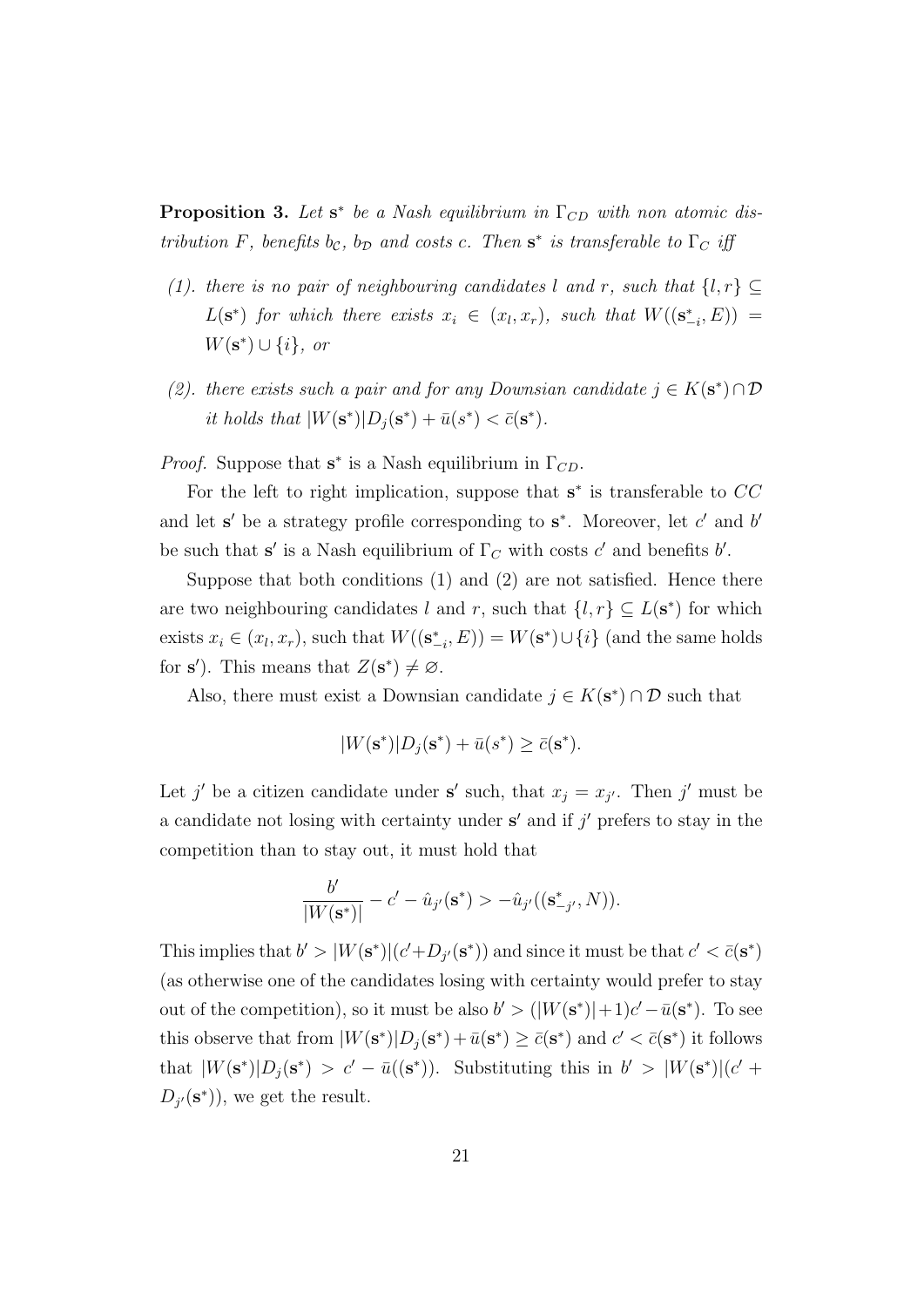On the other hand, if  $s'$  is a Nash equilibrium, then none of the players from  $Z(\mathbf{s}^*)$  prefers to enter, so it must be that for all  $j \in Z(\mathbf{s}^*)$  we have

$$
\frac{b'}{|W(\mathbf{s}^*)|} - c' - \hat{u}_j((\mathbf{s}^*_{-j}, E)) \leq -\hat{u}_j(\mathbf{s}^*).
$$

Notice that

$$
\hat{u}_j((\mathbf{s}_{-j}^*, E)) = \frac{|W(\mathbf{s}^*)|}{|W(\mathbf{s}^*)| + 1} \hat{u}_j(\mathbf{s}^*),
$$

and therefore, the first inequality is equivalent to  $b' \leq (|W(\mathbf{s}^*)|+1)c' - \hat{u}_j(\mathbf{s}^*)$ . This implies that  $b' \leq (|W(s^*)|+1)c' - \bar{u}(s^*)$ , which contradicts the inequality above. Thus one of conditions  $(1)$  or  $(2)$  must be satisfied if  $s^*$  is a Nash equilibrium of  $\Gamma_{CD}$  and is transferable to  $\Gamma_{C}$ .

For the right to left implication suppose that one of the conditions (1), (2) is satisfied and let s' be a strategy profile of  $\Gamma_C$  corresponding to s<sup>\*</sup>. We will show that there are c' and b', depending on  $s^*$ , c and  $b_c$  only, such, that s' is a Nash equilibrium of  $\Gamma_C$  with costs c' and benefits b'.

Consider a citizen candidate  $i \in K(\mathbf{s}')$  such, that  $i \notin K(\mathbf{s}^*) \cap C$ . Hence there is  $i' \in K(\mathbf{s}^*) \cap \mathcal{D}$  such, that  $x_i = x_{i'}$  and i is tying for the first place under s' (as Downsian players prefer to stay out of the competition than to lose with certainty). Thus the difference between the payoffs of  $i$  when he enters and when he does not enter with benefits  $b'$  and costs  $c$  is

$$
\frac{b'}{|W(\mathbf{s}^*)|} - c - D_i(\mathbf{s}^*).
$$

Hence taking any b', such that  $b' \geq b_c$  and for any Downsian candidate  $k \in K(\mathbf{s}^*), b' > |W(\mathbf{s}^*)|(c + D_k(\mathbf{s}^*))$  makes entering more profitable then not entering for any citizen candidate replacing a Downsian candidate. Hence with  $b'$  satisfying the conditions above it is not profitable for  $i$  to withdraw. Notice that  $b'$  depends on  $b_{\mathcal{C}}$ ,  $c$  and  $\mathbf{s}^*$  only.

Notice also that it is not profitable for any citizen candidate under s' who is a candidate under  $s^*$  to stay out of the competition under  $s'$ . This is because  $b \geq b_{\mathcal{C}}$  and so it would be profitable for him to stay out under  $s^*$  as well, which is impossible, as  $s^*$  is a Nash equilibrium.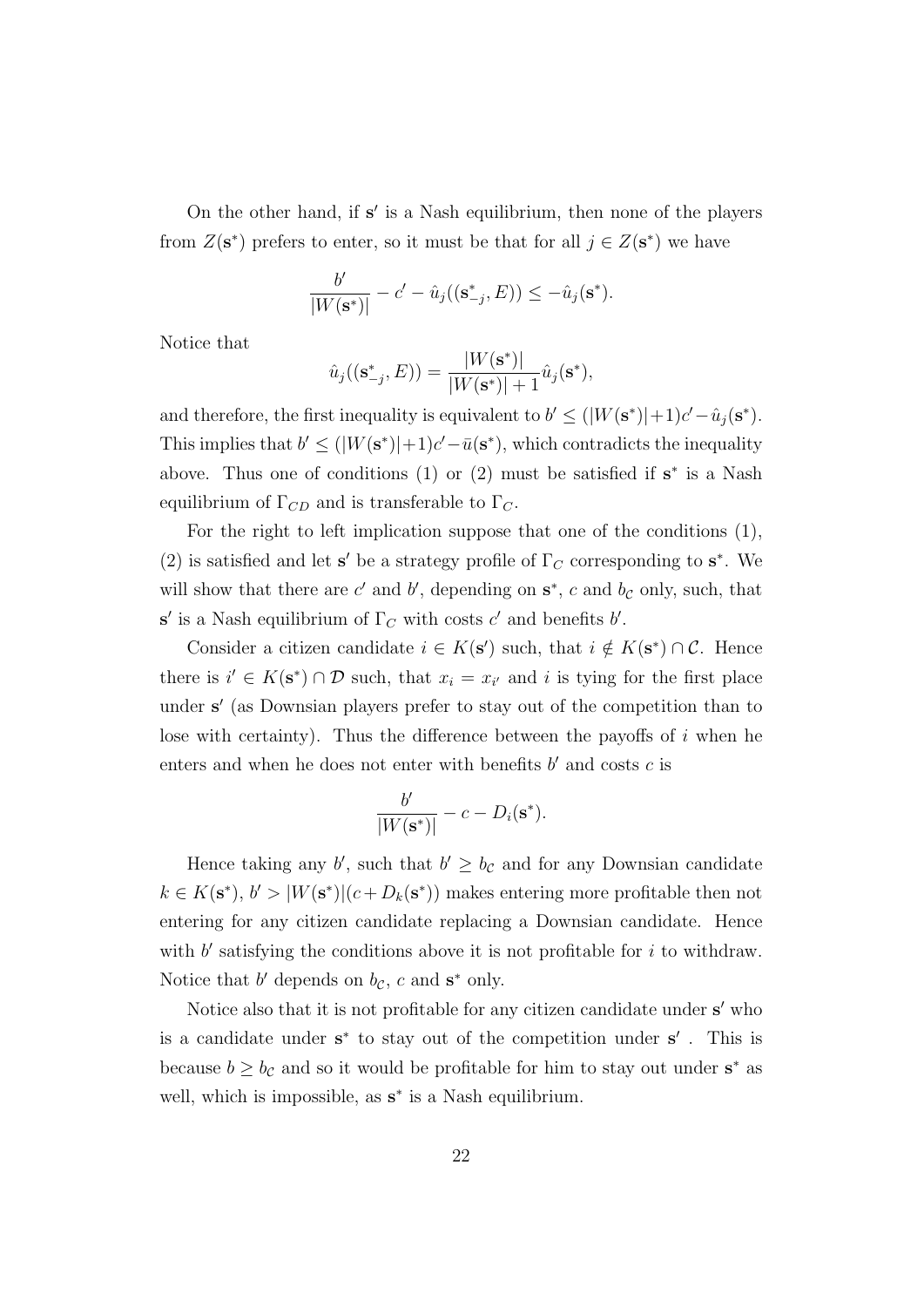Now consider the possibility of entry by a player who is not a candidate under strategy profile  $s'$  in  $CC$ . Notice first that it is not profitable for any citizen player to enter and lose with certainty under  $s'$ , as then it would have been profitable for him to enter under  $s^*$  in  $\Gamma_{CD}$  as well, which would contradict the fact that  $s^*$  is a Nash equilibrium (such decision does not depend on benefits).

Suppose now that there are no Downsian candidates in  $K(\mathbf{s}^*)$ . In this case  $b = b<sub>c</sub>$  and if it was profitable to enter for any citizen under strategy profile s', then it would be also profitable for this citizen to enter under strategy profile s<sup>\*</sup>. Hence no entry is possible in this case, as s<sup>\*</sup> is a Nash equilibrium.

Suppose then, that there are Downsian candidates in  $K(\mathbf{s}^*)$ . Suppose that there is only one candidate standing for the election, that is  $|K(s^*)|=1$ . This time  $b' \ge b_{\mathcal{D}}$  and, by the same arguments as those used above, no entry is possible under strategy profile  $s'$  in  $CC$ .

If  $|K(\mathbf{s}^*)| > 1$  and there is a Downsian candidate in  $K(\mathbf{s}^*)$  then, by point (ii) of Lemma 1 and Proposition 2, it must be that  $|K(\mathbf{s}^*)| \geq 3$  (and consequently  $|K(\mathbf{s}')| \geq 3$ . Notice that it is not possible for any citizen to enter under s' and win outright, as it would be possible for a Downsian player to enter and win outright under  $s^*$ , which would contradict the fact that  $s^*$ is a Nash equilibrium.

Note: In all the cases considered so far it was enough to increase benefits (when needed) leaving costs level unchanged to make  $s'$  a Nash equilibrium of  $\Gamma_{C}$ . The remaining cases studied below require a change in costs as well.

The only kind of entry that remains to be analysed is the one where some citizen i enters and joins the set of candidates who do not lose with certainty under **s'**. Observe, that if  $b_{\mathcal{D}} > (|W(\mathbf{s}^*)| + 1)c$ , then this situation is not possible, as it would be possible for a Downsian player to enter with positive expected payoff under  $s^*$ , which would contradict the assumption that  $s^*$  is a Nash equilibrium. Hence suppose that  $|W(\mathbf{s}^*)|c \, \langle b_{\mathcal{D}} \leq (|W(\mathbf{s}^*)| + 1)c$ (Notice that  $|W(\mathbf{s}^*)|c < b_{\mathcal{D}}$  follows from the fact that  $\mathbf{s}^*$  is a Nash equilibrium with at least one Downsian candidate and  $W(\mathbf{s}^*)$  winning candidates).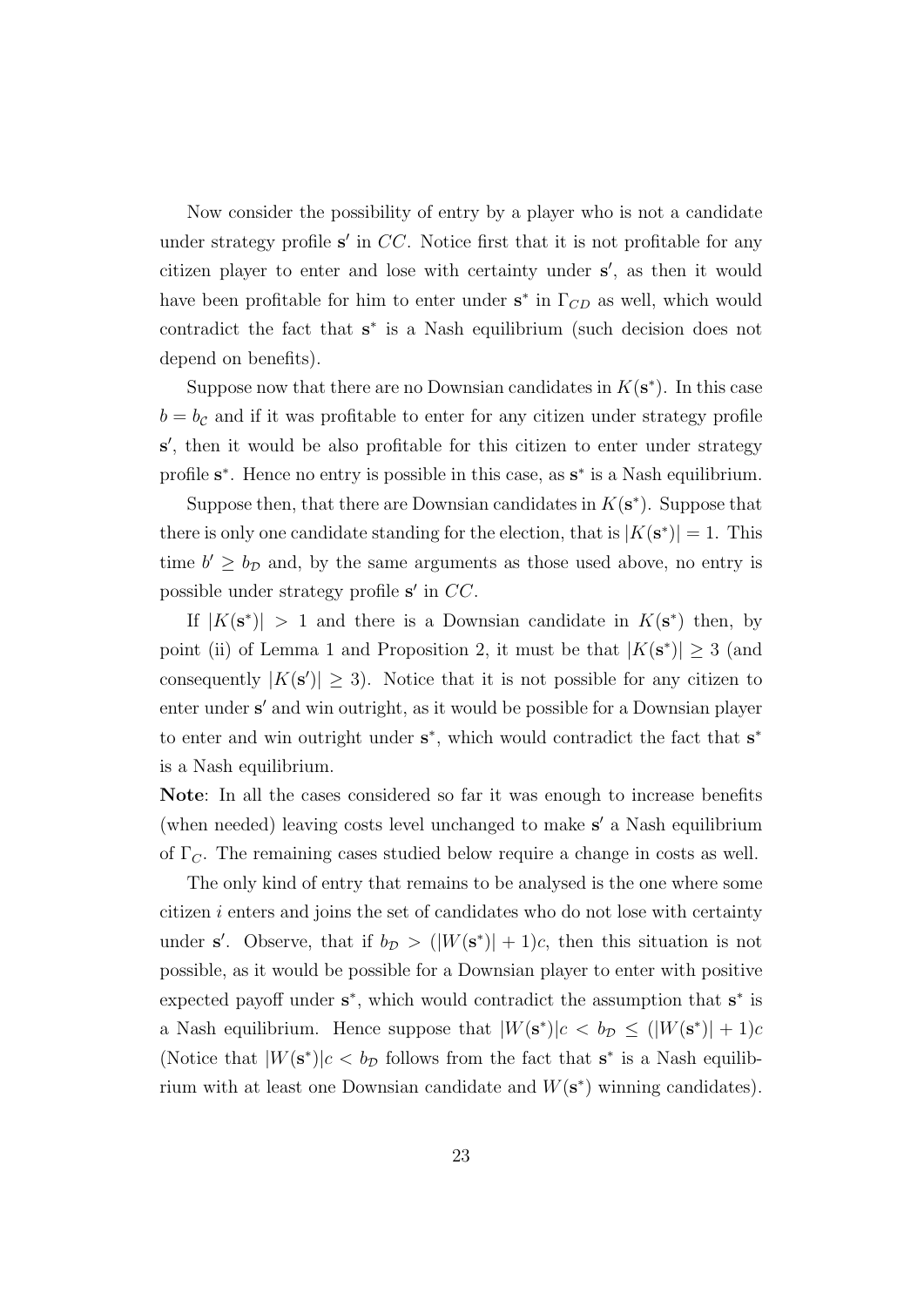Situation where some citizen  $i$  enters and joins the set of candidates who do not lose with certainty is possible only if either (a)  $i$ 's entry does not affect any of the candidates from  $W(s')$  or (b) is entry affects all the candidates from  $W(\mathbf{s}')$ . In both cases  $Z(\mathbf{s}^*) \neq \emptyset$ .

Consider case (a) first. This means that there exists a pair of neighbouring candidates l and r such that  $\{l, r\} \subseteq L(\mathbf{s}^*)$  for which there exists  $x_i \in$  $(x_l, x_r)$  such that  $x_i \notin X(\mathbf{s}^*)$  and  $W((\mathbf{s}^*_{-i}, E)) = W(\mathbf{s}^*) \cup \{i\}$ . Moreover, by condition (2), it must be that for any Downsian candidate  $j \in K(\mathbf{s}^*) \cap \mathcal{D}$  it holds that  $|W(\mathbf{s}^*)|D_j(\mathbf{s}^*) + \bar{u}(\mathbf{s}^*) < \bar{c}(\mathbf{s}^*)$ .

Hence there exists  $c \leq c' < \bar{c}(s^*)$  such that for any Downsian candidate  $j \in K(\mathbf{s}^*) \cap \mathcal{D}$  it holds that  $|W(\mathbf{s}^*)|D_j(\mathbf{s}^*) + \bar{u}(\mathbf{s}^*) < c'$ . This c' guarantees that no candidate losing with certainty under s' will prefer to withdraw. Moreover, it guarantees that there exists  $b' \geq b_{\mathcal{C}}$ , such that for any Downsian candidate  $k \in K(\mathbf{s}^*) \cap \mathcal{D}, b' > |W(\mathbf{s}^*)|(c' + D_k(\mathbf{s}^*) \text{ and } b' \leq (|W(\mathbf{s}^*)| + 1)c' + \bar{u}(\mathbf{s}^*)$ .

Thus with costs  $c'$  and benefits  $b'$  no candidate tying for the first place prefers staying out of the competition to entering it. Moreover, no player from  $Z(\mathbf{s}^*)$  prefers to enter the competition joining the set of candidates tying for the first place to staying out. Hence  $s'$  is a Nash equilibrium of  $\Gamma_C$ with costs c' and benefits b'. Notice that b' and c' depend on  $b_c$  and  $s^*$  only.

Secondly, consider case (b). Since  $|K(\mathbf{s}')| \geq 3$ , so this situation is possible only if  $X(\mathbf{s}') = 2$ , that is two policies are proposed under  $\mathbf{s}'$ , and  $x_i$  lies between the two proposed policies. By points (i) and (vi) of Lemma 1, there are either 4 or 3 candidates under  $s'$  (and  $s^*$ ), all of them tying for the first place.

By arguments similar to those used in Lemma 2, it can be shown that the situation with 4 candidates is impossible. If it was possible to enter between the two policies proposed by the four candidates and join the set of players that do not lose with certainty, then there would have to exist a policy between the two policies, such that a player that would enter proposing it would win outright. Hence such a situation is not possible if  $s^*$  is a Nash equilibrium.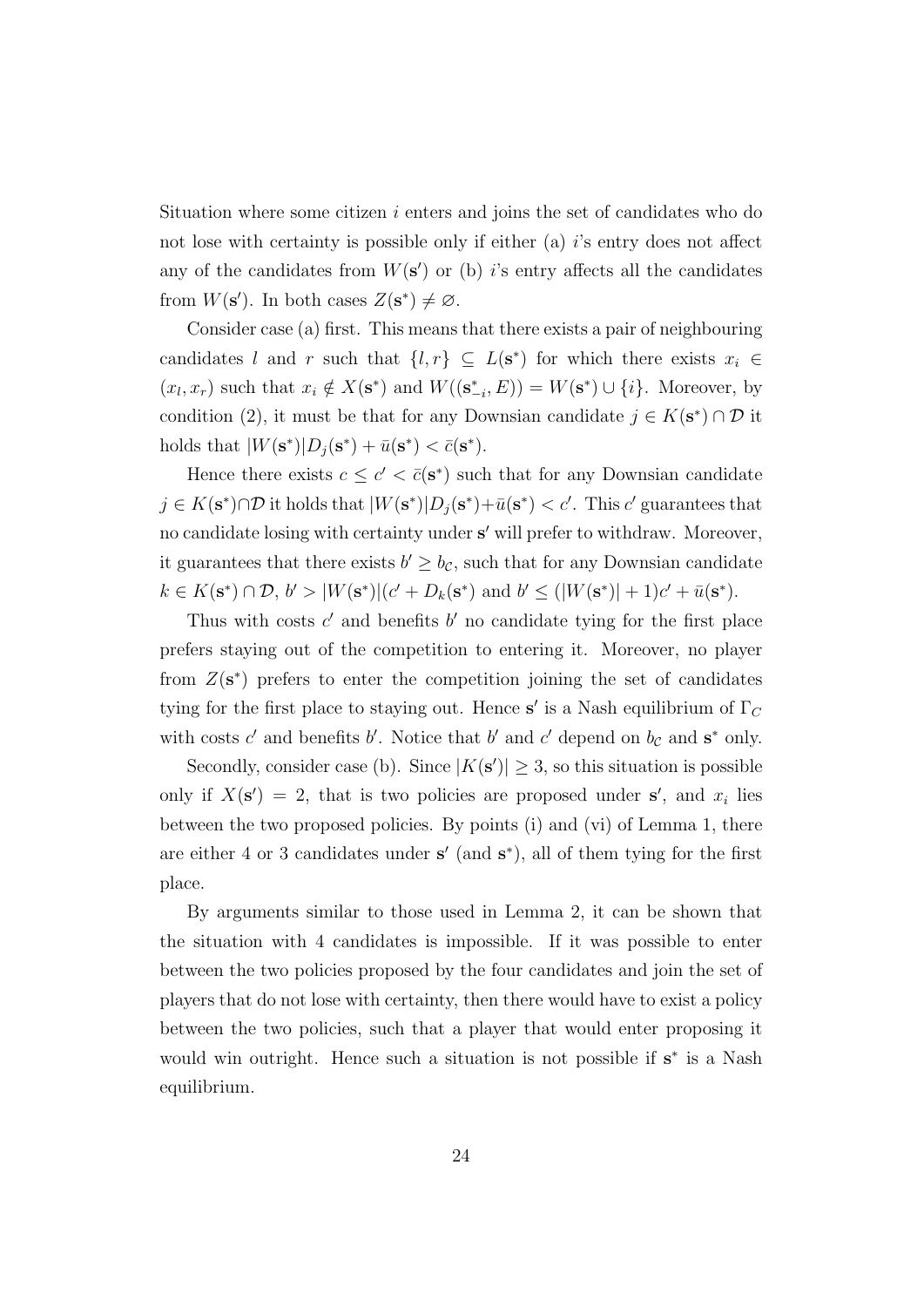The situation with 3 candidates is possible (c.f. Example 3). Suppose then, that there are 3 winning candidates  $\{i, j, k\}$  under  $s^*$  in CCD. Without loss of generality, suppose that  $x_i < x_j$  and  $x_j = x_k$ . By point (ii) of Lemma 1 it must be that  $i \in \mathcal{C}$ . Moreover, if  $\{j, k\} \cap \mathcal{C}$ *neq*, then s' is a Nash equilibrium of  $\Gamma_C$  with benefits  $b_{\mathcal{C}}$  and costs c. Hence assume that  $\{j, k\} \subseteq \mathcal{D}$ . Take any c', such that  $c' \geq c$  and  $c' > 5|x_i - x_j|/3$ . Take any b' such that  $b' \geq b_c$ and  $3c' + |x_i - x_j| < b' \le 4c' - 2|x_i - x_j|/3$ . Notice that such b' exists, as  $3c' + |x_i - x_j| < 4c' - 2|x_i - x_j|/3$  when  $c' > 5|x_i - x_j|/3$ .

Strategy profile s' is then a Nash equilibrium of  $\Gamma_C$  with benefits b' and  $\cosh c'$ . It can be easily checked that it is not profitable for any of the candidates to withdraw. It cannot be profitable for any player to enter and lose with certainty under  $s'$ , as  $c' \geq c$  and it cannot be profitable for any player to enter and lose under  $s^*$  with costs c. Moreover, as we argued above, it is not possible for any player to enter and win outright. However it is possible for a player to enter and join the set of winners. Entering in this case is not profitable as the condition  $b' \leq 4c - 2|x_i - x_j|/3$  prevents it. Notice that  $b'$  and  $c'$  depend on  $b_c$  and  $s^*$  only.

Thus we have shown that there are  $b'(b_{\mathcal{C}}, c, s^*)$  and  $c'(b_{\mathcal{C}}, c, s^*)$ , such that s' is a Nash equilibrium in  $\Gamma_C$  with benefits  $b'(b_{\mathcal{C}}, c, s^*)$  and costs  $c'(b_{\mathcal{C}}, c, s^*)$ .  $\Box$ 

**Remark 7.** Notice that any Nash equilibrium  $s^*$  of  $\Gamma_{CD}$  with  $K(s^*) \subseteq C$  is a Nash equilibrium of  $\Gamma_C$  with benefits b<sub>c</sub> and costs c.

**Remark 8.** Notice that any Nash equilibrium  $s^*$  of  $\Gamma_{CD}$  which is robust to increases in benefits, i. e. there is no increase in benefits that would make entry by any player profitable, can always be transferred to  $\Gamma_C$  without requiring any change n costs. Observe also that any Nash equilibrium of  $\Gamma_{CD}$ with  $b_{\mathcal{D}} > (|W(\mathbf{s}^*)| + 1)c$  is robust to increases in benefits.

We now prove our next result on transferability from  $\Gamma_{CD}$  to  $\Gamma_{C}$ .

**Proposition 4.** Let  $s^*$  be a Nash equilibrium of the game  $\Gamma_{CD}$  with cost c and benefits  $b_c$  and  $b_D$ , such that extremist candidates are citizens earning a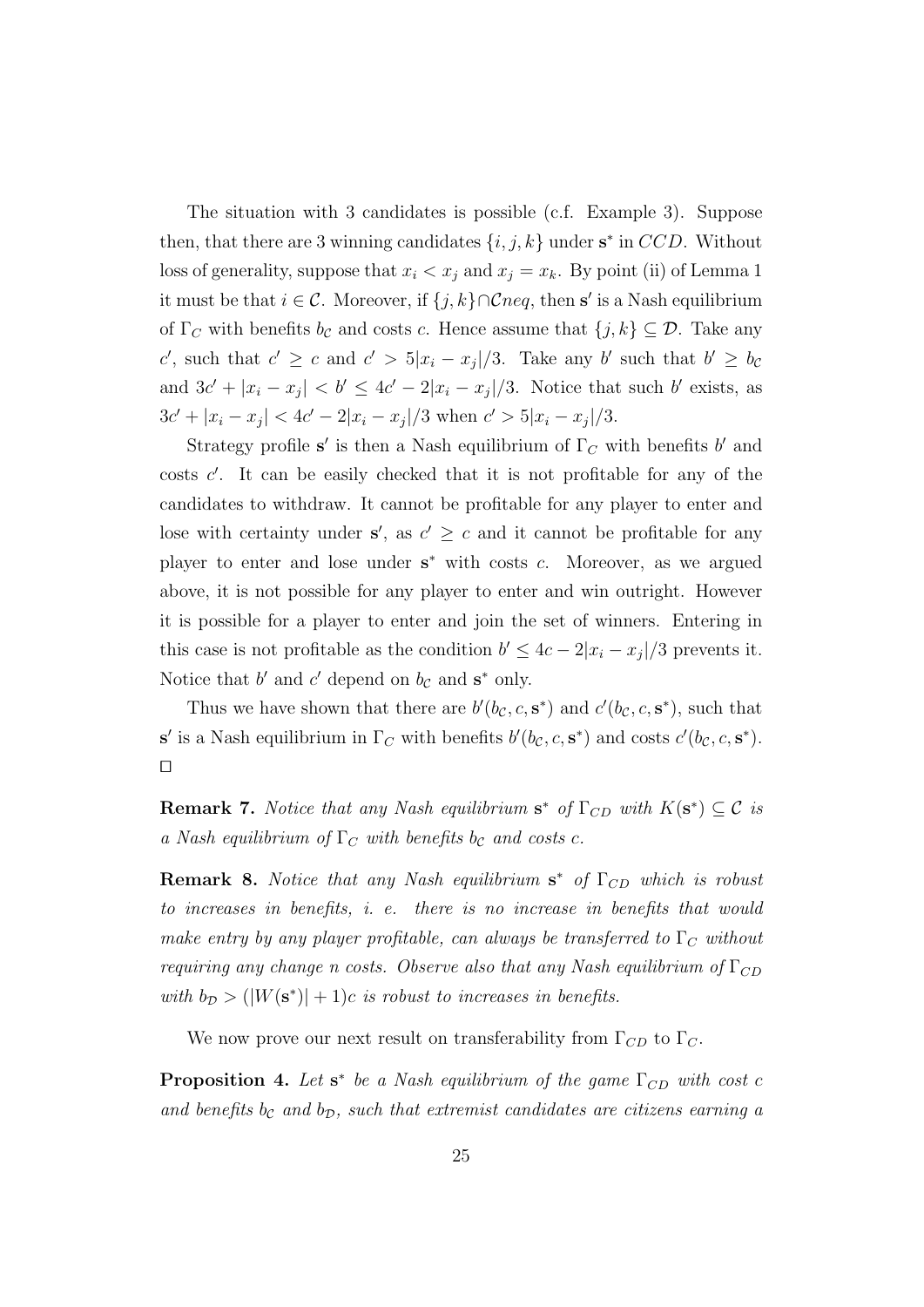non-negative expected payoff. Then  $s^*$  is a Nash equilibrium of the game  $\Gamma_C$ with cost c and benefit  $b_{\mathcal{C}}$ .

To prove the above proposition we first prove the following lemma.

**Lemma 3.** Let **s** be a strategy profile of  $\Gamma_{CD}$  with the set of candidates  $K(\mathbf{s})$ being finite and non empty. Then  $\max_{i \in W(\mathbf{s})} \hat{u}_i(\mathbf{s}) = \max \{ \hat{u}_{l(\mathbf{s})}(\mathbf{s}), \hat{u}_{r(\mathbf{s})}(\mathbf{s}) \}.$ 

*Proof.* Let  $W(\mathbf{s}) = \{i_0, \ldots, i_M\}$  and suppose that for all  $0 \leq j, k \leq M, j \leq k$ implies  $x_{i_j} \leq x_{i_k}$ . Then

$$
(M+1)\hat{u}_{i_n}(\mathbf{s}) = \sum_{j=1}^n j |x_{i_j} - x_{i_{j-1}}| + \sum_{j=n+1}^M (M-j+1)|x_{i_j} - x_{i_{j-1}}|.
$$

Hence, for  $1 \leq n \leq M$ , the following holds

$$
(M+1)(\hat{u}_{i_n}(\mathbf{s}) - \hat{u}_{i_{n-1}}(\mathbf{s})) = n|x_{i_n} - x_{i_{n-1}}| - (M - n + 1)|x_{i_n} - x_{i_{n-1}}|
$$
  
=  $(2n - M - 1)|x_{i_n} - x_{i_{n-1}}|$ .

If  $n \leq (M+1)/2$ , then  $(M+1))\hat{u}_{i_n}(\mathbf{s}) - \hat{u}_{i_{n-1}}(\mathbf{s})) \leq 0$  and so  $\hat{u}_{i_n}(\mathbf{s}) \leq \hat{u}_{i_{n-1}}(\mathbf{s})$ . On the other hand, if  $n > (M+1)/2$ , then  $\hat{u}_{i_n}(\mathbf{s}) \geq \hat{u}_{i_{n-1}}(\mathbf{s})$ .

Thus it follows, that  $\max_{i\in W(\mathbf{s})}\hat{u}_i(\mathbf{s}) = \max{\{\hat{u}_{l(\mathbf{s})}(\mathbf{s}), \hat{u}_{r(\mathbf{s})}(\mathbf{s})\}}. \ \Box$ 

The proof of the above proposition is now straightforward.

**Remark 9.** Notice that a Nash equilibrium  $s^*$  of  $\Gamma_{CD}$  is not transferable if

- $(1)$ . there is a pair of neighbouring candidates l and r losing with certainty and  $Z(s^*) \neq \emptyset$ , that is there exists a player that could enter an join the set of candidates tying for the first place (which means that  $|W(s^*)|c <$  $b_{\mathcal{D}} \leq (|W(\mathbf{s}^*)| + 1)c$ , and
- (2). there exists a Downsian candidate  $j \in K(\mathbf{s}^*) \cap \mathcal{D}$ , such that  $|W(\mathbf{s}^*)|D_j(\mathbf{s}^*)+$  $\bar{u}(s^*) \geq \bar{c}(s^*).$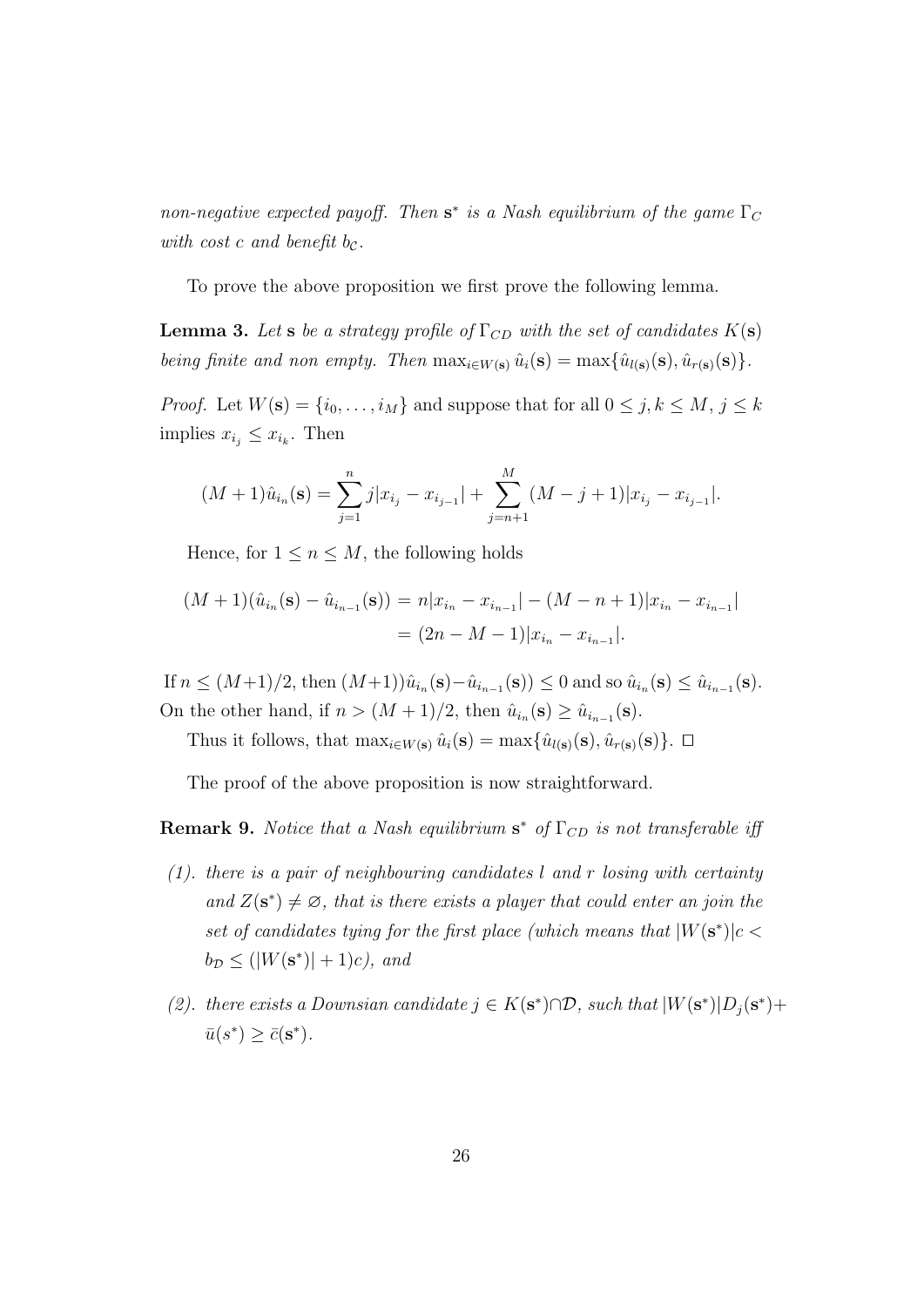#### 4.2 From  $\Gamma_C$  to  $\Gamma_{CD}$

Having established properties of Nash equilibria of  $\Gamma_{CD}$  that can be transferred to  $\Gamma_C$ , we switch our attention to properties of Nash equilibria of  $\Gamma_C$ that can be transferred to  $\Gamma_{CD}$ . We start by defining what we mean by saying that a Nash equilibrium of  $\Gamma_C$  can be transferred to  $\Gamma_{CD}$ .

**Definition 3** (Nash equilibrium transferable from  $\Gamma_C$  to  $\Gamma_{CD}$ ). Let s<sup>\*</sup> be a Nash equilibrium in  $\Gamma_C$  with non atomic distribution F, benefits b and costs c. We say that  $s^*$  is transferable to  $\Gamma_C$  if there exists a strategy profile  $s'$ in  $\Gamma_{CD}$  corresponding to  $\mathbf{s}^*$ ,  $b_c(b, c, \mathbf{s}^*)$ ,  $b_D(b, c, \mathbf{s}^*)$  and  $c'(b, c, \mathbf{s}^*)$  such that  $\mathbf{s}'$  is a Nash equilibrium of  $\Gamma_C$  with benefits  $b_{\mathcal{C}}(b,c,\mathbf{s}^*)$ ,  $b_{\mathcal{D}}(b,c,\mathbf{s}^*)$  and cost  $c'(b, c, \mathbf{s}^*)$ .

It turns out that almost every Nash equilibrium of  $\Gamma_C$  is transferable to  $\Gamma_{CD}$  with the same costs and benefits of citizen players. The transfer is done by not changing the strategies of citizen players and assigning strategy N to all Downsian players.

The only kind of Nash equilibria of  $\Gamma_C$  that are an exception to the above observation are those with a single candidate whose ideal position is not  $m$ (the fact that such equilibria are not transferable to  $\Gamma_{CD}$  follows immediately from Proposition 1). The following proposition states two important things therefore: (1) Any multi-party Nash equilibria in  $\Gamma_{\rm C}$  can be transferred to  $\Gamma_{CD}$  and almost all of them without requiring any change in benefits and costs, and (b) One-party Nash equilibria of  $\Gamma_C$  can be transferred to  $\Gamma_{CD}$  if and only if in all such equilibria, the median candidate stands.

**Proposition 5.** Let  $s^*$  be a Nash equilibrium in  $\Gamma_C$  with non atomic distribution F, benefits b and costs c. Then  $s^*$  is transferable to  $\Gamma_{CD}$  iff the following is true in  $\Gamma_C$ :  $|K(\mathbf{s}^*)| = 1$  implies that  $X(\mathbf{s}^*) = \{m\}.$ 

If  $s^*$  is transferable, then there exists  $b_{\mathcal{D}}$ , such that  $b_{\mathcal{D}} > c$ ,  $b_{\mathcal{D}} \geq b$  and  $\mathbf{s}' = (\mathbf{s}^*, (N)_{i \in \mathcal{D}})$  is a Nash equilibrium of  $\Gamma_{CD}$  with benefits  $b_{\mathcal{C}} = b$ ,  $b_{\mathcal{D}}$  and costs c. Moreover, if  $|W(s^*)| \neq 2$ , then there exists b<sub>p</sub> which additionally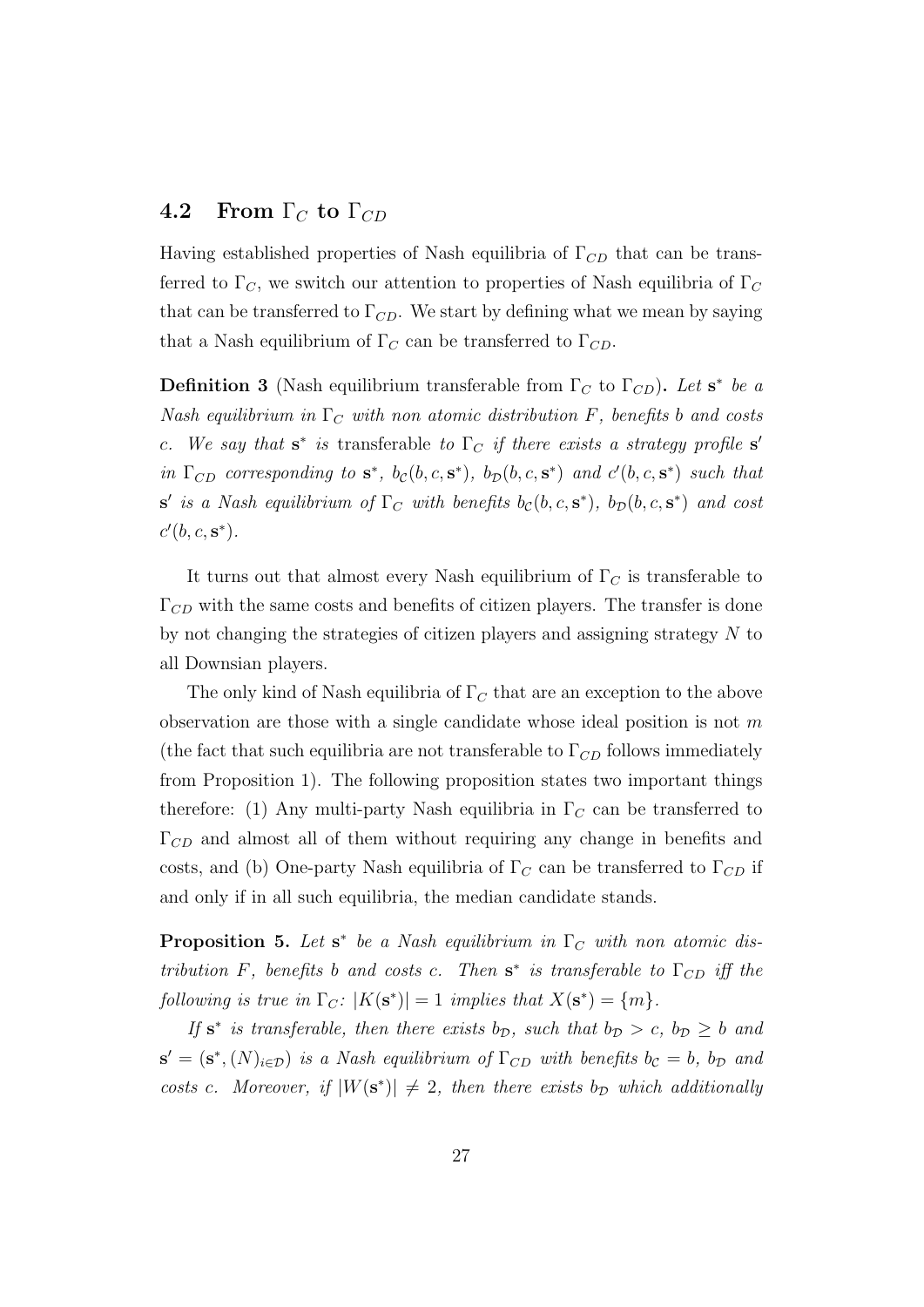satisfies  $b_{\mathcal{D}} > |W(\mathbf{s}^*)|c$  such that  $\mathbf{s}'$  is a Nash equilibrium of  $\Gamma_{CD}$  with benefits  $b_{\mathcal{C}} = b$ ,  $b_{\mathcal{D}}$  and costs c.

*Proof.* Let  $s^*$  be a Nash equilibrium of  $\Gamma_C$ , like stated in the proposition. By Proposition 1, if  $|K(s^*)| = 1$  and  $X(s^*) \neq \{m\}$ , then it is easy to see that such equilibrium is not transferable to  $\Gamma_{CD}$ . Hence  $|K(\mathbf{s}^*)|=1$  implying  $X(\mathbf{s}^*) = \{m\}$  is a necessary condition for such transferability to be possible.

Suppose then, that  $|K(\mathbf{s}^*)| = 1$  implies  $X(\mathbf{s}^*) = \{m\}.$ 

Let  $\mathbf{s}' = (\mathbf{s}_{-\mathcal{D}}^*, (N)_{i \in \mathcal{D}})$  be a strategy profile of  $\Gamma_{CD}$ .

Suppose first that  $K(\mathbf{s}^*) = \{i\}$  and  $x_i = m$ . As was shown in [Osborne and Slivinski, 1996, Proposition 1, it must hold that  $b \leq 2c$ . Hence there exists  $b_{\mathcal{D}}$ , such that  $b \leq b_{\mathcal{D}}$  and  $c < b_{\mathcal{D}} \leq 2c$ , and for any such  $b_{\mathcal{D}}$ , the strategy profile s' is a Nash equilibrium of  $\Gamma_{CD}$  with costs c and benefits  $b_{\mathcal{C}} = b$  and  $b_{\mathcal{D}}$ , as no entry is possible under these conditions and candidate i prefers to stay for the competition than to stay out (c.f. Proposition 1).

Secondly, suppose that  $W(s^*) = \{l, r\}$  with  $x_l < x_r$ . We will show first that in  $\Gamma_C$  it is not possible for any player to enter and win outright under  $s^*$ <sup>12</sup> For suppose the opposite and let i be a player that could enter proposing  $x_i$  and win outright. It must be that  $x_l < x_i < x_r$ . Since  $s^*$  is a Nash equilibrium, it must be that  $i$  prefers to stay out than to enter, so  $b \leq c - (x_r - x_l)$ . On the other hand, it must be that both l and r prefer to enter than to stay out, so  $b > 2c - (x_r - x_l)$ , which contradicts the previous inequality. Thus it is not possible that such player  $i$  exists.

Suppose now that there exists a player i that could enter proposing  $x_i$ and join the set of candidates that tie for the first place, making one of them losing with certainty (such situation is possible when  $i$  enters between a candidate that loses with certainty and a candidate that ties for the first place).

Since  $s^*$  is a Nash equilibrium of  $\Gamma_C$ , so it must be that *i* prefers to stay

<sup>&</sup>lt;sup>12</sup>To be sure, note that this does not necessarily mean that such a player would then enter.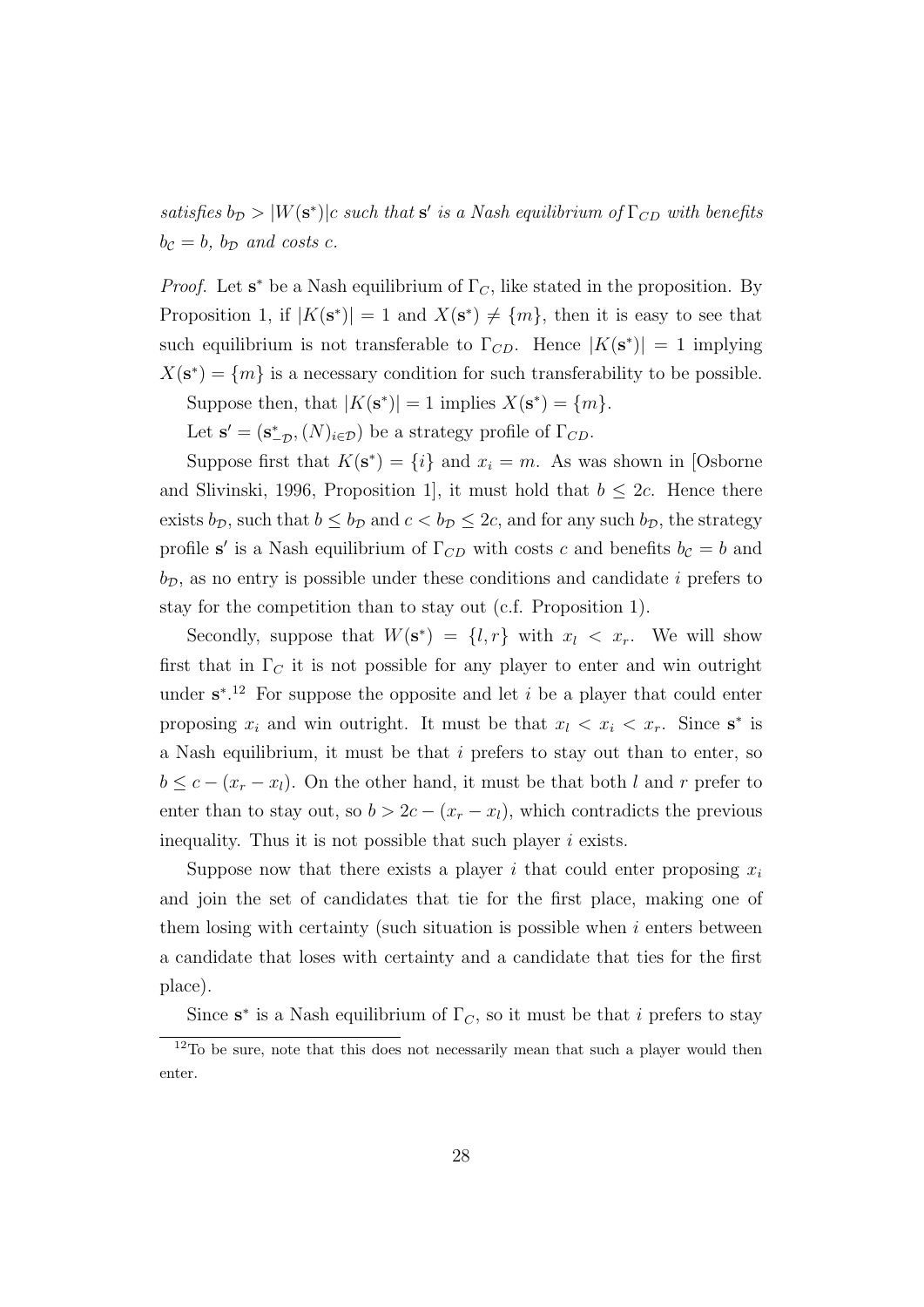out then to enter, hence

$$
\frac{b}{2} - c - \frac{x_r - x_l - d}{2} \le -\frac{x_r - x_l}{2},
$$

where  $d$  is the distance between  $x_i$  and the policy proposed by a candidate who becomes a certain loser after  $i$ 's entry. Thus the first inequality is equivalent to  $b \leq 2c-d$ . Hence there exists  $b_{\mathcal{D}}$ , such that  $b \leq b_{\mathcal{D}}$  and  $c < b_{\mathcal{D}} \leq 2c$ , and for any such  $b_{\mathcal{D}}$ , the strategy profile s' is a Nash equilibrium of  $\Gamma_{CD}$ with costs c and benefits  $b_c = b$  and  $b<sub>D</sub>$ , as no entry is possible under these conditions and player i prefers to enter the competition than to stay out.

Suppose now that there exists a player i that could enter proposing  $x_i$ and join the set of candidates that tie for the first place. Since  $s^*$  is a Nash equilibrium of  $\Gamma_C$ , it must be that i prefers to stay out than to enter, so  $b \leq 3c-(x_r-x_l)/2$ . Hence there exists  $b_{\mathcal{D}}$ , such that  $b \leq b_{\mathcal{D}}$  and  $c < b_{\mathcal{D}} \leq 3c$ , and for any such  $b_{\mathcal{D}}$ , the strategy profile s' is a Nash equilibrium of  $\Gamma_{CD}$  with costs c and benefits  $b_c = b$  and  $b_p$ , as no entry is possible under these conditions and player i prefers to enter the competition than to stay out.

If any player entering under  $s^*$  loses with certainty, then for any  $b_{\mathcal{D}}$ , such that  $b_{\mathcal{D}} > c$  and  $b_{\mathcal{D}} \geq b$ , the strategy profile s' is a Nash equilibrium of  $\Gamma_{CD}$ with costs c and benefits  $b_c = b$  and  $b<sub>D</sub>$ , as no entry is possible under these conditions and each of candidates prefers to stay for the competition than to stay out.

For the last case, suppose that  $|W(s^*)| \geq 3$ . We will show first that it is not possible for any player to enter and win outright under  $s^*$ . For suppose the opposite and let  $i$  be a player that could enter and win outright. Since  $s^*$  is a Nash equilibrium of  $\Gamma_C$ , it must be that i prefers to stay out then to enter, so  $b \leq c - \hat{u}_i(\mathbf{s}^*)$ . On the other hand, as it was shown in [Osborne and Slivinski, 1996, Proposition 4, it must be that  $b \geq |W(\mathbf{s}^*)|c$ , which contradicts the previous inequality. Thus it is not possible that such a player i exists.

Secondly, we will show that it is not possible for any player  $i$  to enter proposing  $x_i$  and join the set of candidates that tie for the first place, making one of them lose with certainty (such situation could be possible when  $i$  enters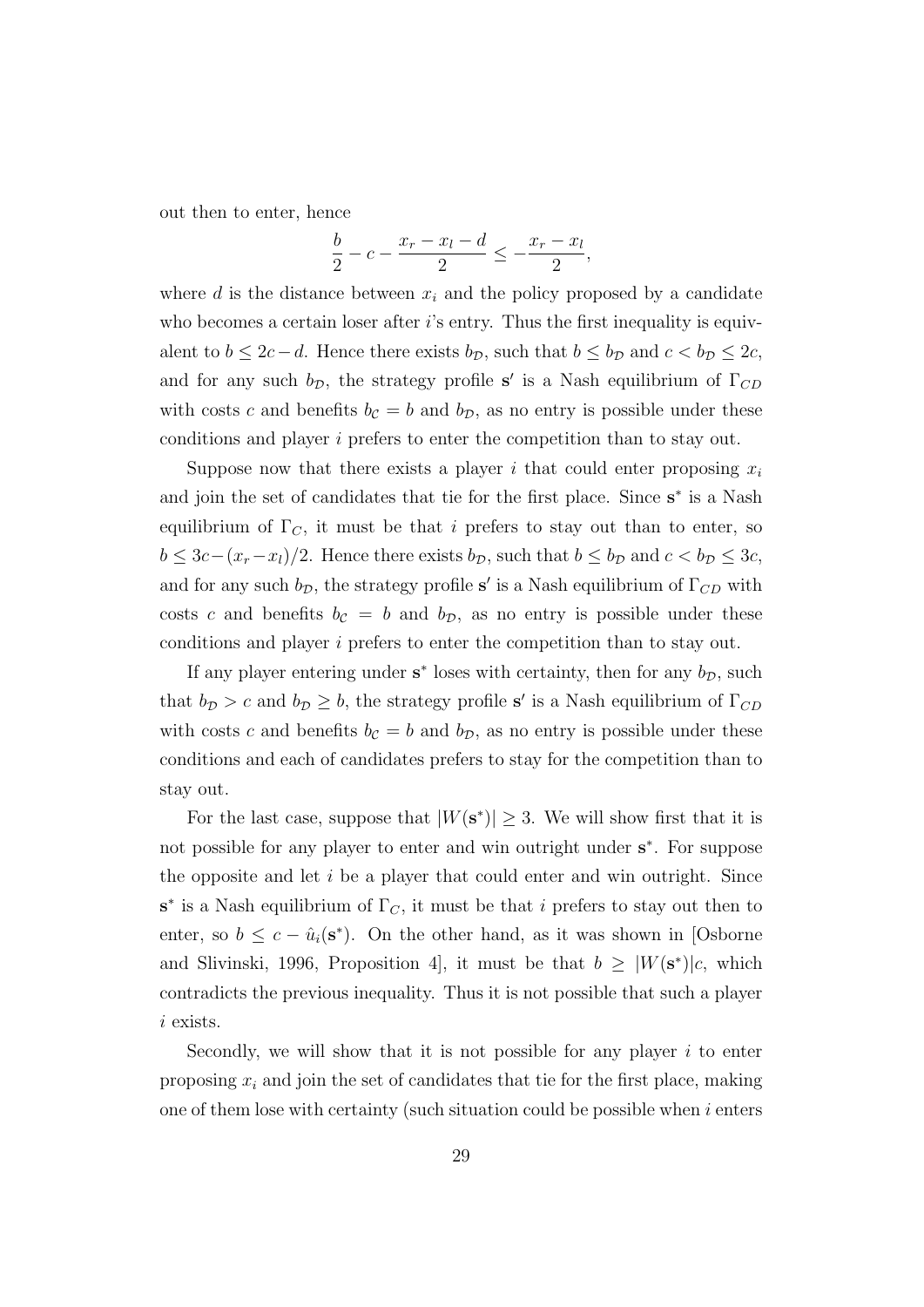between a candidate that loses with certainty and a candidate that ties for the first place).

Since  $s^*$  is a Nash equilibrium of  $\Gamma_C$ , so it must be that *i* prefers to stay out then to enter, hence

$$
\frac{b}{|W(\mathbf{s}^*)|} - c - \hat{u}_i((\mathbf{s}^*_{-i}, E)) \leq -\hat{u}_i(\mathbf{s}^*).
$$

Notice that

$$
\hat{u}_i((\mathbf{s}_{-i}^*, E)) = \hat{u}_i(\mathbf{s}^*) - \frac{d}{|W(\mathbf{s}^*)|},
$$

where d is a distance between  $x_i$  and the policy proposed by a candidate who becomes a certain loser after i's entry. Thus the first inequality is equivalent to  $b \leq |W(\mathbf{s}^*)|c - d/|W(\mathbf{s}^*)|$ . But then  $b < |W(\mathbf{s}^*)|c$ , which contradicts the fact that it must be  $b \geq |W(\mathbf{s}^*)|c$ . Hence such situation is not possible.

Suppose now that there exists a player i that could enter proposing  $x_i$ and join the set of candidates that tie for the first place. Since  $s^*$  is a Nash equilibrium of  $\Gamma_C$ , so it must be that i prefers to stay out then to enter, and so  $b \leq (|W(\mathbf{s}^*)| + 1)c - \hat{u}_i(\mathbf{s}^*)$  (c.f. proof of Proposition 3).

Hence there exists  $b_{\mathcal{D}}$ , such that  $b \leq b_{\mathcal{D}}$  and  $c < b_{\mathcal{D}} \leq (|W(\mathbf{s}^*)| + 1)c$ , and for any such  $b_{\mathcal{D}}$  strategy profile s' is a Nash equilibrium of  $\Gamma_{CD}$  with costs c and benefits  $b_c = b$  and  $b_p$ , as no entry is possible under these conditions and player i prefers to stay in than to stay out of competition.

If any player entering under  $s^*$  loses with certainty, then for any  $b_{\mathcal{D}}$ , such that  $b_{\mathcal{D}} > c$  and  $b_{\mathcal{D}} \geq b$ , the strategy profile s' is a Nash equilibrium of  $\Gamma_{CD}$ with costs c and benefits  $b_c = b$  and  $b_p$ , as no entry is possible under these conditions and each of candidates prefers to stay for the competition than to stay out.

Notice that in all the cases studied above, apart from the one with  $|W(\mathbf{s}^*)|=2$ , it was possible to have  $b_{\mathcal{D}}>|W(\mathbf{s}^*)|c$  for which s' is a Nash equilibrium of  $\Gamma_{CD}$  with costs c and benefits  $b_{\mathcal{C}} = b$  and  $b_{\mathcal{D}}$ .  $\Box$ 

We are particularly interested in Nash equilibria of  $\Gamma_{CD}$  with Downsian candidates. Hence we ask the following question: under what conditions is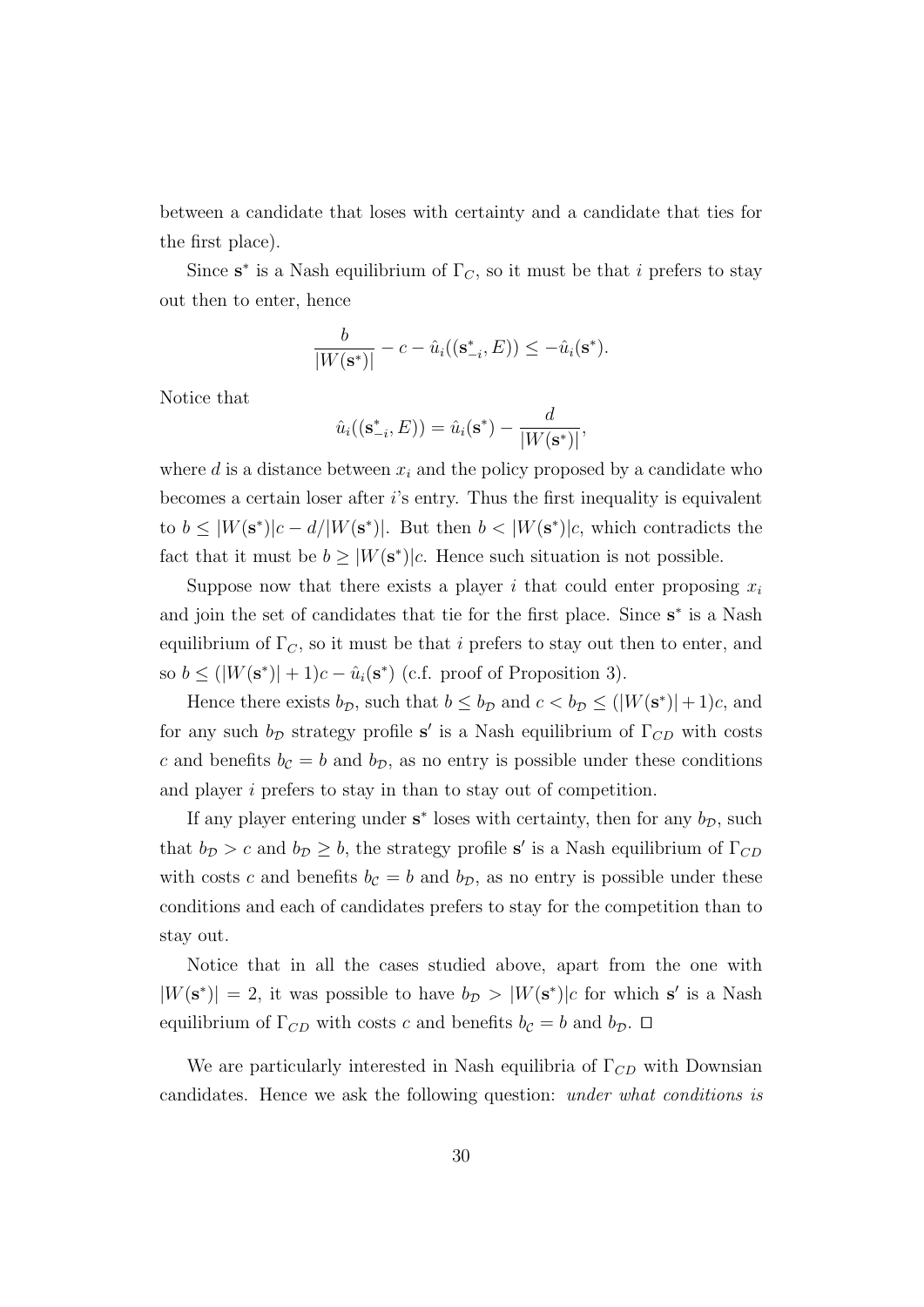it possible to transfer Nash equilibria of  $\Gamma_C$  to  $\Gamma_{CD}$  when some of the citizen candidates are replaced by Downsian candidates. Obviously, the necessary conditions for such replacements follow from properties of Nash equilibria of  $\Gamma_{CD}$  given in Lemma 1 and Lemma 2. Additional constraints follow from properties of the distribution  $F$ : for each Downsian player that replaces a citizen candidate it cannot be profitable to move to a new position.

To prove our result, we nee the following lemma that gives necessary and sufficient conditions for impossibility of profitable repositioning by a Downsian player replacing a citizen candidate within the interval defined by its left and right neighbours. The proof of the lemma is moved to the Appendix.

**Lemma 4.** Let **s** be a strategy profile of  $\Gamma_{CD}$  satisfying properties given in Lemma 1 and Lemma 2. Let  $\{l, i, r\} \subseteq K(\mathbf{s})$  be candidates such that  $l =$  $l(\mathbf{s}, i), r = r(\mathbf{s}, i), i \in W(\mathbf{s}) \cap \mathcal{D}$  and  $x_i$  is proposed by exactly one candidate. Then there is no  $x \in (x_{l(s,i)}, x_{r(s,i)})$ , such that i strictly prefers  $(s_{-i}, x)$  to s iff the following conditions are satisfied:  $NMR(i,s)$ 

- (1). if  $l \in W(\mathbf{s})$ , then for all  $t \in (0, (x_r x_i)/2)$ ,  $F(b_{il} + t) - F(b_{il}) > L(F(b_{lr} + t) - F(b_{lr})) / (L + 1),$
- (2). if  $l \in L(s)$  and the mass of support that l gets is  $S_l$ , then for all  $t \in$  $(0, (x_r - x_i)/2)$ , if  $F(b_{ir}) - F(b_{il} + t) \geq S_l$ , then  $F(b_{il} + t) - F(b_{il}) \geq F(b_{lr} + t) - F(b_{lr}))$  and if  $F(b_{ir}) - F(b_{il} + t) < S_l$ , then  $F(b_{il} + t) - F(b_{il}) > L(F(b_{lr} + t) - F(b_{lr}) + S - S_l)/(L + 1),$

#### $NML(i,s)$

- (1). if  $r \in W(\mathbf{s})$ , then for all  $t \in (0, (x_i x_i)/2)$ ,  $F(b_{ir}) - F(b_{ir} - t) > R(F(b_{ir}) - F(b_{ir} - t))/(R + 1),$
- (2). if  $r \in L(s)$  and the mass of support that r gets is  $S_r$ , then for all  $t \in (0, (x_r - x_i)/2), \text{ if } F(b_{ir} - t) - F(b_{il}) \geq S_r, \text{ then}$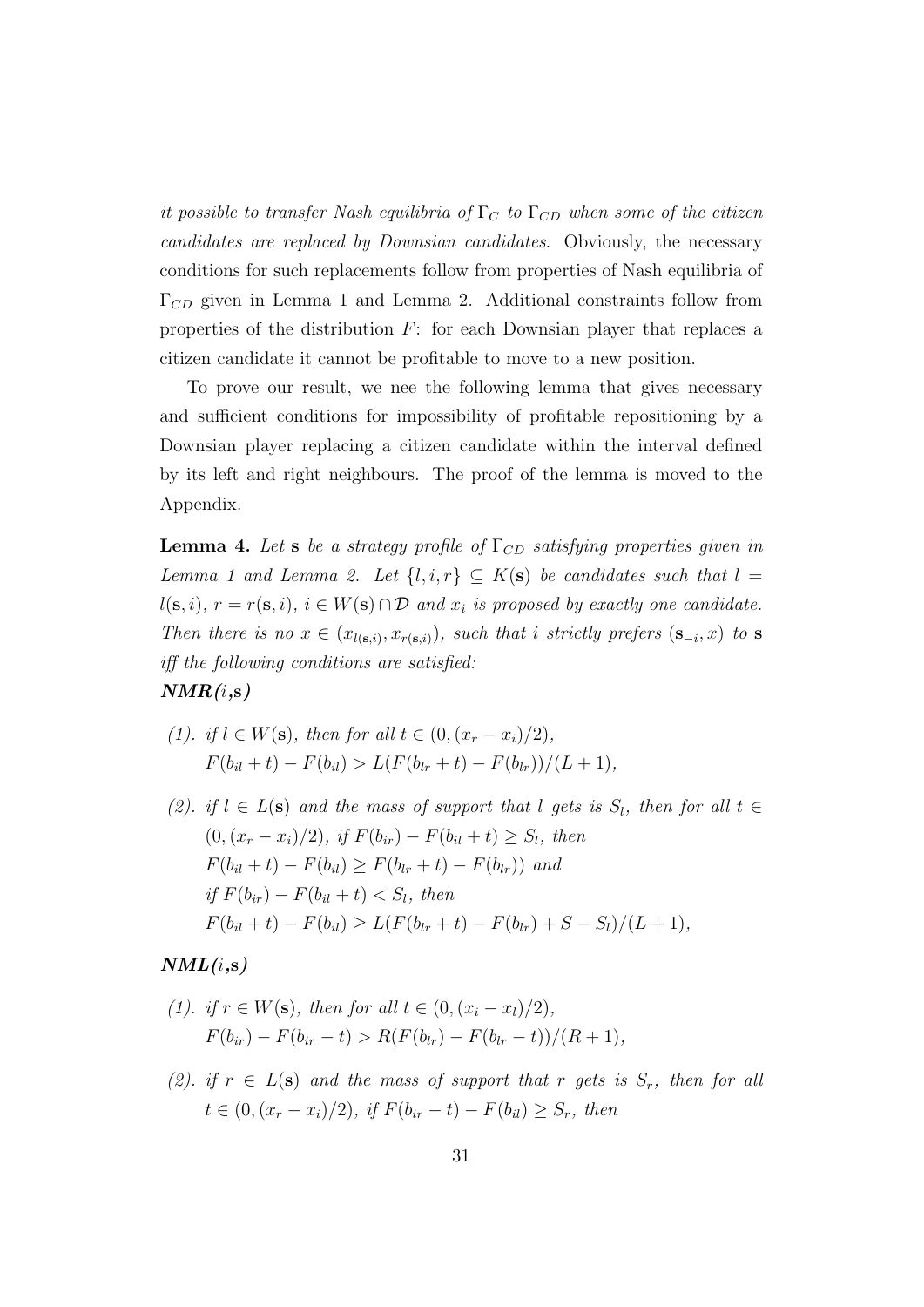$$
F(b_{ir}) - F(b_{ir} - t) \ge F(b_{lr}) - F(b_{lr} - t) \text{ and}
$$
  
if  $F(b_{ir} - t) - F(b_{il}) \ge S_r$ , then  

$$
F(b_{ir}) - F(b_{ir} - t) > R(F(b_{lr}) - F(b_{lr} - t) + S - S_r)/(R + 1).
$$

where  $b_{li} = (x_l + x_i)/2$ ,  $b_{ir} = (x_i + x_r)/2$ ,  $b_{lr} = (x_l + x_r)/2$ , R is the number of right neighbours of i, L is the number of left neighbours of i and  $S =$  $F(b_{ir}) - F(b_{ir})$  is the mass of support that i gets.

We are unable to give any general properties of the function  $f$  that would be associated with conditions  $NMR(i,s)$  and  $NML(i,s)$  given in Lemma 4. However we can give the following property which is necessary if the conditions are satisfied, given that  $f$  is continuous. The proof can be found in the appendix.

**Fact 1.** Let **s** and i be like in Lemma  $\lambda$  and suppose that  $f$  is continuous on  $(x_l, x_r)$ . If conditions  $\boldsymbol{NMR}(i,\mathbf{s})$  and  $\boldsymbol{NML}(i,\mathbf{s})$  are satisfied, then

1. if  $l \in L(\mathbf{s})$ , then  $f(b_{li}) > f(b_{ir})$ . 2. if  $l \in W(\mathbf{s})$ , then  $f(b_{li}) > L f(b_{ir})/(L+1)$ . 3. if  $r \in L(\mathbf{s})$ , then  $f(b_{li}) \leq f(b_{ir})$ . 4. if  $r \in W(\mathbf{s})$ , then  $f(b_{li}) \leq (R+1)f(b_{ir})/R$ .

Having established necessary and sufficient conditions for impossibility of profitable repositioning by Downsian players within the interval defined by the left and right neighbour, we are ready to give a proposition that gives necessary and sufficient conditions for strategy profiles in  $\Gamma_{CD}$  constructed on the basis of Nash equilibria of  $\Gamma_C$  to be Nash equilibria of  $\Gamma_{CD}$ .

**Proposition 6.** Let  $s^*$  be a Nash equilibrium in  $\Gamma_C$  with a non atomic distribution F, benefits b and costs c and let s' be a strategy profile of  $\Gamma_{CD}$ corresponding to  $s^*$ , such that there exists  $i' \in \mathcal{D}$  that replaces some  $i \in \mathcal{C}$  in  $\mathbf{s}^*$ . Then there exist  $b_{\mathcal{C}}$ ,  $b_{\mathcal{D}}$  and  $c'$  such that  $\mathbf{s}'$  is a Nash equilibrium of  $\Gamma_{CD}$ with benefits b<sub>c</sub>, b<sub>D</sub> and costs c' iff  $|K(s^*)| = 1$  implies that  $X(s^*) = \{m\}$  and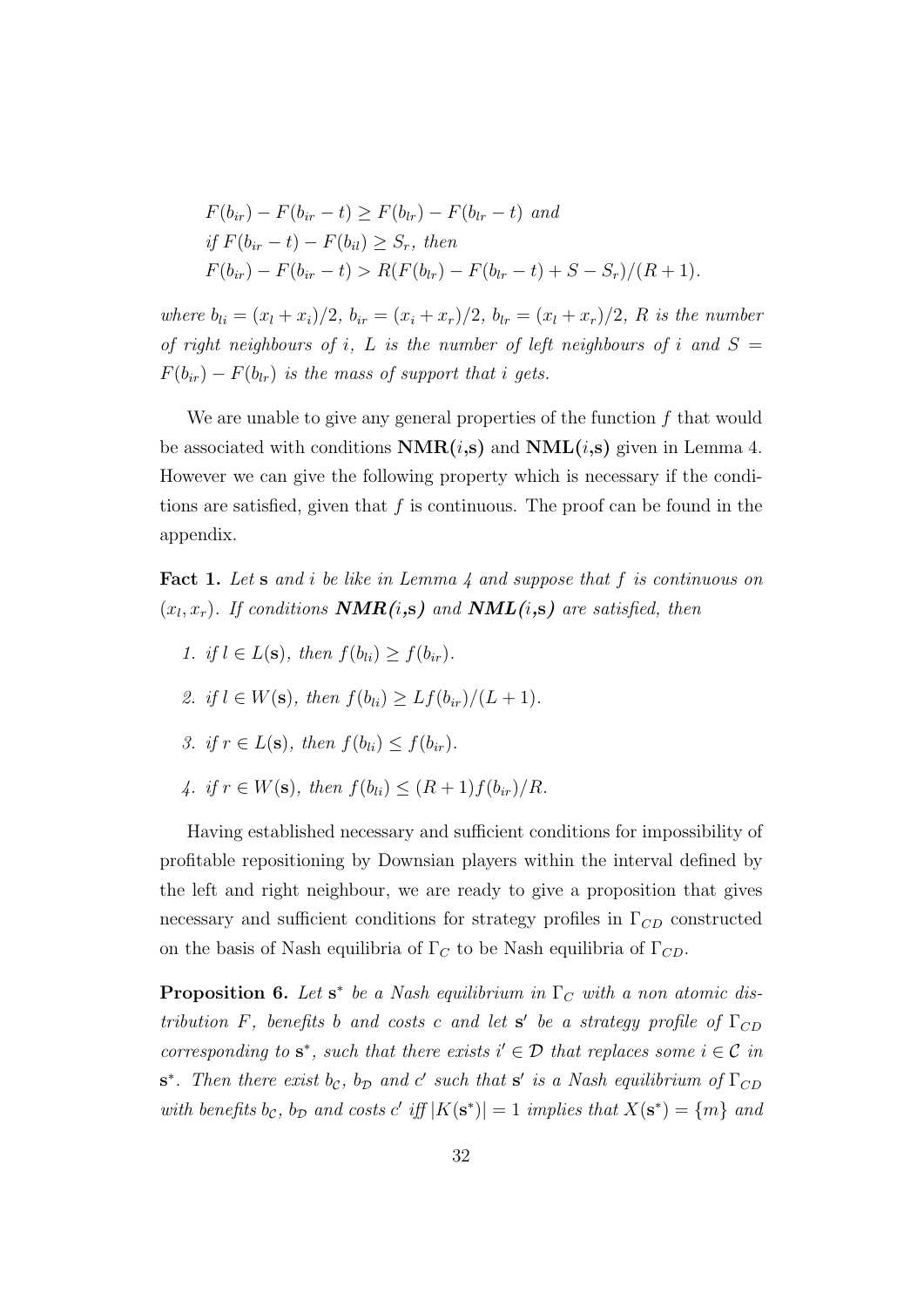the following conditions are satisfied for each Downsian player  $i'$  replacing citizen candidate i not sharing his proposed policy with another candidate:

- (*i*).  $i \notin L(\mathbf{s}^*),$
- (ii). if  $l(\mathbf{s}^*, i) = -\infty$  or  $r(\mathbf{s}^*, i) = +\infty$ , then  $x_i$  is proposed by two candidates,
- (iii). if  $x_{l(s^*,i)}$  and  $x_{r(s^*,i)}$  are proposed by two candidates each, then  $x_i$  is proposed by two candidates,
- (iv). conditions  $NML(i', s')$  and  $NMR(i', s')$  are satisfied.

*Proof.* Let  $s^*$  be a Nash equilibrium in  $\Gamma_C$  and let  $s'$  be a strategy profile in a  $\Gamma_{CD}$  obtained from  $s^*$  as stated in the proposition.

The left to right implication follows immediately from Lemma 1, Lemma 2 and Lemma 4.

For the right to left implication, suppose that conditions  $(i) - (iv)$  are satisfied for any Downsian candidate replacing a citizen candidate proposing his policy alone. By condition (ii), this means that  $|W(s^*)| \neq 2$ .

Let  $b_{\mathcal{D}}$  be such that  $(\mathbf{s}^*, (N)_{j \in \mathcal{D}})$  is a Nash equilibrium of  $\Gamma_{CD}$  with benefits  $b_{\mathcal{D}} > |W(\mathbf{s}^*)|c, b_{\mathcal{C}} = b$  and costs c (by Proposition 5 such  $b_{\mathcal{D}}$  exists). We will show that  $s'$  is a Nash equilibrium of  $\Gamma_{CD}$  with exactly the same costs and benefits.

To show this, it is enough to show that none of the Downsian candidates under s' strictly prefers to stay out of the competition or propose a different policy (by the fact that  $(\mathbf{s}^*, (N)_{j \in \mathcal{D}})$  is a Nash equilibrium of  $\Gamma_{CD}$ , it follows that no player staying out of the competition prefers to enter the competition and no citizen candidate strictly prefers to stay out of the competition).

Notice first that since  $b_{\mathcal{D}} > |W(\mathbf{s}^*)|c$ , so it is not profitable for any of the Downsian candidates to stay out of the competition.

Take any Downsian candidate  $i \in K(\mathbf{s}^*)$  proposing policy  $x_i$ . If  $|K(\mathbf{s}^*)|$  = 1, then it is easy to see that changing the proposed policy does not change i's expected payoff. On the other hand, if  $|K(\mathbf{s}^*)| > 1$ , then two cases are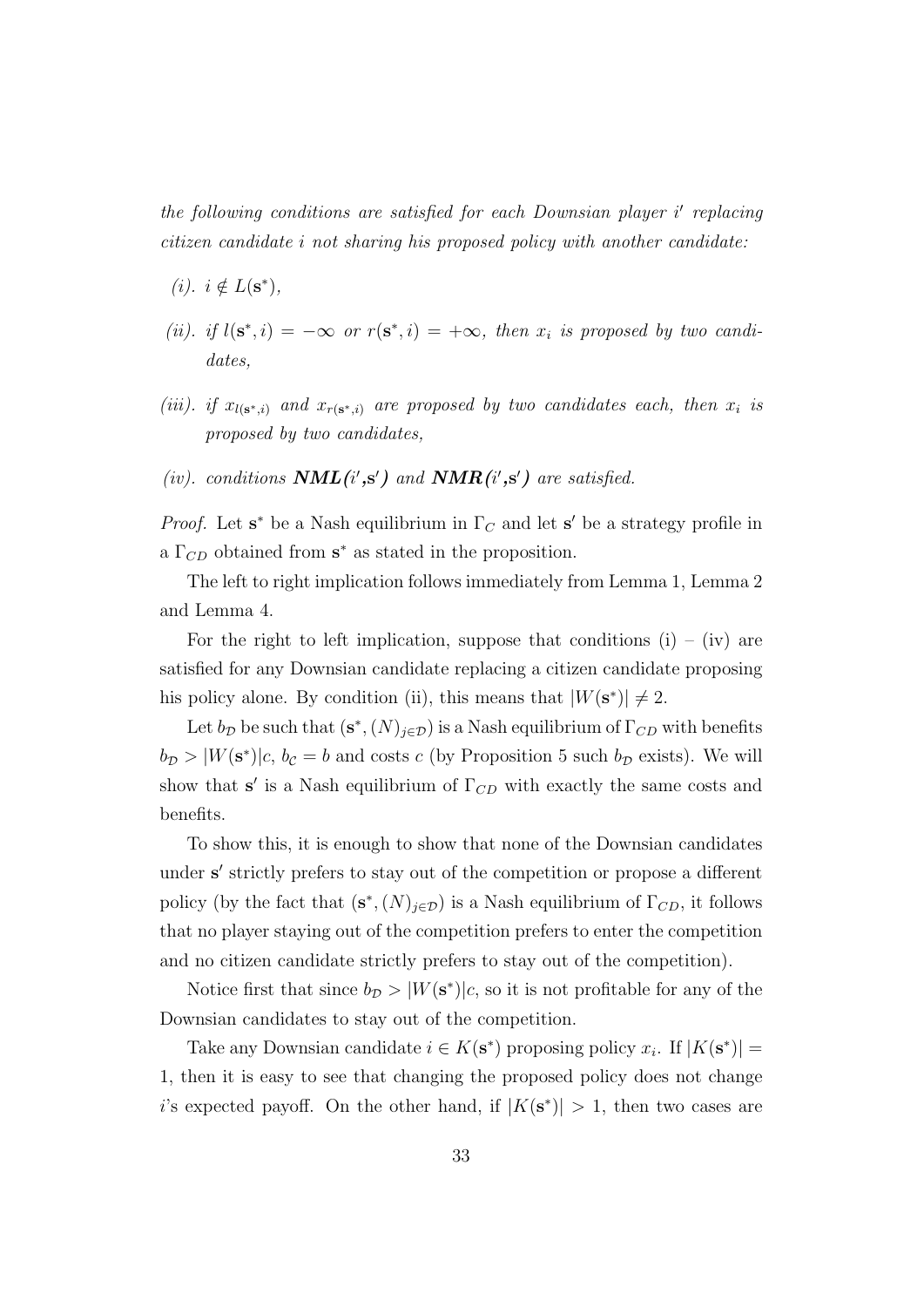possible: (a)  $x_i$  is proposed by some other candidate or (b)  $x_i$  is proposed by i only.

For case (a) observe that since  $(\mathbf{s}^*, (N)_{j \in \mathcal{D}})$  is a Nash equilibrium of  $\Gamma_{CD}$ , so it is not possible for any player to enter and obtain a mass of support greater of equal to the mass of support obtained by candidates tying for the first place. Hence if i repositioned himself to any new policy  $x \neq x_i$ , he would obtain smaller mass of support that the other candidate proposing  $x_i$  and so i would lose with certainty. Thus it is not profitable for i to change his proposed policy.

For case (b) observe that, by condition (iv) and Lemma 4, it is not profitable for *i* to propose a different policy x within the interval  $(x_{l(s^*,i)}, x_{r(s^*,i)})$ . Also, since  $(\mathbf{s}^*, (N)_{i \in \mathcal{D}})$  is a Nash equilibrium of  $\Gamma_{CD}$ , so there cannot be x outside  $(x_{l(s^*,i)}, x_{r(s^*,i)})$ , such that i would strictly prefer to propose x instead of  $x_i$  (as otherwise it would be possible for some other player to enter at x and win outright).

Hence s' is a Nash equilibrium of  $\Gamma_{CD}$  with benefits  $b_{\mathcal{C}}$ ,  $b_{\mathcal{D}}$  and costs  $c$ .  $\Box$ 

As Proposition 6 suggests, there can exist many equilibrium configurations involving both citizen and Downsian candidates, provided that the distribution F satisfies additional properties and conditions from Lemma 1 and Lemma 2. We are unable give any general characterisation of such equilibria, however we give the following examples to show how constructing Nash equilibria of  $\Gamma_{CD}$  from Nash equilibria of  $\Gamma_C$  can be done.

The following example demonstrates a case where a Nash equilibrium with 3 candidates in  $\Gamma_C$  can be replicated in  $\Gamma_{CD}$  with one new Downsian player as a candidate.

**Example 2.** Let  $s^*$  be a strategy profile of  $\Gamma_C$  with candidates  $K(s^*)$  =  $\{i, j, k\}$ , such that  $x_i < x_j < x_k$ . As was shown in Osborne and Slivinski [1996], if  $(x_i + x_j)/2 = a_{1/3}$ ,  $(x_k + x_j)/2 = a_{2/3}$ , then s<sup>\*</sup> is a Nash equilibrium of  $\Gamma_C$ , for any non atomic distribution F. Benefits b and costs c must satisfy the following conditions:  $b > 3(c+x_i-x_j)+x_k-x_i$  and  $b > 3(c+x_j-x_k)+x_k$  $x_k - x_i$ . Notice that this implies that  $b > 3c$ .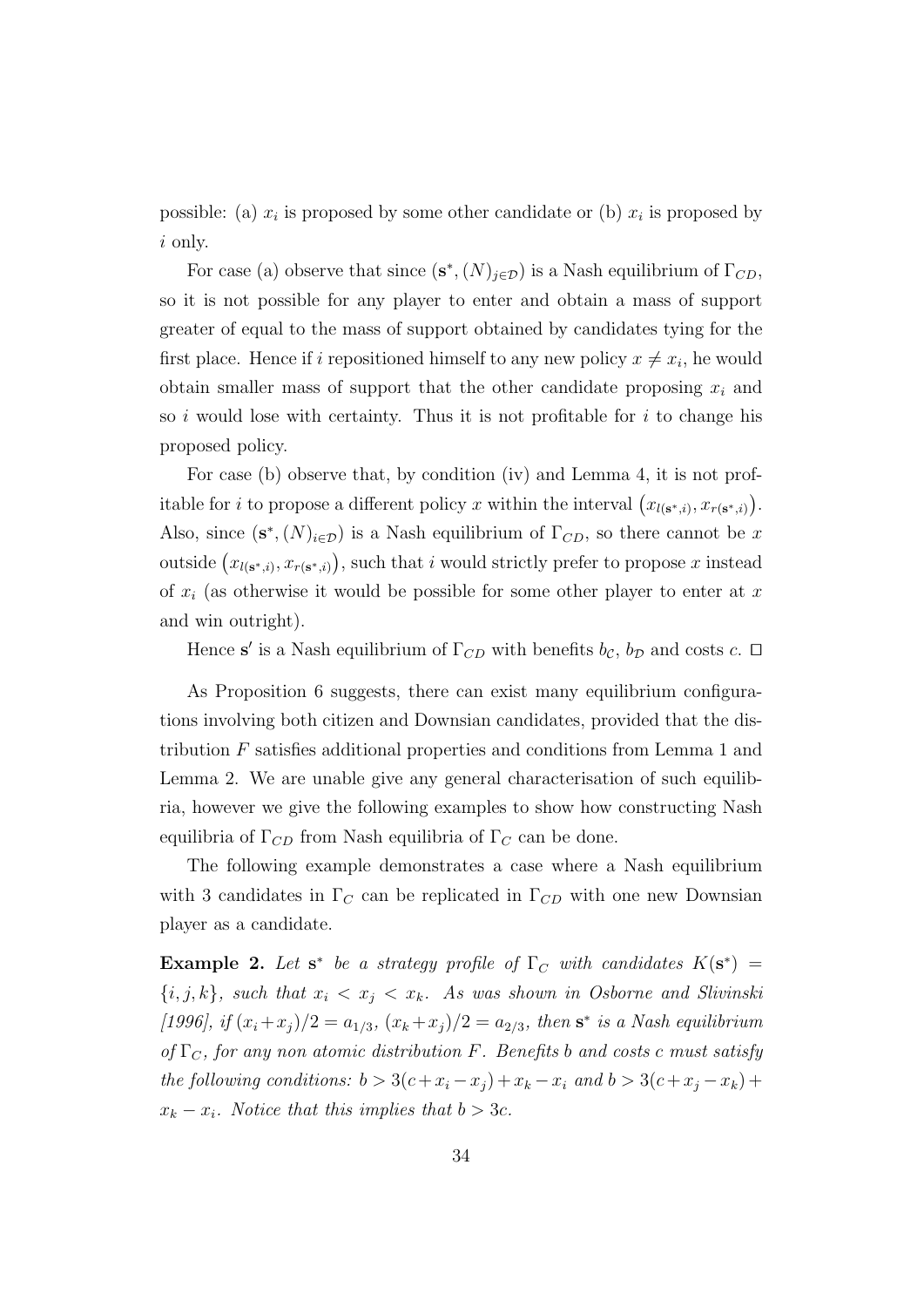Consider a strategy profile  $\mathbf{s}' = ((\mathbf{s}_{-j}, N), x_j, (N)_{l \in \mathcal{D} \setminus \{j'\}})$  of  $\Gamma_{CD}$ , obtained from  $s^*$  by replacing citizen candidate j with a Downsian candidate j', who enters the competition proposing policy  $x_i$ . It follows from Proposition 6, s' is a Nash equilibrium of  $\Gamma_{CD}$  with costs c and benefits  $b_{\mathcal{C}} = b_{\mathcal{D}} = b$  iff F satisfies conditions  $NMR(j',s')$  and  $NML(j',s')$ .

For example, for any  $F$ , such that  $f$  is a single peaked function, with its maximum within the interval  $(a_{1/3}, a_{2/3})$  and satisfying  $f(a_{1/3}) \ge f(a_{2/3})/2$ and  $f(a_{2/3}) \ge f(a_{1/3})/2$ , conditions  $NMR(j',s')$  and  $NML(j',s')$  are satisfied. Hence, for any such distribution a Nash equilibrium with three candidates proposing different policies and tying for the first place, with Downsian candidate proposing the middle policy, exists if benefits and costs satisfy conditions given above. Moreover the policy proposed by a Downsian candidate lies within interval  $(a_{1/3}, a_{2/3})$ , while policies proposed by citizen candidates lie outside this interval.

Notice that if either  $f(a_{1/3}) < f(a_{2/3})/2$  or  $f(a_{2/3}) < f(a_{1/3})/2$ , then it is impossible to have a Nash equilibrium in  $\Gamma_{CD}$  with three candidates, each taking a different position and one of the a Downsian player.

The next example shows that it is possible to have a Nash equilibrium in  $\Gamma_{CD}$  with four winning candidates and up to three Downsian players. It shows also that it is possible to have an equilibrium configuration where a Downsian player proposing his policy alone neighbours two players proposing the same policy.

**Example 3.** Let **s** be a strategy profile in  $\Gamma_{CD}$ , such that  $K(\mathbf{s}) = \{i, j_1, j_2, k\},\$ where  $i \in \mathcal{C}$ ,  $k \in \mathcal{D}$  and players  $j_1$  and  $j_2$  could be either Downsians or citizens. Moreover, let  $x_{j_1} = x_{j_2} = a_{3/4}, x_k = 2a_{1/2} - a_{3/4}$  and  $x_i = 2a_{1/4} + a_{3/4}$  $a_{3/4} - 2a_{1/2}$ . Let costs  $c > 0$  be such that  $c \ge a_{1/2} - (a_{1/4} + 3a_{3/4})/2$  and  $c \geq (3a_{1/4} + 5a_{3/4})/2 - 4a_{1/2}$  and let benefits  $b_c > 0$  and  $b_{\mathcal{D}} \geq b_c$  be such that  $b_c > 4c + 2(a_{3/4} - a_{1/4})$ . Suppose also that the distribution F is such that  $2a_{1/2} > a_{1/4} + a_{3/4}.$ 

It is easy to check that if conditions given above are satisfied, it holds that  $x_i < x_k < x_{j_1} = x_{j_2}$  and all candidates receive the same mass of support  $1/4$ .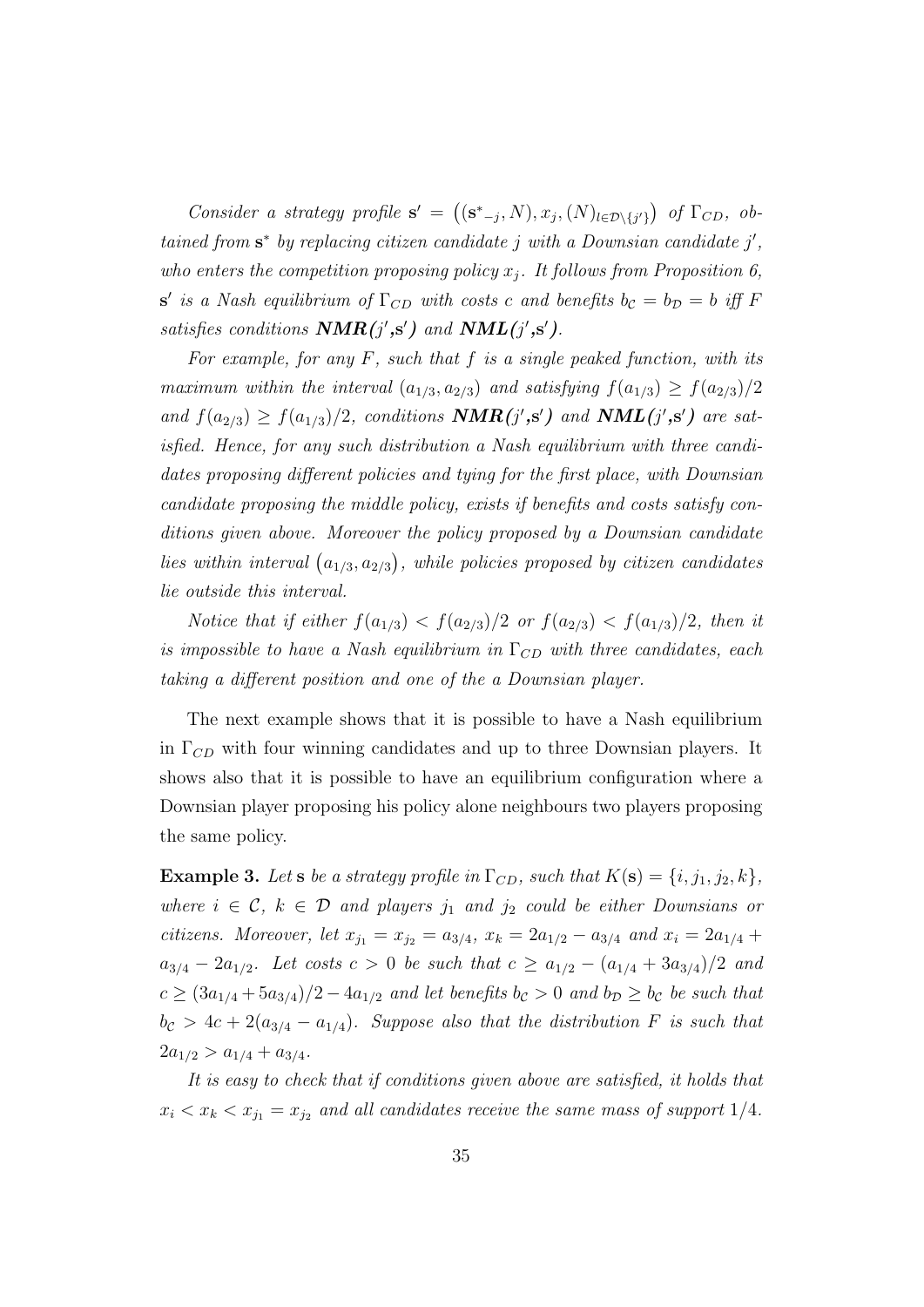

Figure 2: Four party equilibrium with a Downsian candidate having two neighbours proposing the same policy.

Moreover none of the candidates is better off by withdrawing independent of whether any of the candidates  $j_1$  and  $j_2$  is a citizen, as guaranteed by high enough level of benefits. It is also impossible for any player to enter and win outright or to join the set of winners. Entering and losing with certainty by a citizen player is also impossible as costs are high enough to prevent it. It is also impossible for any of the players  $j_1$  and  $j_2$  to reposition himself to a position which would allow him to be one of the players that do not lose with certainty (if any of these players is a Downsian player). Hence the only thing that needs to be guaranteed for s to be a Nash equilibrium of  $\Gamma_{CD}$  is impossibility of profitable repositioning by a Downsian player k. Not every distribution satisfying conditions given above guarantees that, however there are distributions that do, as illustrated in Figure 2. In the figure,  $b_{ij} =$  $(x_i + a_{3/4})/2 = a_{1/4} + a_{3/4} - a_{1/2}.$ 

Thus under the distribution F presented in Figure 2, the strategy profile s is a Nash equilibrium in  $\Gamma_{CD}$ .

#### 4.3 Benefits of The Citizens

As we can see from the proof of Proposition 3, the constraints required on citizens' benefits for a configuration to remain a Nash equilibria of  $\Gamma_C$  are more strict than those for the same citizens in  $\Gamma_{CD}$ . Hence it is possible to have equilibrium configurations in  $\Gamma_{CD}$  which, if to be supported as equilibria in  $\Gamma_C$  would in turn require higher benefits for citizens in  $\Gamma_C$ . In particular,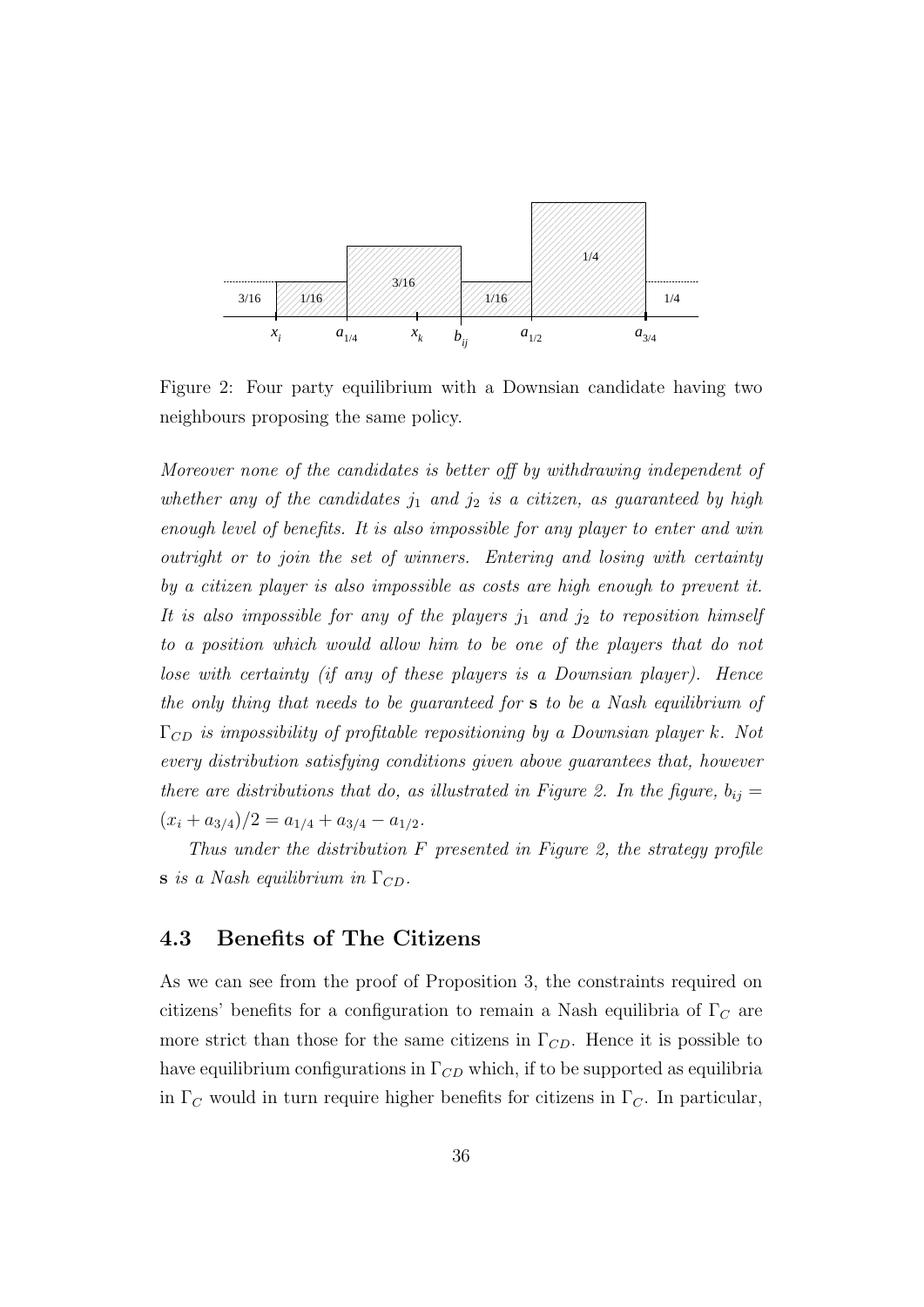it is not true for  $\Gamma_{CD}$  that the condition  $b_{\mathcal{C}} \geq |W(\mathbf{s}^*)|$  is necessary to have  $s^*$  as a Nash equilibrium, as it was in  $\Gamma_C$  (c. f. [Osborne and Slivinski, 1996, Proposition 4]). The following two examples illustrate this.

**Example 4.** Let  $s^*$  be a strategy profile of  $\Gamma_{CD}$  with candidates  $K(s^*)$  =  $\{l_1, l_2, i, r_1, r_2\}, \text{ such, that } x_{l_1} = x_{l_2} = a_{1/5}, x_{r_1} = x_{r_2} = a_{4/5}, x_i = 2a_{2/5}$  $a_{1/5}, \{l_1, l_2, r_1, r_2\} \subseteq \mathcal{D}$  and  $i \in \mathcal{C}$ . Let the distribution F be such that  $2a_{2/5} - a_{1/5} = 2a_{3/5} - a_{4/5}$ . Then  $a_{1/5} < x_i < a_{4/5}$  and each candidate receives the same mass of support. Suppose also that  $(a_{1/5} + a_{4/5})/2 < m$ . Then after i withdraws,  $x_{r_1}$  and  $x_{r_2}$  would be the only candidates tying for the first place.

If we take  $b_{\mathcal{D}} > 5c$  and  $b_{\mathcal{C}} > 5(c + (3a_{4/5} - a_{1/5} - 2a_{3/5}))$ , then it is not profitable for any candidate to stay out of the competition. Moreover, if  $c > 2(a_{2/5} - a_{1/5} - 2(a_{4/5} - a_{3/5}))$  and  $c > 2(a_{4/5} - a_{3/5} - 2(a_{2/5} - a_{1/5})),$ then it is not profitable for any citizen to enter and lose with certainty. It is also not possible for any player to enter and win outright or join the set of candidates tying for the first place. Similarly, it is impossible for any Downsian candidate to reposition himself and win outright or be a candidate tying for the first place. Hence  $s^*$  is a Nash equilibrium of  $\Gamma_{CD}$ .

Notice that if  $2a_{2/5} - a_{1/5} = 2a_{3/5} - a_{4/5} < (a_{1/5} + a_{4/5})/2$ , so that  $x_i$ is closer to  $a_{1/5}$  than to  $a_{4/5}$ , then constraints on citizens benefits allow for benefits below 5c, as this condition is equivalent to  $3a_{4/5} - a_{1/5} - 2a_{3/5} < 0$ . Hence it is possible to have a Nash equilibrium in  $\Gamma_{CD}$  with  $b_c < |W(\mathbf{s}^*)|c$ .

**Example 5.** Let  $s^*$  be a strategy profile of  $\Gamma_{CD}$  with candidates  $K(s^*)$  =  ${i, j, r_1, r_2}, such, that x_{r_1} = x_{r_2} = a_{3/4}, x_i = 2m - a_{3/4}, x_i = 2a_{1/4} + a_{3/4} - a_{3/4}$ 2m,  $\{r_1, r_2\} \subseteq \mathcal{D}$  and  $\{i, j\} \subseteq \mathcal{C}$ . Then  $x_i < x_j < a_{3/4}$  and each candidate receives the same mass of support. Suppose also that  $a_{1/4} + a_{3/4} - m < a_{1/3}$ , so that after j would withdraw, candidate i would win outright.

If we take  $b_{\mathcal{D}} > 4c$ ,  $b_{\mathcal{C}} > 4(c + 2(3m + a_{1/4} - 2a_{3/4}))$  and  $b_{\mathcal{C}} > 4(c +$  $2(8m+3a_{1/4}-5a_{3/4})$ , then it is not profitable for any candidate to stay out of the competition (the first condition on  $b<sub>C</sub>$  prevents withdrawal by i and the second one prevents withdrawal by j). Moreover, if  $c > 4a_{3/4} - a_{1/4} - 5m$  and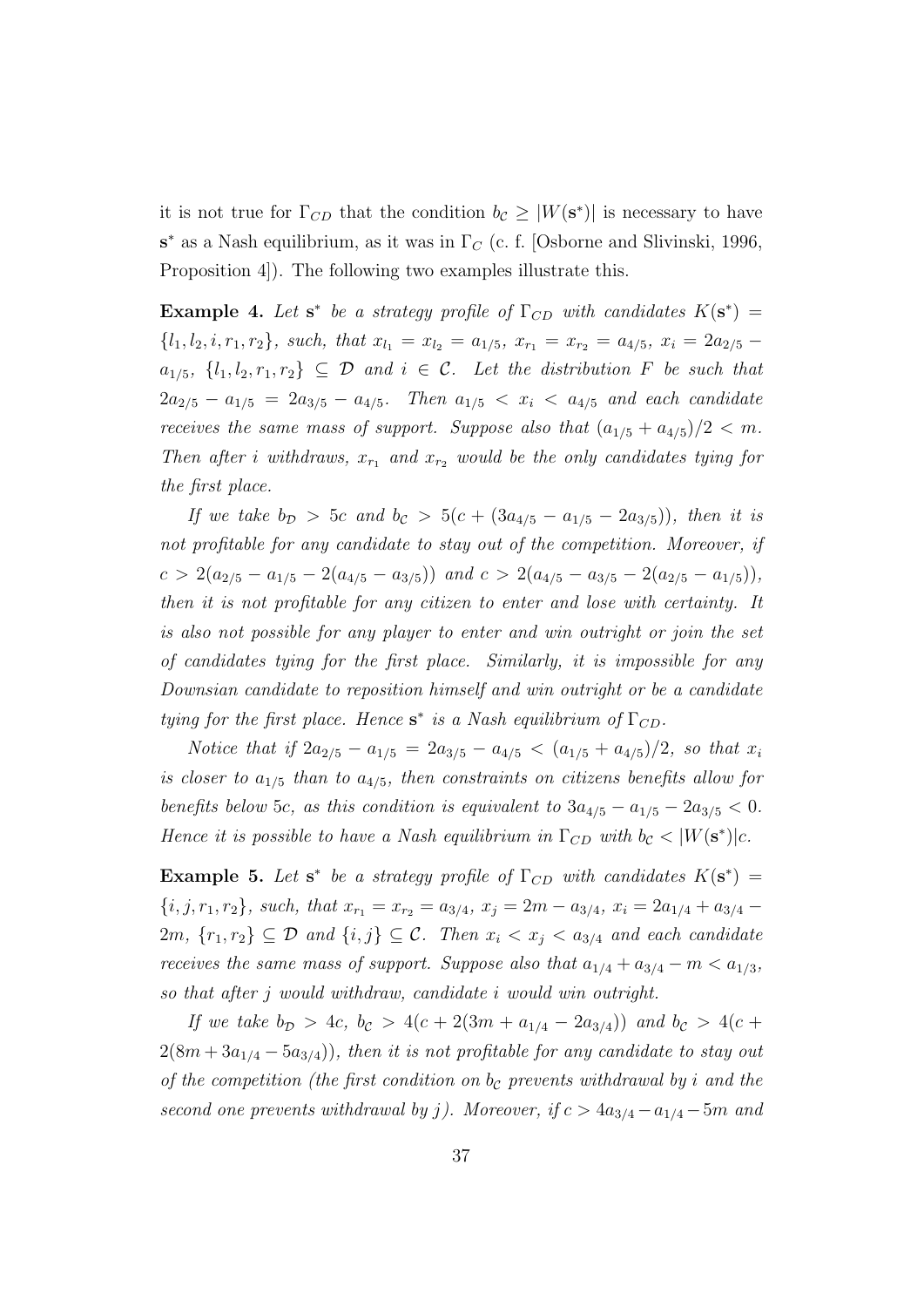$c > 8m + 3a_{1/4} - 5a_{3/4}$ , then it is not profitable for any citizen to enter and lose with certainty. It is also not possible for any player to enter and win outright or join the set of candidates tying for the first place. Similarly, it is impossible for any Downsian candidate to reposition himself and win outright or be a candidate tying for the first place. Hence  $s^*$  is a Nash equilibrium of  $\Gamma_{CD}$ .

Notice that if  $2a_{3/4} > 3m + a_{1/4}$ , so that  $x_j$  is closer to  $a_{3/4}$  than to  $x_i$ , then constraints on benefits of citizen players allow for benefits below 4c, as this condition is equivalent to  $3m + a_{1/4} - 2a_{3/4} < 0$  and, moreover, it implies that  $8m + 3a_{1/4} - 5a_{3/4} < 0$ .

Hence it is possible to have a Nash equilibrium in  $\Gamma_{CD}$  with  $b_c < |W(\mathbf{s}^*)|c$ .

The following proposition gives necessary conditions relating benefits and costs of players and possible equilibrium configurations with at least three candidates tying for the first place.

**Proposition 7.** Let  $s^*$  be a Nash equilibrium of  $\Gamma_{CD}$  with  $|W(s^*)| \geq 3$ . Then it holds that  $b_{\mathcal{D}} > |W(\mathbf{s}^*)|c$ . Moreover if each of the extreme policies if proposed by a citizen candidate, then  $b_{\mathcal{C}} > |W(\mathbf{s}^*)|c$ .

*Proof.* Let  $s^*$  be a Nash equilibrium of  $\Gamma_{CD}$  as stated in the proposition. Suppose that there is a Downsian candidate under  $s^*$ . Then, obviously, it must hold that  $b_{\mathcal{D}} > |W(\mathbf{s}^*)|c$ . On the other hand, suppose that each of the extreme policies is proposed by a citizen candidate. Let a citizen candidate proposing the left extreme policy be denoted by  $l$  and a citizen candidate proposing the right extreme policy be denoted by  $r$ . Since it is not profitable for neither  $l$  nor  $r$  to stay out of the competition, so it must hold that:

$$
\frac{b_{\mathcal{C}}}{|W(\mathbf{s}^*)|} - c - \hat{u}_l(\mathbf{s}^*) > -d_l
$$

and

$$
\frac{b_{\mathcal{C}}}{|W(\mathbf{s}^*)|} - c - \hat{u}_r(\mathbf{s}^*) > -d_r,
$$

where  $d_l$  is the distance between l and his right neighbour (if  $x_l$  is proposed by exactly one candidate) or 0 (otherwise), and  $d_r$  is defined analogically.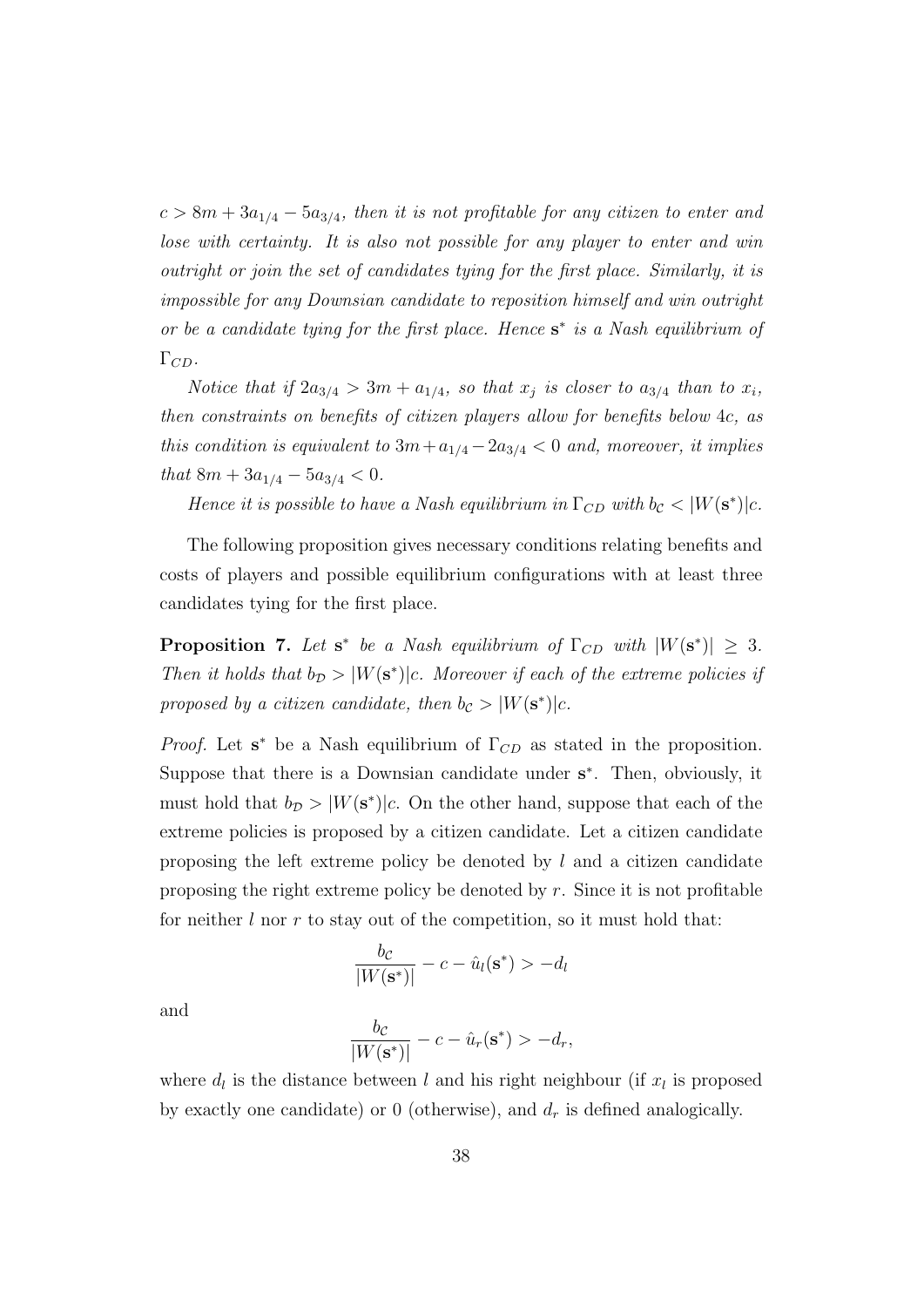It can be easily seen that  $\hat{u}_l(\mathbf{s}^*) + \hat{u}_r(\mathbf{s}^*) = x_r - x_l$  (see proof of Lemma 3). Hence, adding sides of the two inequalities we get

$$
\frac{2b_{\mathcal{C}}}{|W(\mathbf{s}^*)|} - 2c - (x_r - x_l) > -(d_l + d_r)
$$

and consequently  $b_c > |W(s^*)|(c + (x_r - x_l - (d_l + d_r))/2)$ . Since  $x_r - x_l >$  $d_l + d_r$ , so it follows that  $b_c > |W(\mathbf{s}^*)|c$ .

Notice, in particular, that if there are no Downsian candidates under  $s^*$ , then it must be that  $b_{\mathcal{C}} > |W(\mathbf{s}^*)|c$  and since  $b_{\mathcal{D}} > b_{\mathcal{C}}$ , so it must also be that  $b_{\mathcal{D}}>|W(\mathbf{s}^*)|c. \ \Box$ 

#### 4.4 Who runs office: a discussion

As mentioned in Section 1, an important question that arises when a model of political competition is studied where ideology motivated politicians compete with those motivated by benefits from running the office only is which type of candidates is more likely to win the election. This question is directly posed in a model of incomplete information and two competing parties by Callander [2008]. We can ask a similar question in our model of complete information but with free-entry and the answer would rely solely on the number of candidates of different types that are tying for the first place in equilibrium configurations.

The possible number of Downsian candidates depends on two factors: (a) the configuration of candidates under the equilibrium (i. e. the policies proposed, the numbers of candidates proposing each policy and candidates tying for the first place) and (b) the distribution of voters' ideal policies,  $F$ . The way in which factor (a) affects this number follows immediately from conditions (i) – (iii) given in Proposition 6 and by the fact that a citizen candidate sharing his proposed policy can be always replaced by Downsian candidate. The way in which factor (b) affects this number follows from condition (iv).

We have already shown explicitly that if there are two candidates in equilibrium, then all of them must be citizens (that is ideology motivated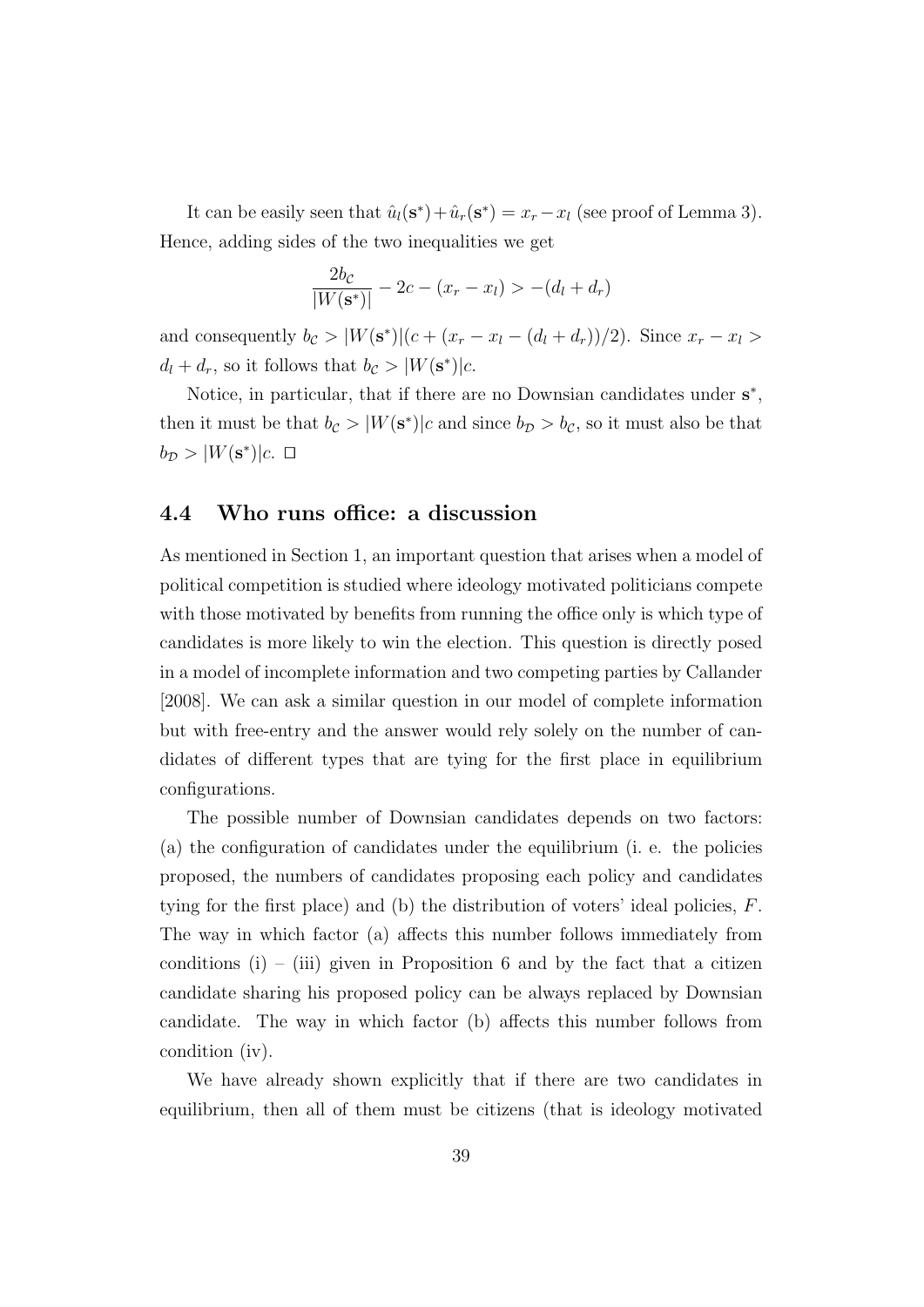politicians) (c. f. Proposition 2). This, in light of Callander [2008] is new – it shows that if identity of a politician is common knowledge and there is free entry, then in cases where there are exactly two competing parties (a case that is empirically well supported in view of Duverger's Law), none of them can be only office motivated.

If there are three candidates under an equilibrium configuration, then, as was shown in [Osborne and Slivinski, 1996, Proposition 3] three configurations are possible:

- 1. If two candidates are tying for the first place and one is losing with certainty, than all candidates must be citizens (that is ideology motivated);
- 2. If all three candidates are tying for the first place, but exactly two different policies are proposed, then it is possible to have at most one or two Downsian candidates sharing their proposed policy with other candidate. Notice that if there are exactly two Downsian candidates in this case, then the ideology motivated candidate is less likely to win the elections.
- 3. Lastly, if all three candidates are tying for the first place and each of the proposes a different policy, then there can be at most one Downsian candidate in this configuration, depending on the distribution (c. f. Example 2). Hence it is more likely to have an ideology motivated candidate winning the election under this configuration.

Such analysis of different cases could be continued for equilibrium configurations with more than three candidates (e. g. it is possible to have a four party equilibrium where only one candidate is ideology motivated, c. f. Example 3). However, one thing comes out clearly from our analysis: the more candidates in equilibrium, the more possibilities there are for ideology motivated candidates to be in minority, and hence less likely to win the elections.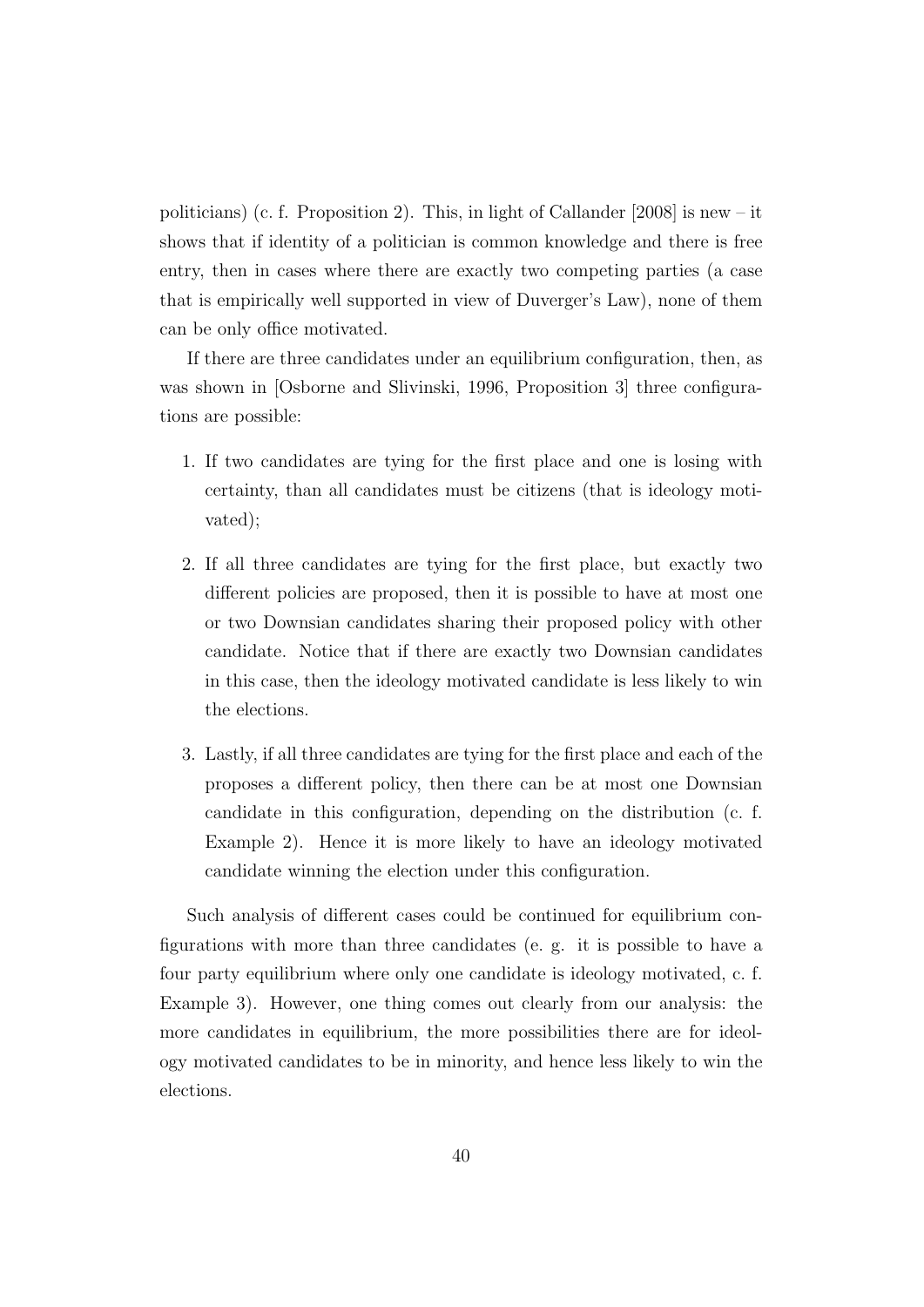### 5 Conclusions

The paper studies electoral competition amongst citizen-candidates and Downsian politicians with one dimensional ideology space and provides existence and characterization of Nash equilibria in pure strategies. In this, an interesting result is that in any 2-party equilibrium, all contesting players must necessarily be ideology driven. The paper also sheds some light on how the set of multi-party equilibria compare between a model with only ideologydriven players with that where there are Downsian players. Throughout the analysis it is assumed that Downsian and citizen identities of players are common knowledge. Relaxing this assumption, in line with Callander [2008] is our next research agenda. Also some of the results depend upon the assumption that Downsian politicians earn a weakly higher personal reward from holding office. We hope to relax this assumption in a future study as well.

### Appendix

Lemma 1. The proof is very similar to the proof of Lemma 1 from Osborne [1993]. Point (iv) holds immediately because each Downsian player prefers to stay out of the competition, if he loses with certainty. For Point  $(v)$ , assume that some policy  $x \in X(\mathbf{s}^*)$  is proposed by more than one candidate. Take any such candidate. If he is a Downsian candidate, then by point (iv), point (v) is satisfied. If this player is a citizen candidate, then it is more profitable for him to stay out of the competition, if he loses with certainty, as his ideal point will still be proposed by some other player.

For point (vi), the only case that is not covered by points (iv) and (v) is the one where an extreme policy is proposed by uniquely by a single citizen candidate *i*. Without loss of generality suppose that  $x_i$  is the leftmost extreme policy. Notice that if  $i$  was losing with certainty, then he would be better of by staying out of the competition. This is because if he is losing with certainty, then  $|K(s^*)| \geq 2$  and there must be some other player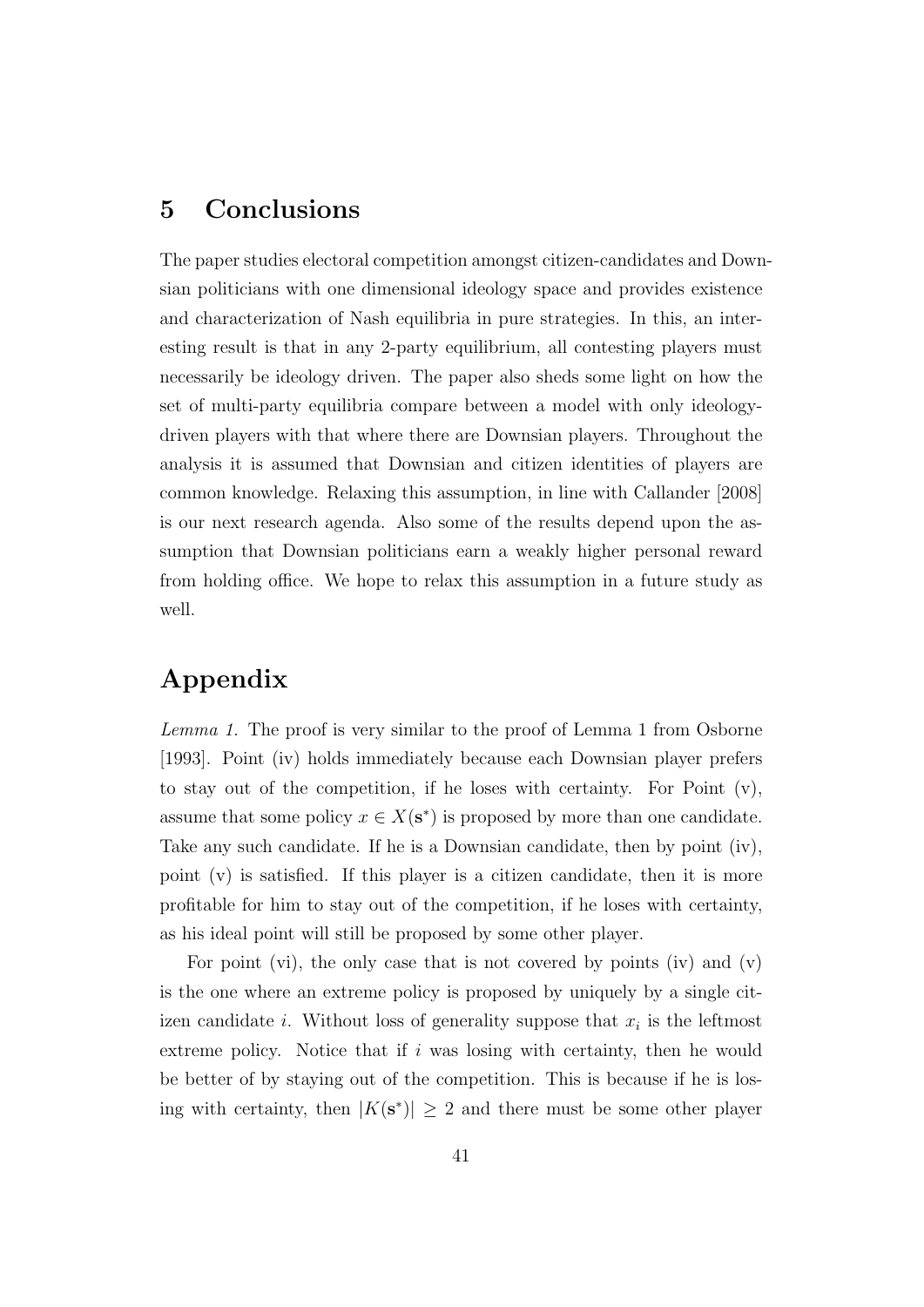$j \in W(\mathbf{s}^*)$ . Moreover, if i does not enter, then the expected payoff he gets can only increase, as the cost of entry is removed and negative payoff following from distances to winning candidates can only increase, because it might only make a candidate proposing  $r(s^*, i)$  to win outright.

For point (iii), suppose that  $x_i \in X(\mathbf{s}^*)$  is a policy proposed by  $n \geq 2$ candidates (among them player *i*) and let S be the constituency of  $x_i$ . By point (v), none of the candidates proposing  $x_i$  loses with certainty. Hence the mass of votes each of them gets is  $S/n$ . Assume that one of the semiconstituencies of  $x_i$  is greater than another. Without loss of generality assume this is the left constituency. Hence  $F(x_i) - F((x_{l(s^*,i)} + x_i)/2) > S/2$ . By the fact that F is continuous and non decreasing, there exists  $t \in (x_{l(s^*,i)}, x_i)$ , such that  $F(t) - F((x_{l(s^*,i)} + x_i)/2) > S/2$ . Entry by a player proposing t gives him the support  $> S/2 \geq S/n$ , so that the entering player would win outright. But this contradicts the assumption that  $s^*$  is a Nash equilibrium. Analogical argument can be used to show that point (i) holds as well.

For point (ii), suppose, without loss of generality, that  $x_i \in X(\mathbf{s}^*)$  is the extreme left policy proposed by some unique Downsian candidate  $i \in$  $K(\mathbf{s}^*) \cap \mathcal{D}$ . Since we have  $|K(\mathbf{s}^*)| \geq 2$ , so  $r(\mathbf{s}^*, i) \neq +\infty$  and, by point (vi), there is a candidate proposing a policy different to  $x_i$ , who does not lose with certainty. Also, by the assumption that  $F$  is non atomic, if i proposed some different policy  $x_i' \in (x_i, x_{r(s^*, i)})$ , then he would win outright. But this contradicts the assumption that  $s^*$  is a Nash equilibrium. Hence point (ii) must hold.  $\Box$ 

Lemma 4. Let s be a strategy profile of  $\Gamma_{CD}$  with  $\{l, i, r\} \subseteq K(\mathbf{s})$  like stated in the lemma.

For the left to right implication, suppose that there does not exist  $x$  such that i prefers to propose x instead of  $x_i$ . Suppose also that one of the conditions  $\text{NMR}(i,\text{s})$  or  $\text{NML}(i,\text{s})$  is not satisfied. Without loss of generality suppose that  $NMR(i,s)$  is not satisfied (arguments in case of  $NML(i,s)$  are analogical).

Suppose first that  $l \in W(\mathbf{s})$ . In this case, if condition  $\mathbf{NMR}(i,\mathbf{s})$  is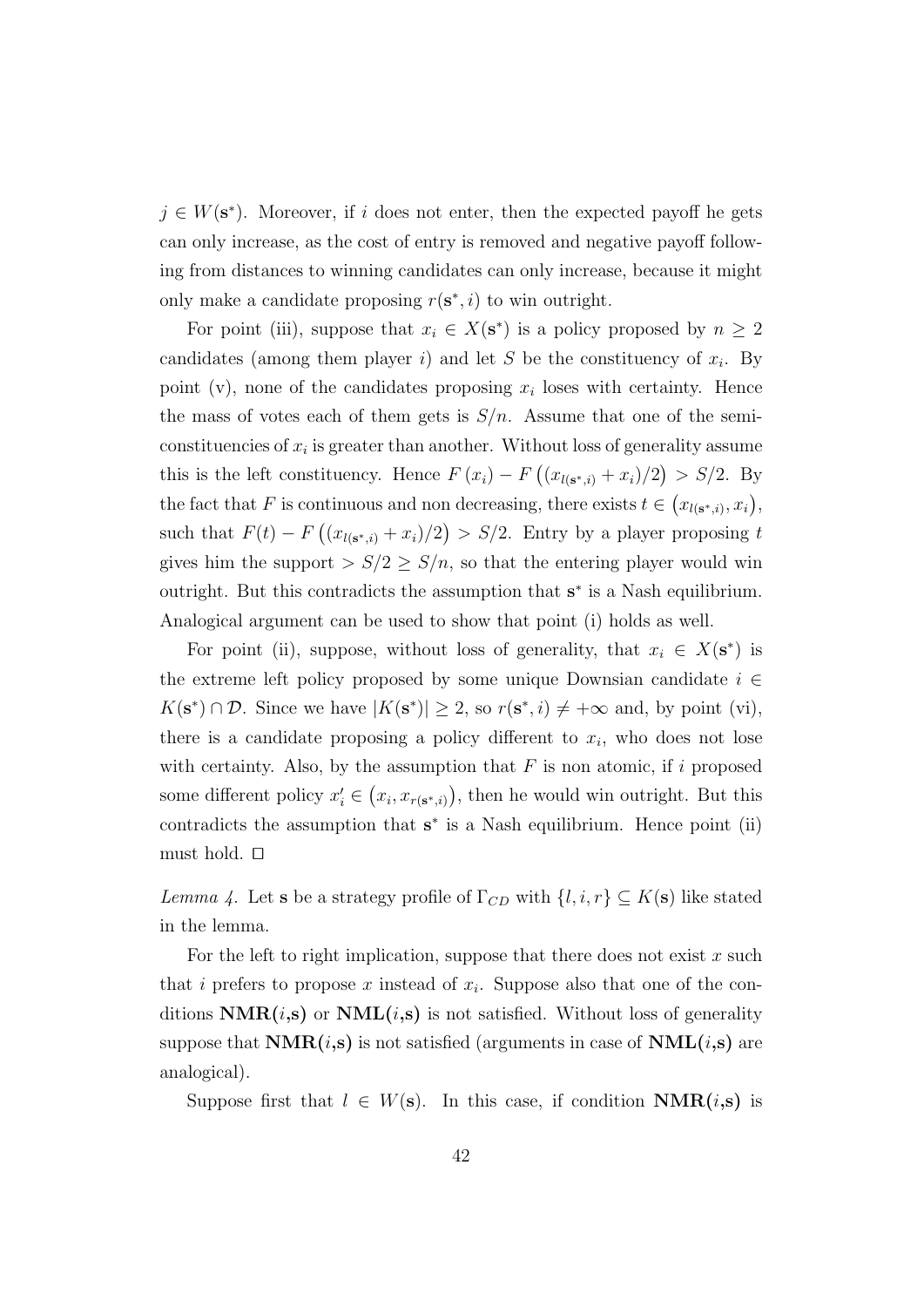not satisfied, then there exists  $t \in (0, (x_r - x_i)/2)$ , such that  $F(b_{il} + t)$  $F(b_{il}) \leq (F(b_{lr} + t) - F(b_{lr}))/R$ . Suppose that i proposes  $x = x_i + 2t$ . Then the mass of support of all right neighbours (one or two) of  $i$  will decrease. On the other hand, the mass of support of i will increase by  $F(b_{lr} + t)$  –  $F(b_{ir}) - (F(b_{il} + t) - F(b_{il}))$ , and the mass of support of each of the left neighbours (one or two) of i will increase by  $(F(b_{il} + t) - F(b_{il}))/L$ . Hence if  $F(b_{il} + t) - F(b_{il}) \leq L(F(b_{lr} + t) - F(b_{lr}))/L + 1)$ , then either *i* gets the largest support and wins outright (if the inequality is strict) or he ties for the first place with his left neighbour (otherwise). In both cases  $i$  strictly prefers to propose x instead of  $x_i$ , hence we get a contradiction with our assumptions and so the condition  $NMR(i,s)$  must be satisfied.

Secondly, suppose that  $l \in L(\mathbf{s})$  (by point (v) of Lemma 1,  $x_l$  is proposed by l only). In this case, if condition  $NMR(i,s)$  is not satisfied, then there exists  $t \in (0,(x_r-x_i)/2)$ , such that either  $F(b_{ir}) - F(b_{il} + t) \geq S_l$  and  $F(b_{il} + t) - F(b_{il}) < F(b_{lr} + t) - F(b_{lr}))$ , or  $F(b_{ir}) - F(b_{il} + t) < S_l$  and  $F(b_{il} + t) - F(b_{il}) \ge L(F(b_{lr} + t) - F(b_{lr}) + S - S_l)/(L + 1)$ . Again, suppose that i proposes  $x = x_i + 2t$ .

Suppose, that  $F(b_{ir}) - F(b_{il} + t) \geq S_l$  and  $F(b_{il} + t) - F(b_{il}) < F(b_{ir} + t)$  $t$ ) –  $F(b_{lr})$ ). Then the mass of support of all right neighbours (one or two) of  $i$  will decrease. On the other hand, the mass of support of  $i$  will increase to  $S + F(b_{lr} + t) - F(b_{il} + t)$ , and the mass of support of will increase to  $S_l + F(b_{il} + t) - F(b_{il}) \leq S$ . Hence i will gain the largest mass of support and will win outright.

Now suppose, that  $F(b_{ir}) - F(b_{il} + t) < S_l$  and  $F(b_{il} + t) - F(b_{il}) \ge$  $L(F(b_{lr} + t) - F(b_{lr}) + S - S_l)/(L + 1)$ . Again, the mass of support of all right neighbours (one or two) of  $i$  will decrease, the mass of support of i will increase to  $S + F(b_{ir} + t) - F(b_{il} + t)$  and the mass of support of l will increase to  $S_l + F(b_{il} + t) - F(b_{il})$ . Hence if  $F(b_{il} + t) - F(b_{il}) \le$  $L(F(b_{lr} + t) - F(b_{lr}) + S - S_l)/(L+1)$ , then either i gets the largest support and wins outright (if the inequality is strict) or he ties for the first place with his left neighbour (otherwise). In both cases i strictly prefers to propose x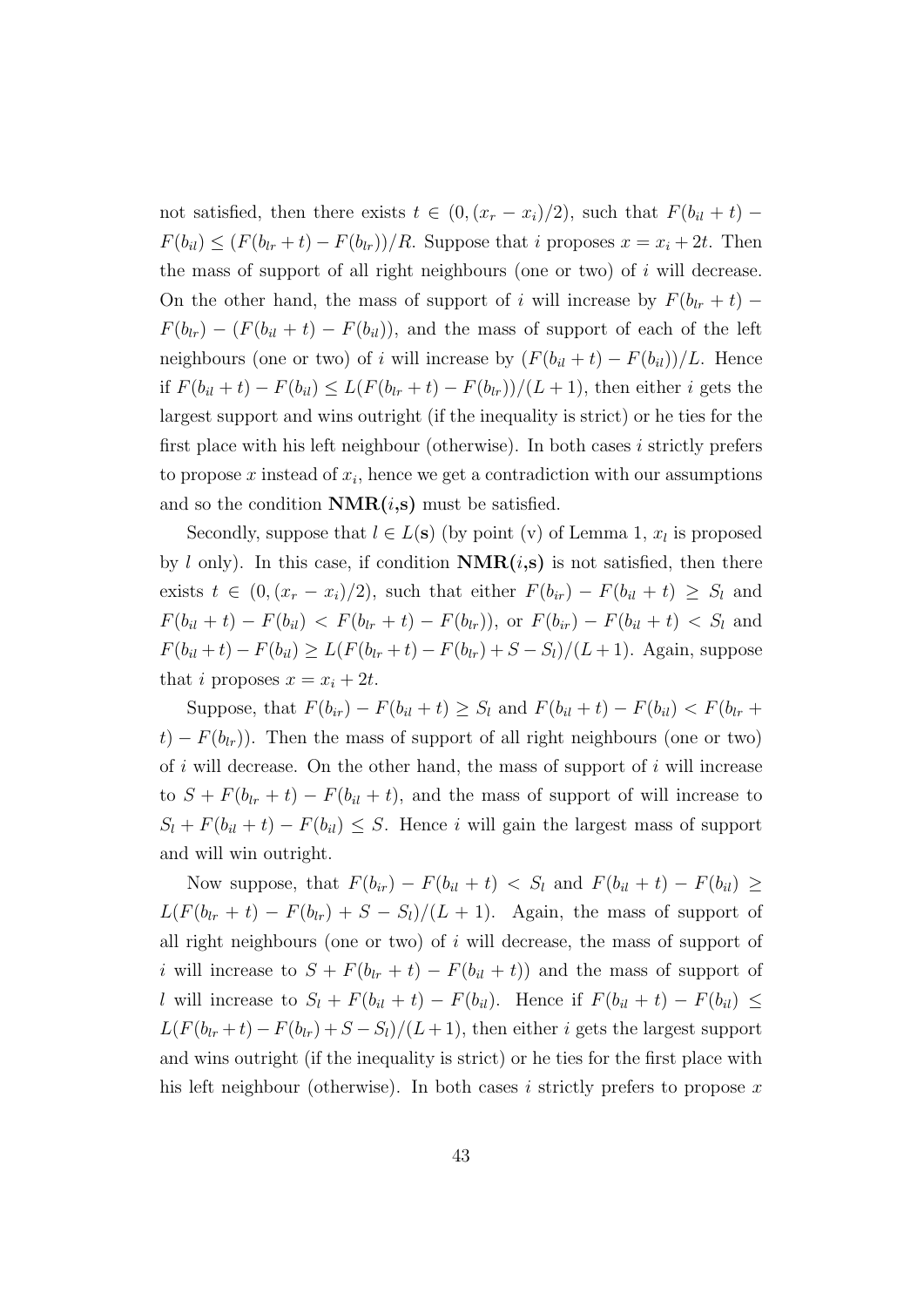instead of  $x_i$ .

In all the cases studied above we get a contradiction with our assumptions and so the condition  $NMR(i,s)$  must be satisfied. Showing that condition  $\text{NML}(i,\text{s})$  must be satisfied as well can be done by similar arguments.

For the right to left implication, suppose that conditions  $NMR(i,s)$  and  $\textbf{NML}(i,\textbf{s})$  are satisfied. By analysis similar to the one above it can be seen that condition  $\text{NMR}(i,\text{s})$  denies profitable repositioning to  $x \in (x_i, x_r)$  and condition  $\text{NMR}(i,\mathbf{s})$  denies profitable repositioning to  $x \in (x_l, x_i)$ .  $\Box$ 

Fact 1. Suppose that s, i and f are like stated in the lemma and that conditions  $NMR(i,s)$  and  $NML(i,s)$  are satisfied.

Assume first, that  $l \in L(\mathbf{s})$ . Since  $S_l \leq S$ , so there exists  $0 \leq \varepsilon \leq$  $(x_r - x_i)/2$ , such that for all  $t \in (0, \varepsilon)$ ,  $S_l + F(b_{il} + t) - F(b_{il}) \leq S$ , that is  $F(b_{ir}) - F(b_{il} + t) \ge S_l$ . By condition  $NMR(i,s)$  it holds that

$$
\int_{b_{li}}^{b_{li}+t} f(x) dx \ge \int_{b_{ri}}^{b_{ri}+t} f(x) dx,
$$

for all  $t \in (0, \varepsilon)$ . Suppose that  $f(b_{li}) < f(b_{ir})$ . Since f is continuous, so there exists  $\delta > 0$ , such that  $f(b_{li} + t) < f(b_{ir} + t)$ , for all  $t \in (0, \delta)$ . But then we get a contradiction with condition  $NMR(i,s)$ . Hence it must be that  $f(b_{li}) \geq f(b_{ir})$ . Similarly, it can be shown that if  $r \in L(\mathbf{s})$ , then it must be that  $f(b_{ir}) \geq f(b_{li}).$ 

Secondly, assume that  $l \in W(\mathbf{s})$ . By condition  $\mathbf{NMR}(i,\mathbf{s})$  it holds that

$$
\int_{b_{li}}^{b_{li}+t} f(x) dx \ge \frac{L}{L+1} \int_{b_{ri}}^{b_{ri}+t} f(x) dx,
$$

for all  $t \in (0, (x_r - x_i)/2)$ . Using similar arguments as above, we can show that it must be then, that  $f(b_{li}) \geq Lf(b_{ir})/(L+1)$ . Similarly, it can be shown that if  $r \in W(\mathbf{s})$ , then it must be that  $f(b_{ir}) \geq Rf(b_{li})/(R+1)$ .  $\Box$ 

### References

T. Besley and S. Coate. An economic model of representative democracy. Quarterly Journal of Economics, 112(1):85–114, 1997.